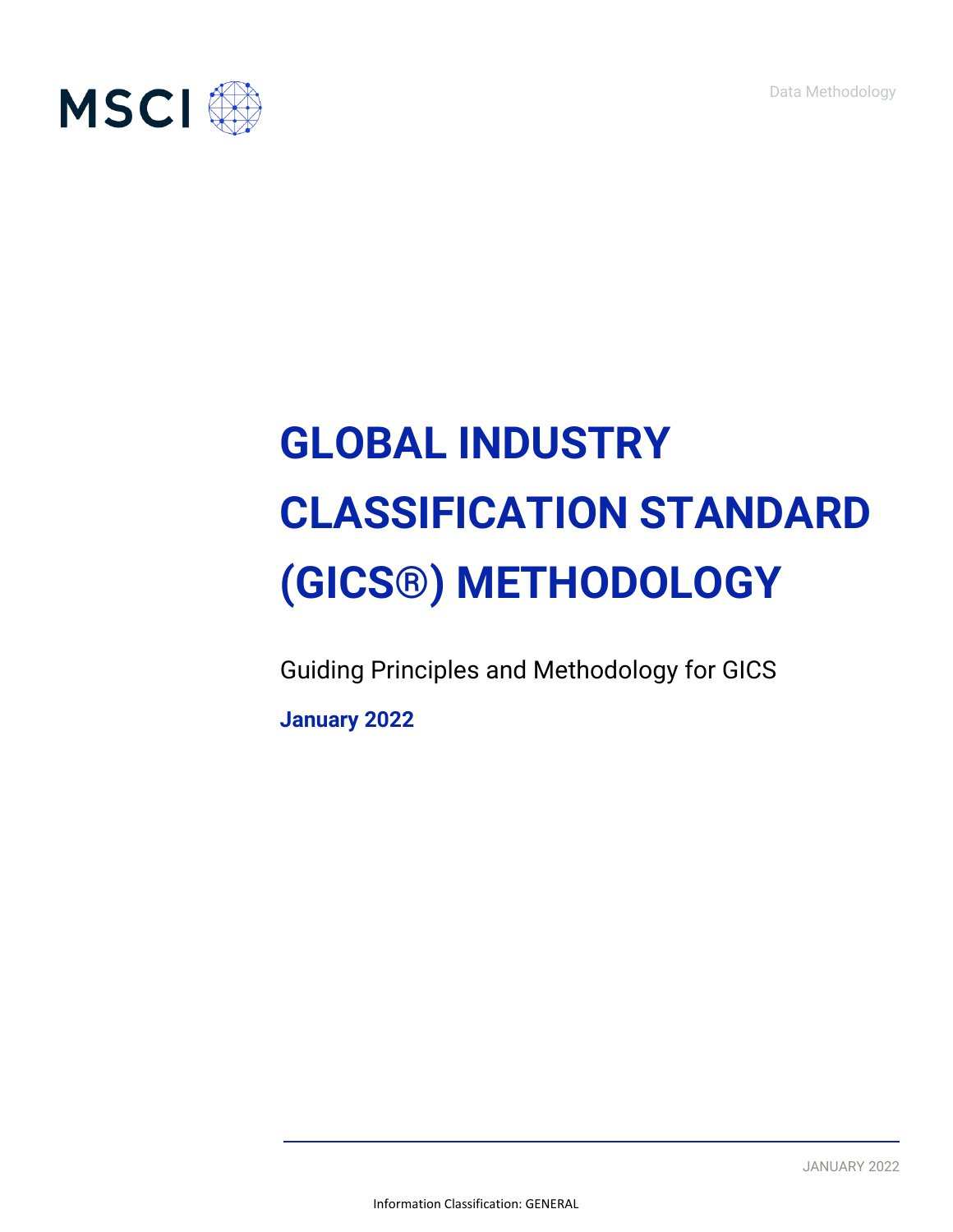



| <b>Contents</b> |                                                                     |  |
|-----------------|---------------------------------------------------------------------|--|
|                 |                                                                     |  |
|                 |                                                                     |  |
|                 |                                                                     |  |
|                 |                                                                     |  |
|                 |                                                                     |  |
|                 |                                                                     |  |
|                 | 3.2 Propagation of GICS from company level to security level  14    |  |
|                 | 3.3 Source of information used for GICS classification15            |  |
|                 |                                                                     |  |
|                 |                                                                     |  |
|                 | Section 6: GICS Governance by MSCI and S&P Dow Jones Indices18      |  |
|                 |                                                                     |  |
|                 | Section 8: MSCI Fixed Income Sector Classification Guidelines40     |  |
|                 | 8.1 Fixed Income universe eligible for classification  40           |  |
|                 | 8.1.1 Classification of a company that has issued both equity and   |  |
|                 |                                                                     |  |
|                 | 8.1.2 Classification of a company that has issued only corporate    |  |
|                 |                                                                     |  |
|                 | 8.2 Source of information used for the GICS classification of Fixed |  |
|                 |                                                                     |  |
|                 | 8.3 Maintenance of GICS for companies that have issued corporate    |  |
|                 |                                                                     |  |
|                 |                                                                     |  |
|                 |                                                                     |  |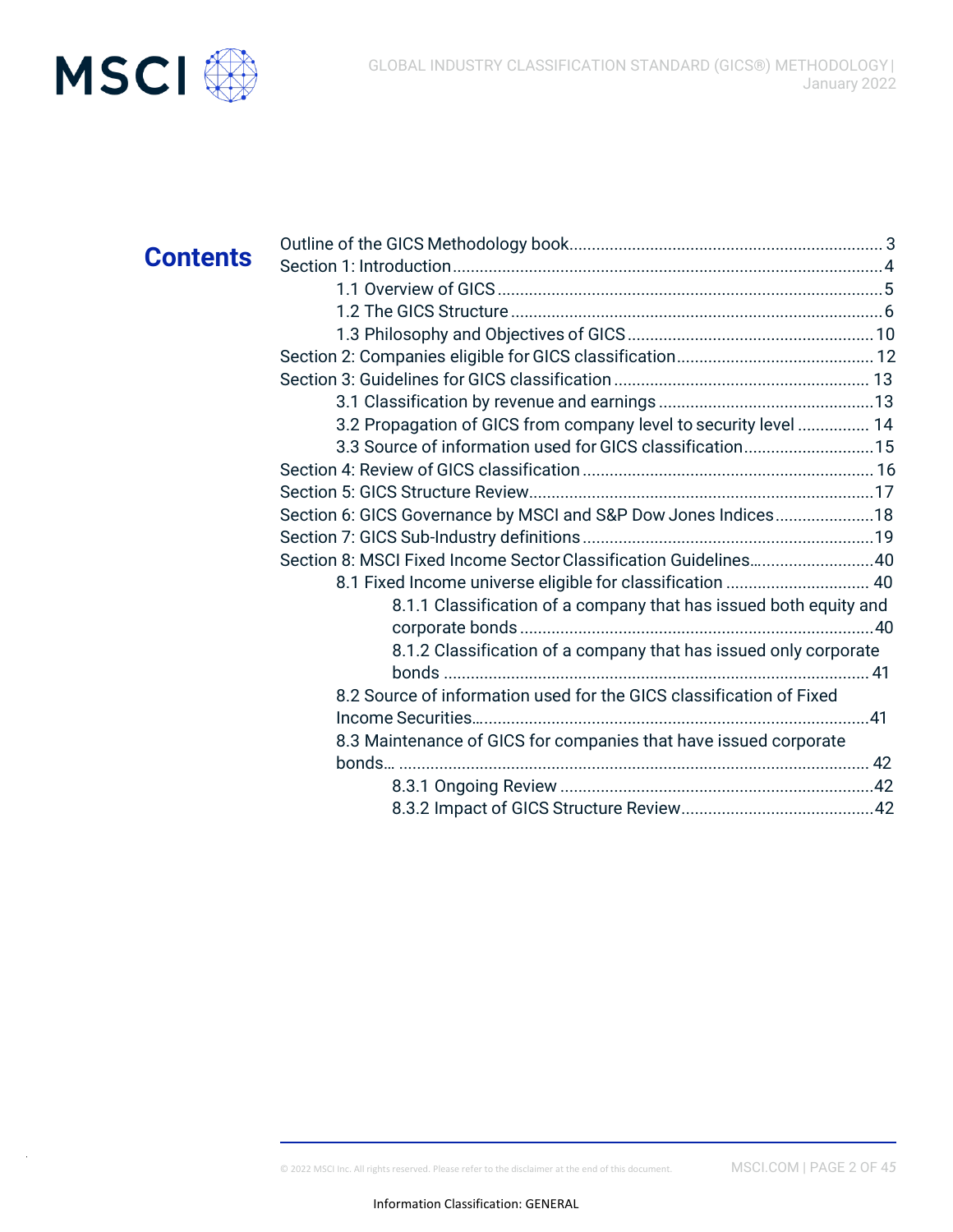<span id="page-2-0"></span>

## **OUTLINE OF THE GICS METHODOLOGY BOOK**

This Methodology book primarily provides details on the guidelines used by both MSCI and S&P Dow Jones Indices to assign Global Industry Classification Standard (GICS®) to companies that have issued equity securities.

**Section 1** introduces GICS and its philosophy and objectives.

**Section 2** details the eligibility for GICS classification.

**Section 3** explains the guidelines used by MSCI and S&P Dow Jones Indices to classify companies that have issued equity securities under the GICS framework.

**Section 4** details the review of GICS at the company level.

**Section 5** explains the GICS Structure Review process undertaken by MSCI and S&P Dow Jones Indices to ensure that the GICS Structure remains relevant and up-todate.

**Section 6** highlights GICS governance policy that includes the GICS Operations Committee, with members from both MSCI and S&P Dow Jones Indices.

**Section 7** details the GICS Sub-Industry level definitions.

**Section 8** details MSCI's guidelines for leveraging GICS for the classification of companies that have issued corporate bonds.

**This book was published on 7 January 2020.**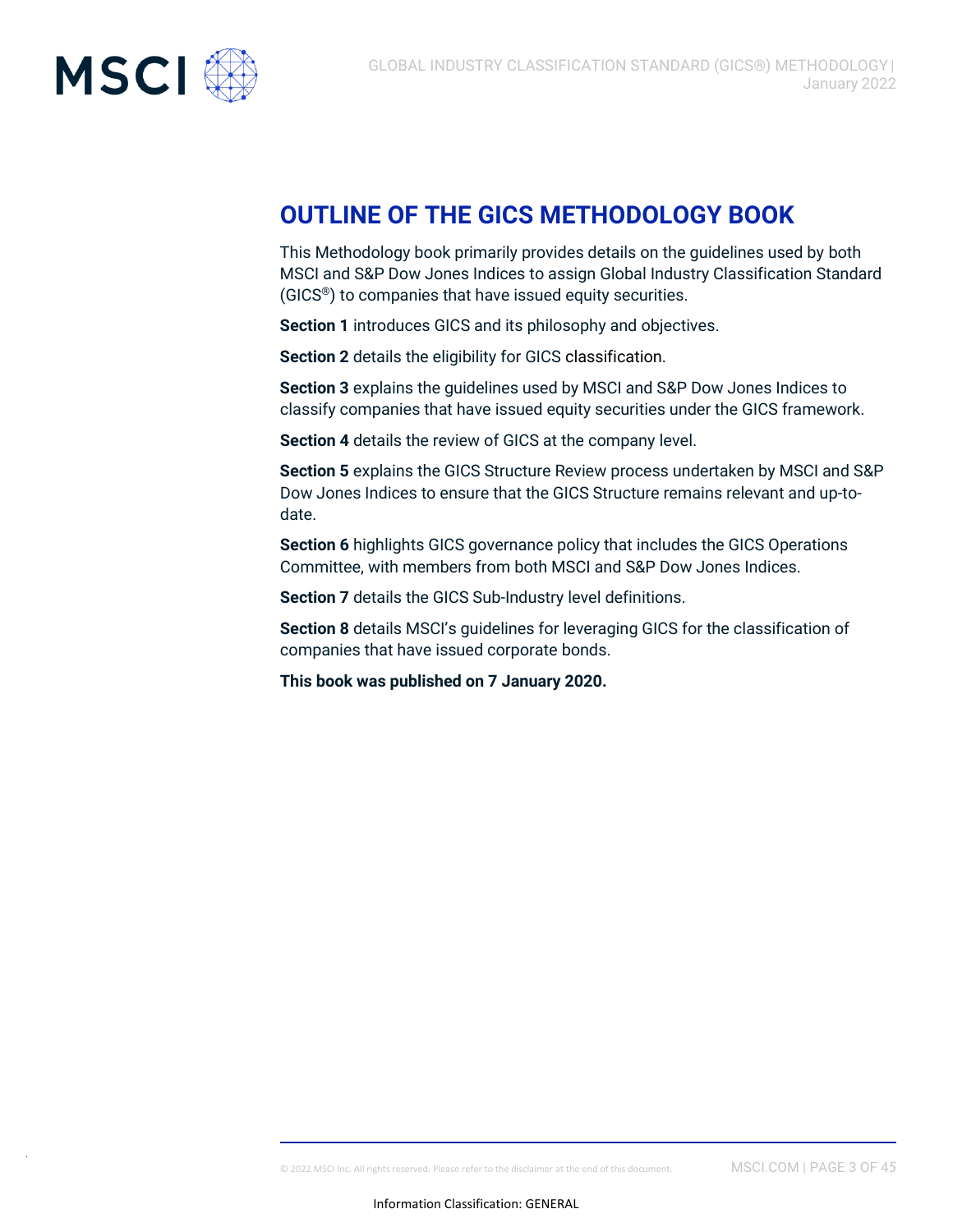<span id="page-3-0"></span>

## **SECTION 1: INTRODUCTION**

In 1999, the Global Industry Classification Standard (GICS) was developed by MSCI in collaboration with S&P Dow Jones Indices to provide an efficient, detailed and flexible tool for use in the investment process. It is designed to respond to the global financial community's need for a global, accurate, complete and widely accepted approach to defining industries and classifying securities by industry. Its universal approach to industry classification aims to improve transparency and efficiency in the investment process.

#### **The key features of the GICS Structure are that it is:**

- Universal: the Structure applies to companies globally.
- Reliable: the Structure correctly reflects the current state of industries in the equity investment universe.
- Flexible: the Structure offers four levels of analysis, ranging from the most general Sector to the most specialized Sub-Industry.
- Evolving: Annual Reviews are conducted by MSCI and S&P Dow Jones Indicesto ensure that the Structure remains fully representative of today's globalmarkets.

The GICS Structure presented in this document is the latest Structure post our recent major reviews that included the creation of a new Sector for Real Estate that was carved out from the Financials Sector and transformation of the Telecommunication Services Sector as the Communication Services Sector.

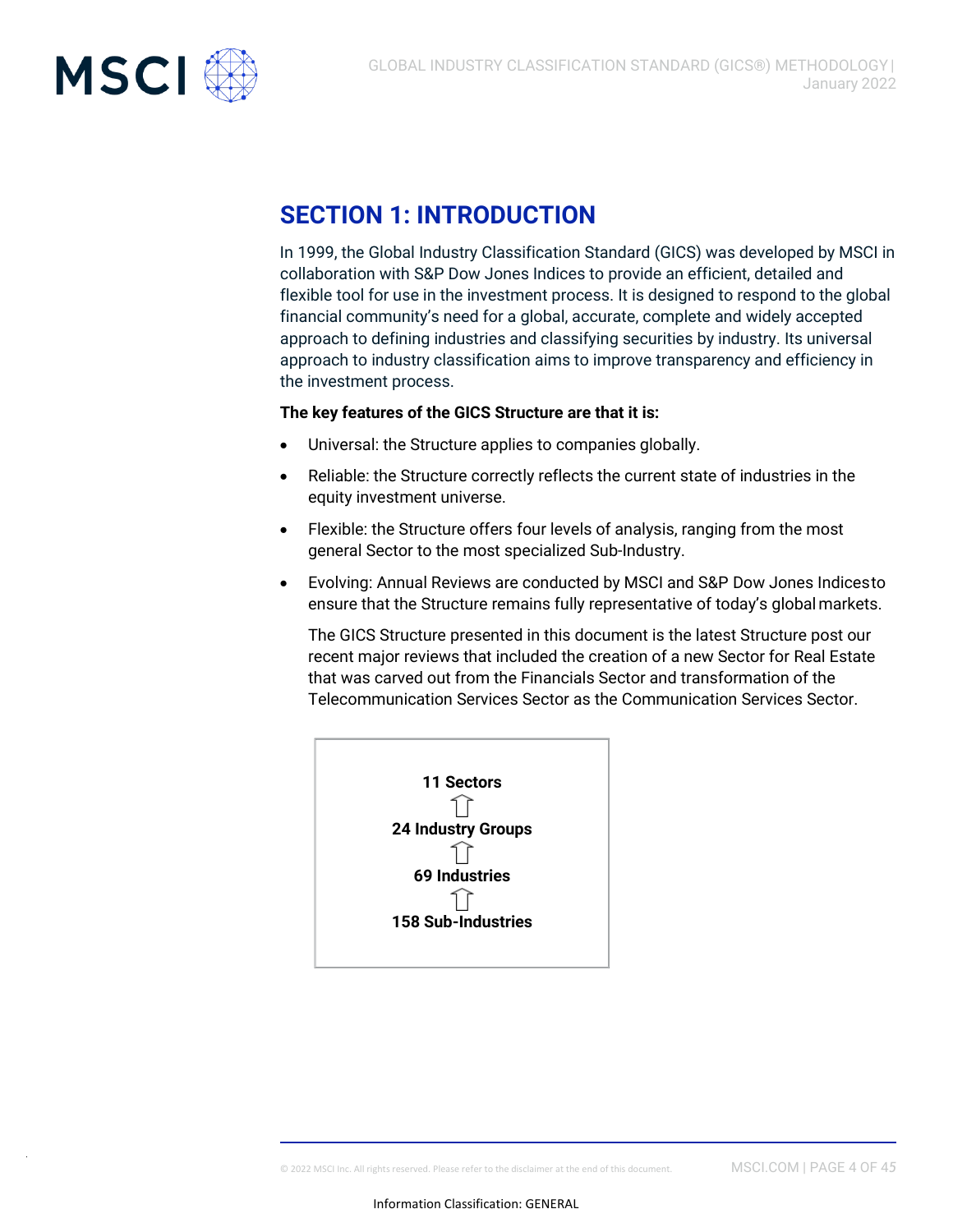<span id="page-4-0"></span>

### 1.1 OVERVIEW OF GICS

To provide the level of precision critical in the investment process, the GICS is designed with four levels of classifications that includes 11 Sectors, 24 Industry Groups, 69 Industries, and 158 Sub-Industries.

#### **The GICS has 11 Sector classifications:**

- **Energy**
- **Materials**
- **Industrials**
- Consumer Discretionary
- Consumer Staples
- **Health Care**
- Financials
- Information Technology
- Communication Services
- **Utilities**
- **Real Estate**

GICS classifications can be presented in either text or numeric formats. The complete GICS classification for each company is an 8-digit code with text description. The hierarchical design of the 8-digit coding system allows for easy transition between GICS tiers.

Definitions of GICS Sub-Industries are provided in Section 7.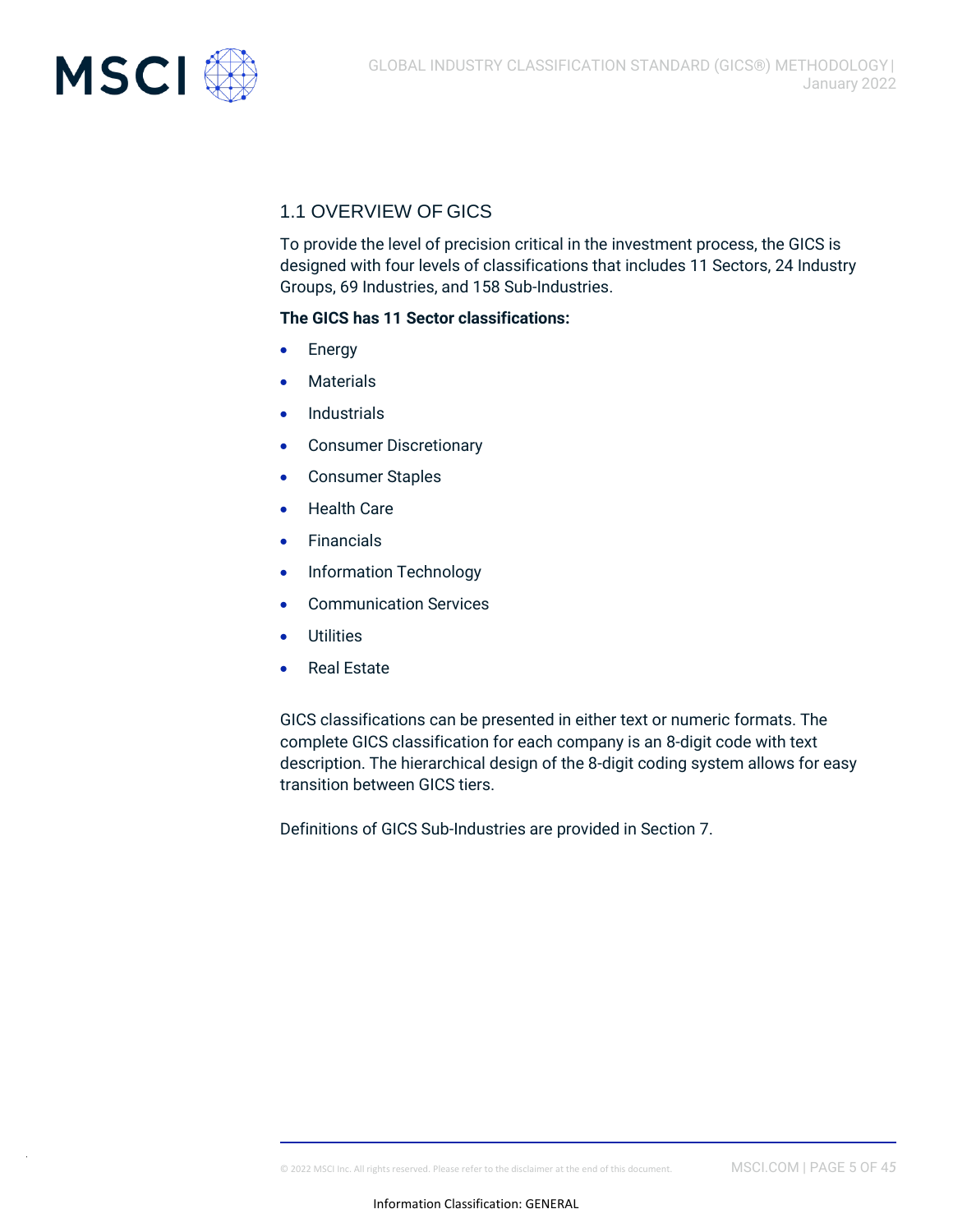<span id="page-5-0"></span>

## **1.2 The GICS® structure**

## **10 Energy**

### **1010 Energy**

| 101010 | <b>Energy Equipment &amp; Services</b>      |  |
|--------|---------------------------------------------|--|
|        | 10101010 Oil & Gas Drilling                 |  |
|        | 10101020 Oil & Gas Equipment & Services     |  |
| 101020 | Oil, Gas & Consumable Fuels                 |  |
|        | 10102010 Integrated Oil & Gas               |  |
|        | 10102020 Oil & Gas Exploration & Production |  |
|        | 10102030 Oil & Gas Refining & Marketing     |  |
|        | 10102040 Oil & Gas Storage & Transportation |  |
|        | 10102050 Coal & Consumable Fuels            |  |
|        |                                             |  |

### **15 Materials**

#### **1510 Materials**

| 151010 | <b>Chemicals</b>                              |
|--------|-----------------------------------------------|
|        |                                               |
|        | 15101010 Commodity Chemicals                  |
|        | 15101020 Diversified Chemicals                |
|        | 15101030 Fertilizers & Agricultural Chemicals |
|        | 15101040 Industrial Gases                     |
|        | 15101050 Specialty Chemicals                  |
| 151020 | <b>Construction Materials</b>                 |
|        | 15102010 Construction Materials               |
| 151030 | <b>Containers &amp; Packaging</b>             |
|        | 15103010 Metal & Glass Containers             |
|        | 15103020 Paper Packaging                      |
| 151040 | <b>Metals &amp; Mining</b>                    |
|        | 15104010 Aluminum                             |
|        | 15104020 Diversified Metals & Mining          |
|        | 15104025 Copper                               |
|        | 15104030 Gold                                 |
|        | 15104040 Precious Metals & Minerals           |
|        | 15104045 Silver                               |
|        | 15104050 Steel                                |
| 151050 | <b>Paper &amp; Forest Products</b>            |
|        | 15105010 Forgot Draduato                      |

Forest Products Paper Products

## **20 Industrials**

| 2010 Capital goods                                 |                                              |  |
|----------------------------------------------------|----------------------------------------------|--|
| 201010                                             | <b>Aerospace &amp; Defense</b>               |  |
|                                                    | 20101010 Aerospace & Defense                 |  |
| 201020                                             | <b>Building Products</b>                     |  |
|                                                    | 20102010 Building Products                   |  |
| 201030                                             | <b>Construction &amp; Engineering</b>        |  |
|                                                    | 20103010 Construction & Engineering          |  |
| 201040                                             | <b>Electrical Equipment</b>                  |  |
|                                                    | 20104010 Electrical Components & Equipment   |  |
|                                                    | 20104020 Heavy Electrical Equipment          |  |
| 201050                                             | <b>Industrial Conglomerates</b>              |  |
|                                                    | 20105010 Industrial Conglomerates            |  |
| 201060                                             | <b>Machinery</b>                             |  |
|                                                    | 20106010 Construction Machinery & Heavy      |  |
|                                                    | <b>Trucks</b>                                |  |
|                                                    | 20106015 Agricultural & Farm Machinery       |  |
|                                                    | 20106020 Industrial Machinery                |  |
| 201070                                             | <b>Trading Companies &amp; Distributors</b>  |  |
|                                                    | 20107010 Trading Companies & Distributors    |  |
| <b>2020 Commercial &amp; Professional Services</b> |                                              |  |
| 202010                                             | <b>Commercial Services &amp; Supplies</b>    |  |
|                                                    | 20201010 Commercial Printing                 |  |
|                                                    | 20201050 Environmental & Facilities Services |  |
|                                                    | 20201060 Office Services & Supplies          |  |
|                                                    | 20201070 Diversified Support Services        |  |
|                                                    | 20201080 Security & Alarm Services           |  |
| 202020                                             | <b>Professional Services</b>                 |  |
|                                                    | 20202010 Human Resource & Employment         |  |
|                                                    | <b>Services</b>                              |  |
|                                                    | 20202020 Research & Consulting Services      |  |
|                                                    | <b>2030 Transportation</b>                   |  |
| 203010                                             | <b>Air Freight &amp; Logistics</b>           |  |
|                                                    | 20301010 Air Freight & Logistics             |  |
| 203020                                             | <b>Airlines</b>                              |  |
|                                                    | 20302010 Airlines                            |  |
| 203030                                             | Marine                                       |  |
|                                                    | 20303010 Marine                              |  |
| 203040                                             | <b>Road &amp; Rail</b>                       |  |
|                                                    | 20304010 Railroads                           |  |
|                                                    | 20304020 Trucking                            |  |
| 203050                                             | <b>Transportation Infrastructure</b>         |  |
|                                                    | 20305010 Airport Services                    |  |
|                                                    | 20305020 Highways & Railtracks               |  |
|                                                    | 20305030 Marine Ports & Services             |  |
|                                                    |                                              |  |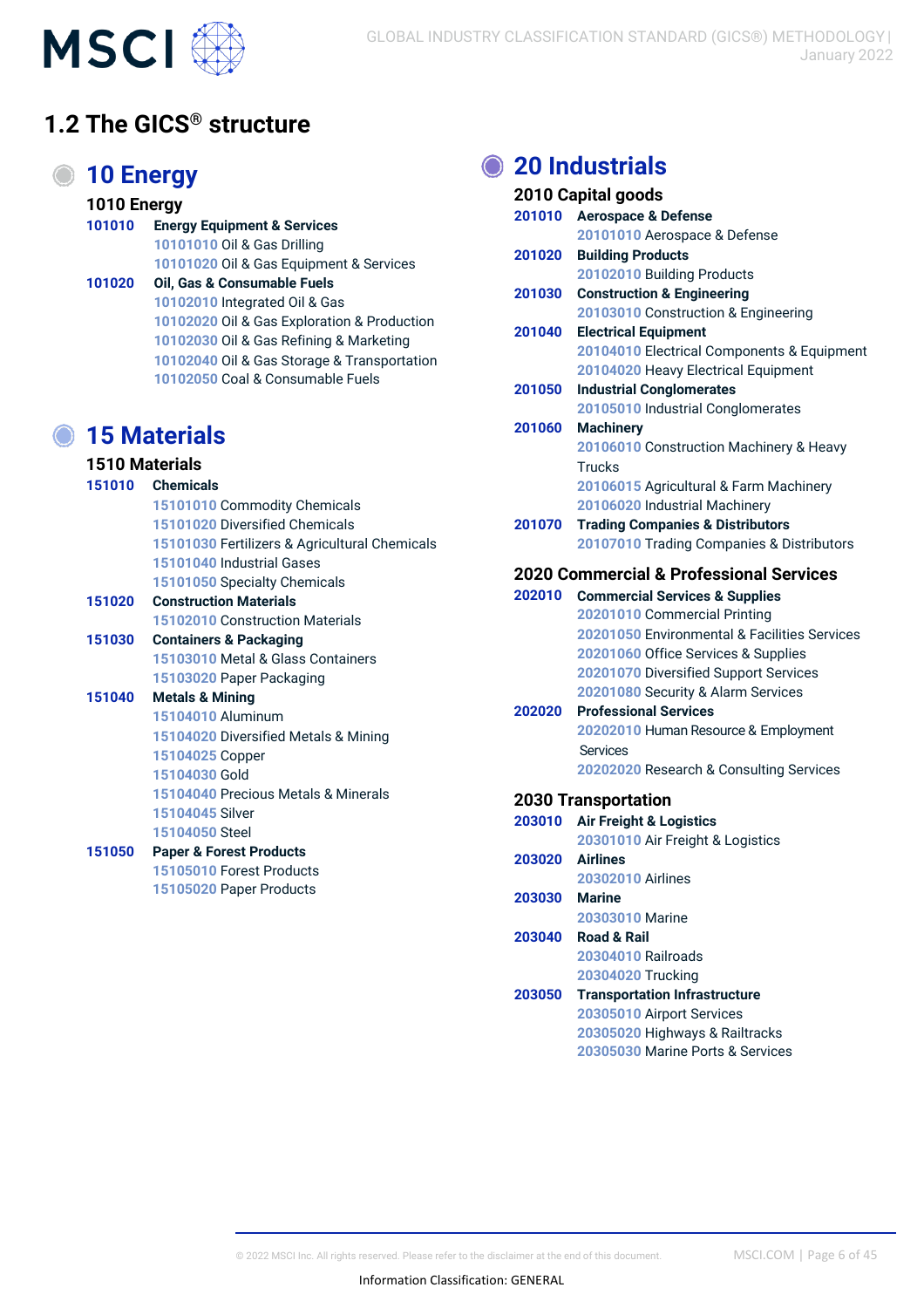

## **25 Consumer Discretionary**

#### **2510 Automobiles & Components**

#### **Auto Components Automobiles** Auto Parts & Equipment Tires & Rubber Automobile Manufacturers Motorcycle Manufacturers

#### **2520 Consumer Durables & Apparel**

 **Household Durables** Consumer Electronics Home Furnishings Homebuilding Household Appliances Housewares & Specialties

**Leisure Products** Leisure Products 

#### **Textiles, Apparel & Luxury Goods**  Apparel, Accessories & Luxury Goods Footwear Textiles

#### **2530 Consumer Services**

 **Hotels, Restaurants & Leisure**  Casinos & Gaming Hotels, Resorts & Cruise Lines Leisure Facilities Restaurants

 **Diversified Consumer Services**  Education Services Specialized Consumer Services

#### **2550 Retailing**

| 255010 | <b>Distributors</b>                           |
|--------|-----------------------------------------------|
|        | 25501010 Distributors                         |
| 255020 | <b>Internet &amp; Direct Marketing Retail</b> |
|        | 25502020 Internet & Direct Marketing Retail   |
| 255030 | <b>Multiline Retail</b>                       |
|        | 25503010 Department Stores                    |
|        | 25503020 General Merchandise Stores           |
| 255040 | <b>Specialty Retail</b>                       |
|        | 25504010 Apparel Retail                       |
|        | 25504020 Computer & Electronics Retail        |
|        | 25504030 Home Improvement Retail              |
|        | 25504040 Specialty Stores                     |
|        | 25504050 Automotive Retail                    |

Homefurnishing Retail

## **30 Consumer Staples**

#### **3010 Food & Staples Retailing**

 **Food & Staples Retailing**  Drug Retail Food Distributors Food Retail Hypermarkets & Super Centers

#### **3020 Food, Beverage & Tobacco**

| 302010                             | <b>Beverages</b>                |  |
|------------------------------------|---------------------------------|--|
|                                    | 30201010 Brewers                |  |
|                                    | 30201020 Distillers & Vintners  |  |
|                                    | 30201030 Soft Drinks            |  |
|                                    | 302020 Food Products            |  |
|                                    | 30202010 Agricultural Products  |  |
|                                    | 30202030 Packaged Foods & Meats |  |
|                                    | 302030 Tobacco                  |  |
|                                    | 30203010 Tobacco                |  |
| 3030 Household & Personal Products |                                 |  |
|                                    | 303010 Household Products       |  |
|                                    | 30301010 Household Products     |  |

 **Personal Products** Personal Products

## **35 Health Care**

### **3510 Health Care Equipment & Services**

| 351010 | <b>Health Care Equipment &amp; Supplies</b> |  |
|--------|---------------------------------------------|--|
|        | 35101010 Health Care Equipment              |  |
|        | 35101020 Health Care Supplies               |  |
| 351020 | <b>Health Care Providers &amp; Services</b> |  |
|        | 35102010 Health Care Distributors           |  |
|        | 35102015 Health Care Services               |  |
|        | 35102020 Health Care Facilities             |  |
|        | 35102030 Managed Health Care                |  |
| 351030 | <b>Health Care Technology</b>               |  |
|        | 35103010 Health Care Technology             |  |
|        |                                             |  |

#### **3520 Pharmaceuticals, Biotechnology & Life Sciences**

#### **Biotechnology** Biotechnology **Pharmaceuticals**

- Pharmaceuticals **Life Sciences Tools & Services**
	- Life Sciences Tools & Services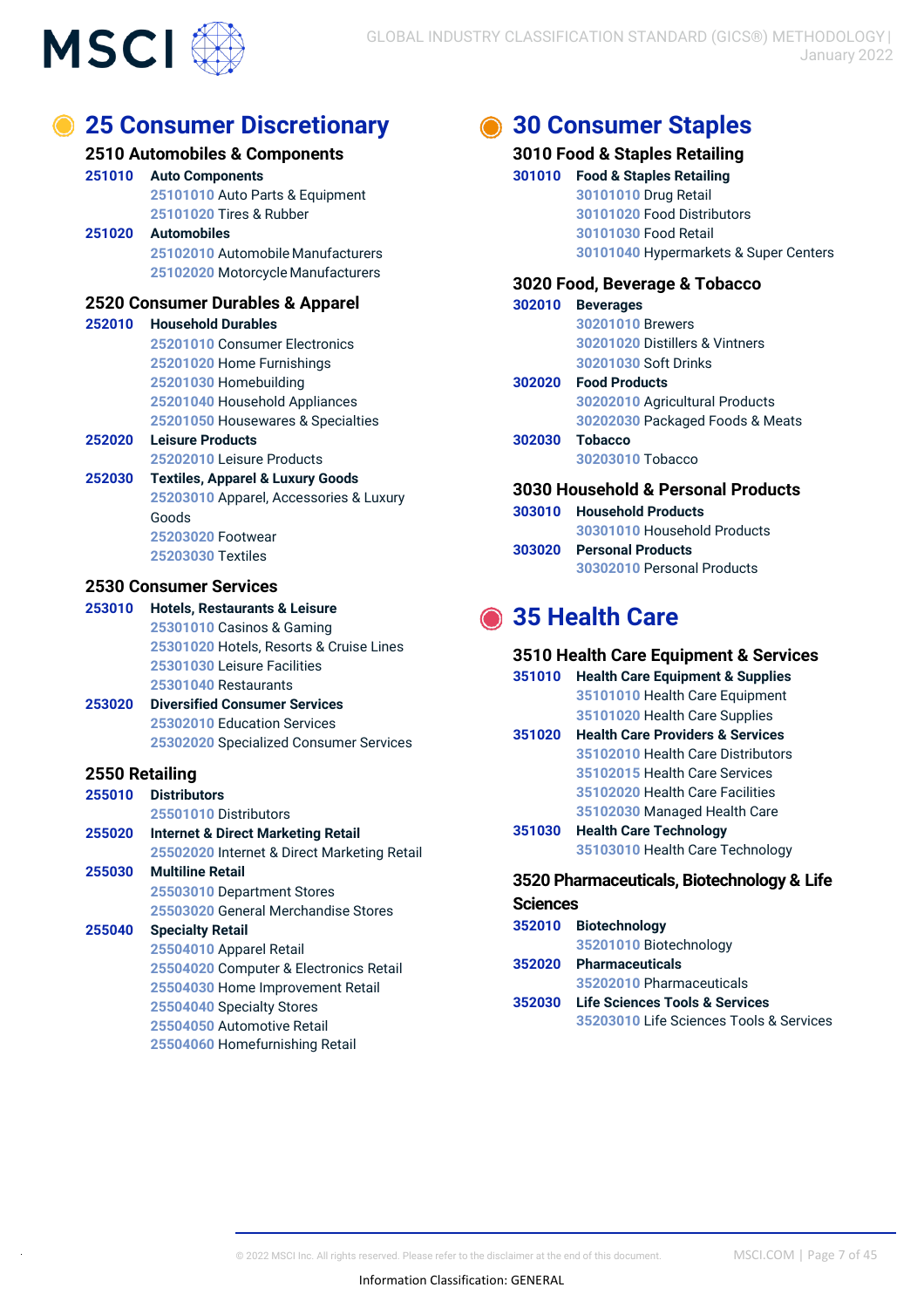

| <b>40 Financials</b> |                                                       |  |
|----------------------|-------------------------------------------------------|--|
| <b>4010 Banks</b>    |                                                       |  |
| 401010               | <b>Banks</b>                                          |  |
|                      | 40101010 Diversified Banks                            |  |
|                      | 40101015 Regional Banks                               |  |
| 401020               | <b>Thrifts &amp; Mortgage Finance</b>                 |  |
|                      | 40102010 Thrifts & Mortgage Finance                   |  |
|                      | <b>4020 Diversified Financials</b>                    |  |
| 402010               | <b>Diversified Financial Services</b>                 |  |
|                      | 40201020 Other Diversified Financial Services         |  |
|                      | 40201030 Multi-Sector Holdings                        |  |
|                      | 40201040 Specialized Finance                          |  |
| 402020               | <b>Consumer Finance</b>                               |  |
|                      | 40202010 Consumer Finance                             |  |
| 402030               | <b>Capital Markets</b>                                |  |
|                      | 40203010 Asset Management & Custody Banks             |  |
|                      | 40203020 Investment Banking & Brokerage               |  |
|                      | 40203030 Diversified Capital Markets                  |  |
|                      | 40203040 Financial Exchanges & Data                   |  |
| 402040               | <b>Mortgage Real Estate Investment Trusts (REITs)</b> |  |
|                      | 40204010 Mortgage REITs                               |  |
| 4030 Insurance       |                                                       |  |
| 403010               | <b>Insurance</b>                                      |  |
|                      | 40301010 Insurance Brokers                            |  |
|                      | 40301020 Life & Health Insurance                      |  |
|                      | 40301030 Multi-line Insurance                         |  |

## **45 Information Technology**

Reinsurance

Property & Casualty Insurance

| 4510 Software & Services |                                                       |  |
|--------------------------|-------------------------------------------------------|--|
| 451020                   | <b>IT Services</b>                                    |  |
|                          | 45102010 IT Consulting & Other Services               |  |
|                          | 45102020 Data Processing & Outsourced                 |  |
|                          | Services                                              |  |
|                          | 45102030 Internet Services & Infrastructure           |  |
| 451030                   | <b>Software</b>                                       |  |
|                          | 45103010 Application Software                         |  |
|                          | 45103020 Systems Software                             |  |
| 4520                     | <b>Technology Hardware &amp; Equipment</b>            |  |
| 452010                   | <b>Communications Equipment</b>                       |  |
|                          | 45201020 Communications Equipment                     |  |
| 452020                   | <b>Technology Hardware, Storage &amp; Peripherals</b> |  |
|                          | 45202030 Technology Hardware, Storage &               |  |
|                          | Peripherals                                           |  |
| 452030                   | <b>Electronic Equipment, Instruments &amp;</b>        |  |
|                          | <b>Components</b>                                     |  |
|                          | 45203010 Electronic Equipment & Instruments           |  |
|                          | 45203015 Electronic Components                        |  |
|                          | 45203020 Electronic Manufacturing Services            |  |

Electronic Manufacturing Services Technology Distributors

**4530 Semiconductors & Semiconductor Equipment**

 **Semiconductors & Semiconductor Equipment**  Semiconductor Equipment Semiconductors

## **50 Communication Services**

### **5010 Telecommunication Services**

- **Diversified Telecommunication Services**  Alternative Carriers Integrated Telecommunication Services
- **Wireless Telecommunication Services**  Wireless Telecommunication Services

### **5020 Media & Entertainment**

| 502010 | Media                                   |  |  |
|--------|-----------------------------------------|--|--|
|        | 50201010 Advertising                    |  |  |
|        | 50201020 Broadcasting                   |  |  |
|        | 50201030 Cable & Satellite              |  |  |
|        | 50201040 Publishing                     |  |  |
| 502020 | <b>Entertainment</b>                    |  |  |
|        | 50202010 Movies & Entertainment         |  |  |
|        | 50202020 Interactive Home Entertainment |  |  |
| 502030 | <b>Interactive Media &amp; Services</b> |  |  |
|        | 50203010 Interactive Media & Services   |  |  |
|        |                                         |  |  |

## **55 Utilities**

### **5510 Utilities**

| 551010 | <b>Electric Utilities</b>                   |
|--------|---------------------------------------------|
|        | 55101010 Electric Utilities                 |
| 551020 | <b>Gas Utilities</b>                        |
|        | 55102010 Gas Utilities                      |
| 551030 | <b>Multi-Utilities</b>                      |
|        | 55103010 Multi-Utilities                    |
| 551040 | <b>Water Utilities</b>                      |
|        | 55104010 Water Utilities                    |
| 551050 | Independent Power and Renewable Electricity |
|        | <b>Producers</b>                            |
|        | 55105010 Independent Power Producers &      |
|        | <b>Energy Traders</b>                       |
|        | 55105020 Renewable Electricity              |
|        |                                             |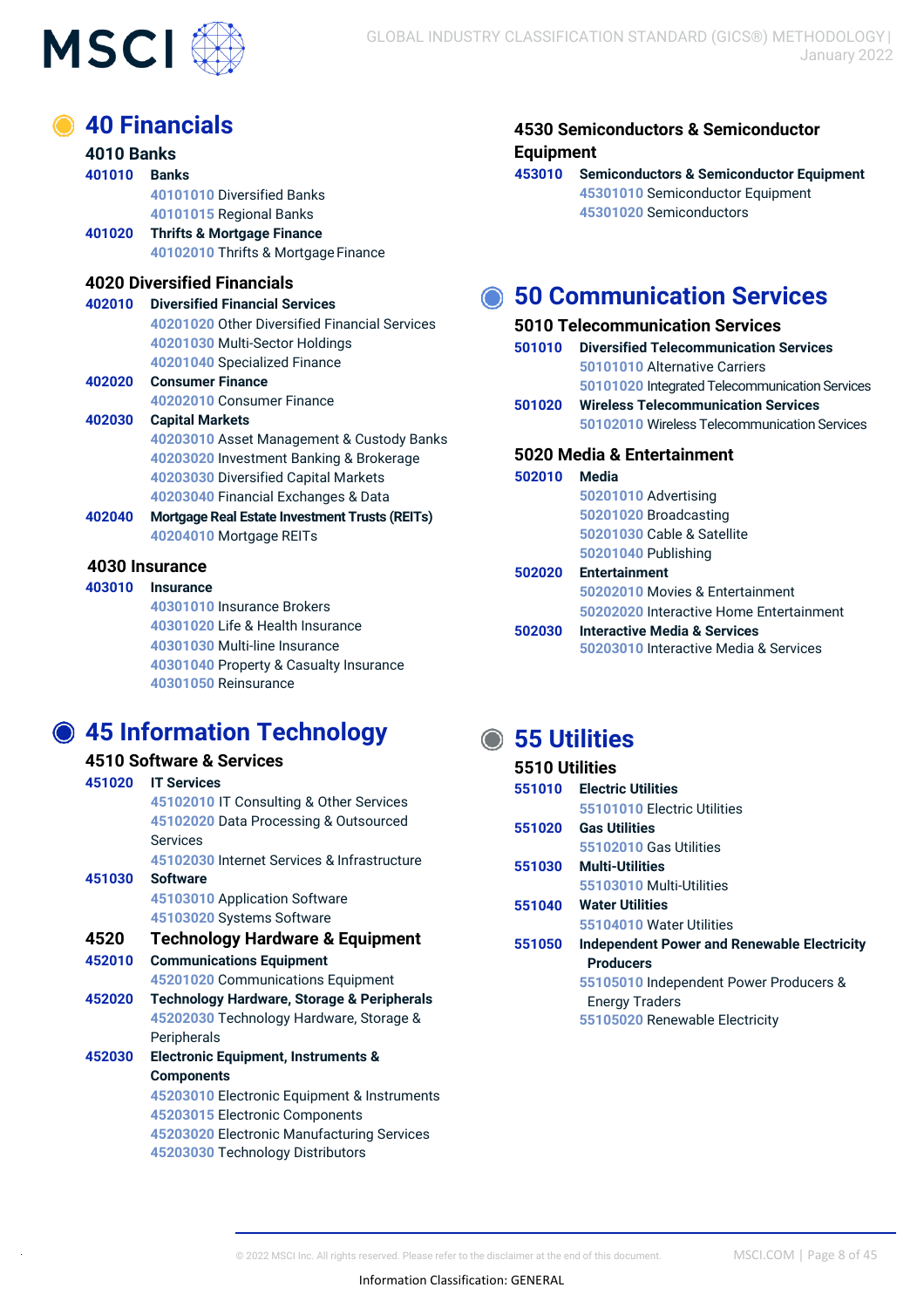

## **60 Real Estate**

#### **6010 Real Estate Equity Real Estate Investment Trusts (REITs)**  Diversified REITs Industrial REITs Hotel & Resort REITs Office REITs Health Care REITs Residential REITs Retail REITs Specialized REITs **Real Estate Management & Development**  Diversified Real Estate Activities Real Estate Operating Companies

Real Estate Development Real Estate Services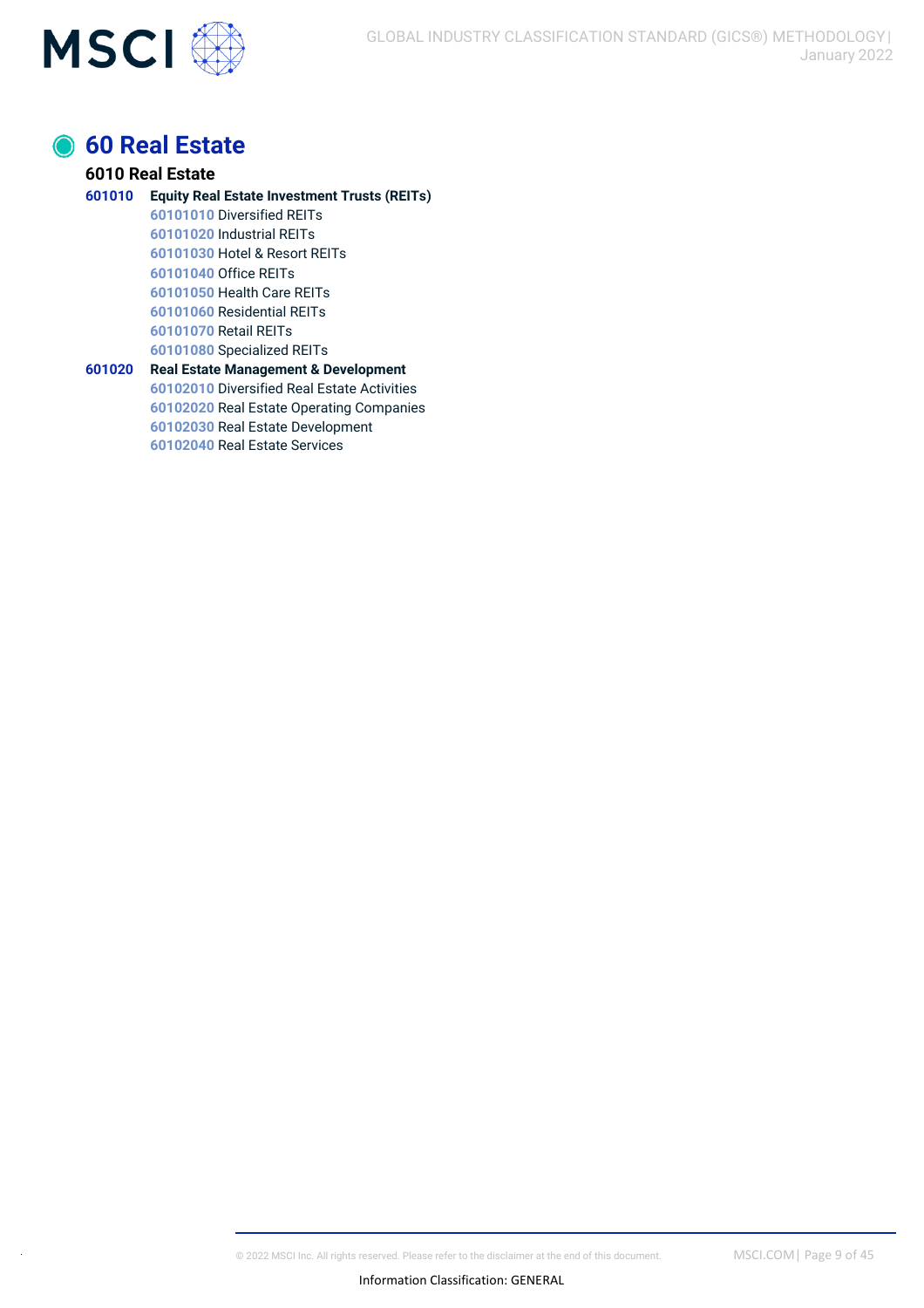

### <span id="page-9-0"></span>1.3 PHILOSOPHY AND OBJECTIVES OFGICS

The way in which securities are classified into asset classes forms the basis of many important investment decisions. The relative merits of each security are judged primarily within these asset classes, and investment decisions are taken within this framework.

### **APPROACHES TO INDUSTRY CLASSIFICATION SCHEMES**

Grouping companies based on industries is not a relatively straightforward task as multiple factors need to be evaluated in determining the classification that aptly reflects the business model of the company as well as adds value to the investment process. There are many approaches to developing industry classification schemes, some of which are discussed below.

At one extreme is the purely statistical approach, which is solely financial marketbased and backward looking, using past returns. Aggregations are formed around correlation, often yielding non-intuitive groupings that are dissimilar across countries and regions. Another approach attempts to define a priori financial market-oriented groups or themes, such as cyclical, interest rate sensitive, etc. The difficulty, however, lies in finding widely accepted and relatively stable definitions for these themes.

Two other approaches begin with an economic perspective on companies. The first focuses on a production orientation while the other adopts a market or demand orientation in company analysis. The production-oriented approach was effective in the past in its analysis of the microstructure of industries from the producers' standpoint. For instance, it segregated goods and services on the premise that it was a different set of companies that provided each to consumers. As the structure of the global economy evolved, limitations of this approach became increasingly obvious. The ever-increasing share of discretionary income brought about by economic development, emergence of the service era, and the availability and accessibility of information with the advent of new communication technology has moved the emphasis from producers to consumers.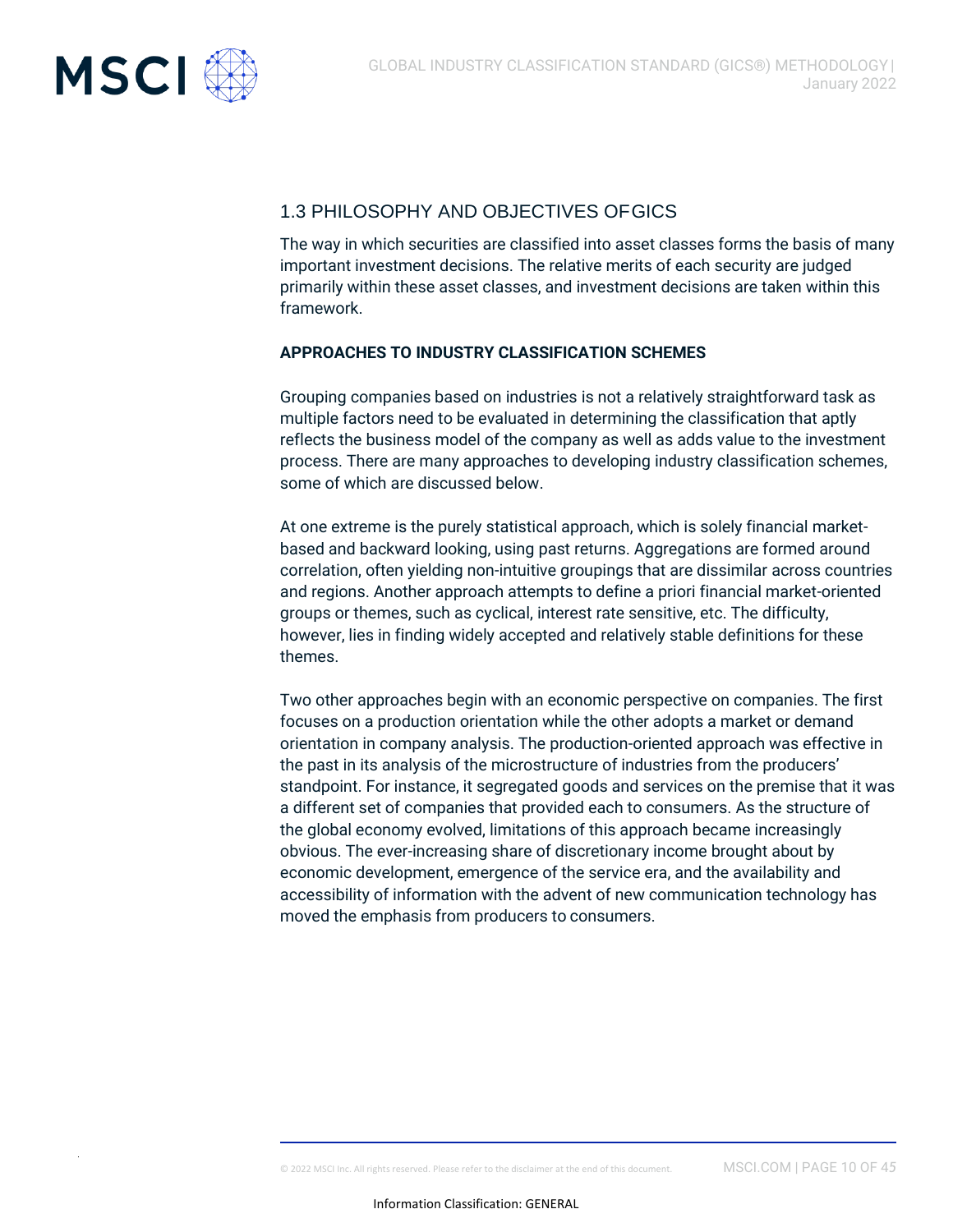

#### **THE GICS: MARKET DEMAND-ORIENTED**

The Global Industry Classification Standard is designed to be market demandoriented in its analysis and classification of companies. For example, drawing the line between goods and services is becoming increasingly arbitrary as they are now commonly sold together. This distinction between goods and services is replaced by adopting the more market-oriented Sectors of "Consumer Discretionary" and "Consumer Staples", which group goods and services Sub-Industries.

In addition, the creation of large stand-alone Sectors such as Health Care, Information Technology and Communication Services accurately represents industries that provide significant value to the consumer in today's global and integrated economy. This further contributes to a more uniform distribution of weights among the 11 GICS Sectors.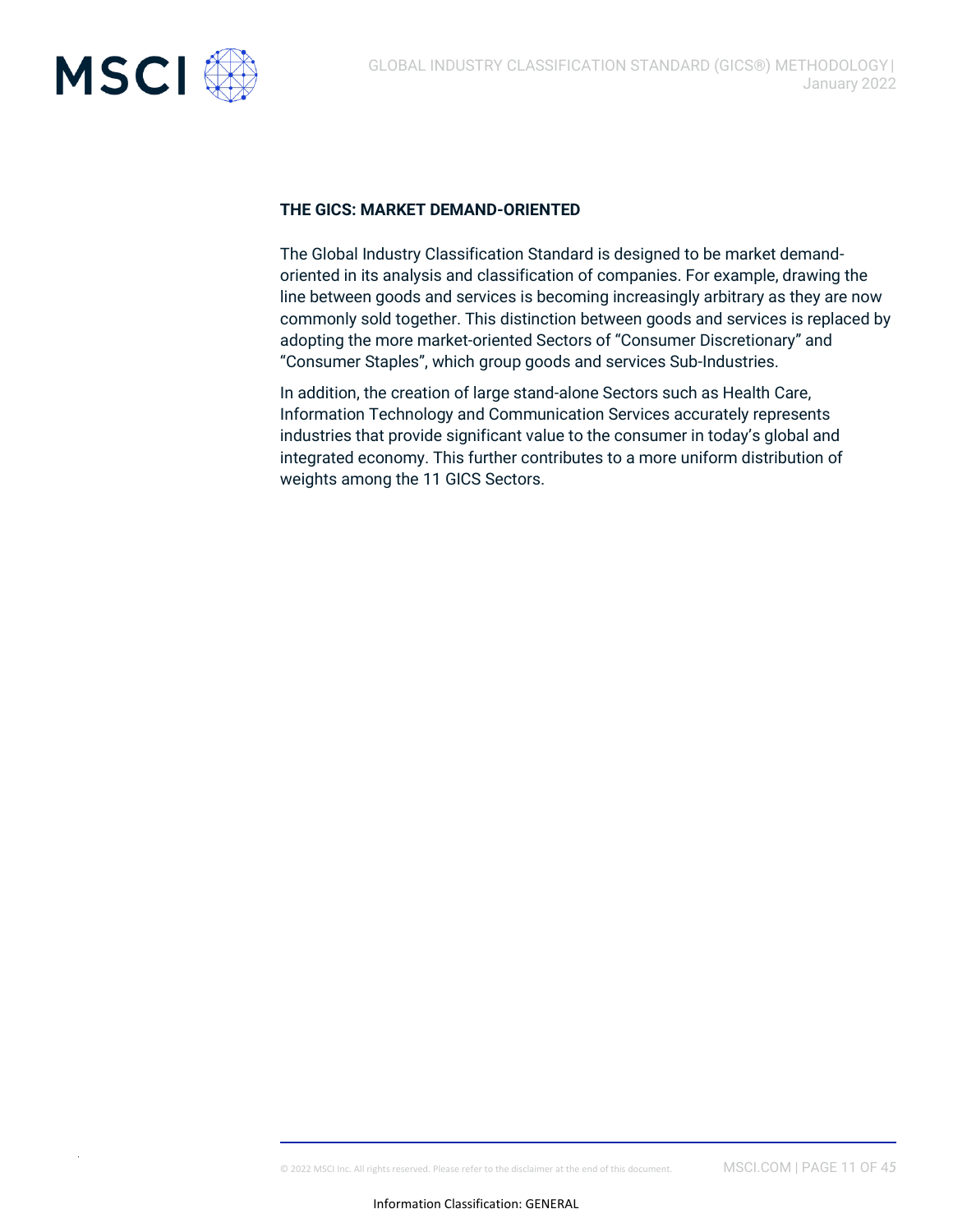

## <span id="page-11-0"></span>**SECTION 2: COMPANIES ELIGIBLE FOR GICS CLASSIFICATION**

Companies that have issued equity securities are eligible for a GICS classification.

If a company's subsidiary files separate financials to its reporting government agency, that subsidiary is considered a separate entity and classified independently under the GICS Methodology.

GICS is not assigned to supranationals, municipals, sovereigns, shell companies, mutual funds, or exchange traded funds.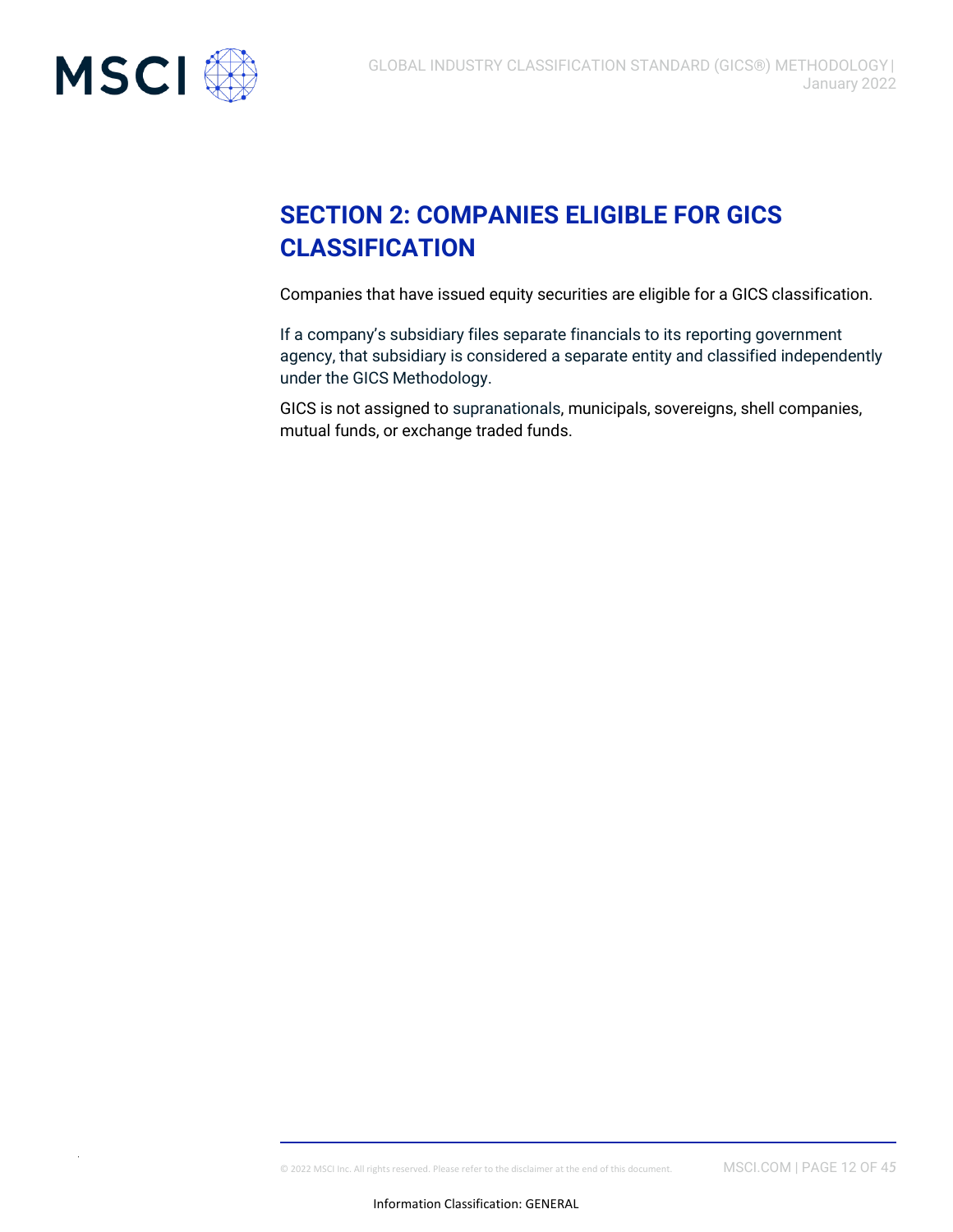

## <span id="page-12-0"></span>**SECTION 3: GUIDELINES FOR GICS CLASSIFICATION**

The GICS is strictly hierarchical and thus a company can only belong to one grouping at each of the four levels.

### <span id="page-12-1"></span>3.1 CLASSIFICATION BY REVENUE AND EARNINGS

In order to provide an accurate, complete and long-term view of the global investment universe, a company's revenues often provide a more stable and precise reflection of its activities than earnings. Furthermore, industrial and geographical breakdowns of revenues are more commonly available than earnings broken down the same way for most companies. Nevertheless, company valuations are more closely related to earnings than revenues. Therefore, earnings remain an important secondary consideration in a company's Industry Classification. In addition to revenue and earnings, market perception is also recognized as relevant for classification purposes.

As a general rule, a company is classified in the Sub-Industry whose definition most closely describes the business activities that generate more than 60% of the company's revenues.

#### **Example: Amazon.com, Inc.**

| 2018 Fiscal year                              | <b>Sales</b> |
|-----------------------------------------------|--------------|
| <b>Online stores (Internet retail)</b>        | 54%          |
| <b>Physical stores</b>                        | 7%           |
| Third-party seller services (Internet retail) | 18%          |
| Subscription services                         | 6%           |
| Amazon Web Services                           | 11%          |
| Sales of advertising services                 | 4%           |
| Total                                         |              |

| <b>GICS level</b>     | GICS code | <b>GICS description</b>            |
|-----------------------|-----------|------------------------------------|
| Sector                | 25        | <b>Consumer Discretionary</b>      |
| <b>Industry Group</b> | 2550      | Retailing                          |
| Industry              | 255020    | Internet & Direct Marketing Retail |
| Sub-Industry          | 25502020  | Internet & Direct Marketing Retail |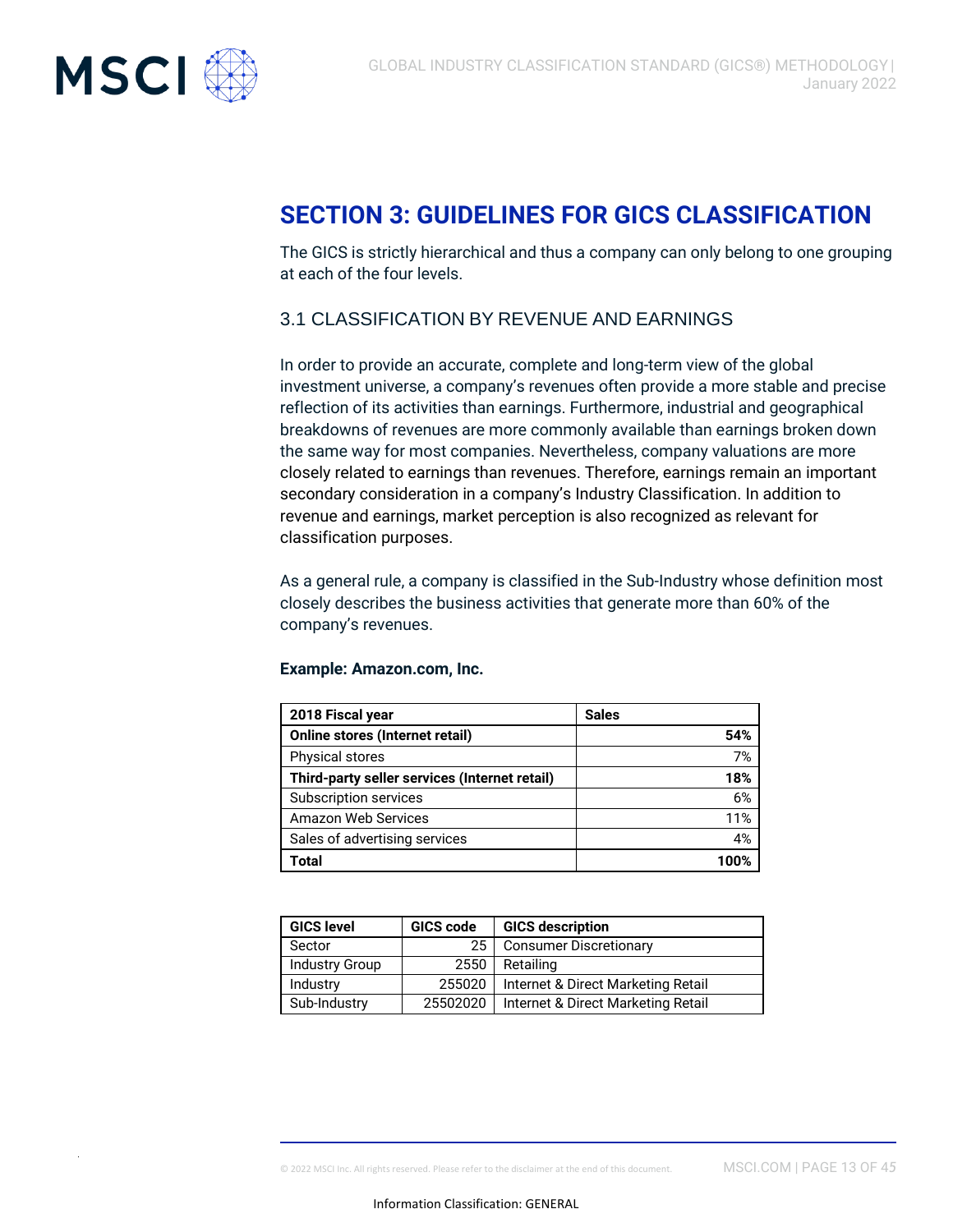

However, a company engaged in two or more substantially different business activities, none of which contribute 60% or more of revenues, is classified in the Sub-Industry that provides the majority of both the company's revenues and earnings. When no Sub-Industry provides the majority of both the company's revenues and earnings, the classification will be determined based on further research and analysis.

In addition, a company significantly diversified across three or more Sectors, none of which contributes the majority of revenues or earnings, is classified either in the Industrial Conglomerates Sub-Industry (Industrial Sector) or in the Multi-Sector Holdings Sub-Industry (Financials Sector).

| <b>Example: General Electric (US)</b> |  |  |  |
|---------------------------------------|--|--|--|
|---------------------------------------|--|--|--|

| 2018<br><b>Fiscal</b><br>Year | <b>Power</b> | Renewable<br><b>Energy</b> | <b>Aviation</b> | Oil &<br>Gas | <b>Healthcare</b> | <b>Transportation</b> | Lighting | <b>Capital</b> |
|-------------------------------|--------------|----------------------------|-----------------|--------------|-------------------|-----------------------|----------|----------------|
| Revenue                       | 22%          | 8%                         | 24%             | 18%          | 16%               | 3%                    | 1%       | 8%             |
| Earnings                      | $-8%$        | 3%                         | 63%             | 4%           | 36%               | 6%                    | 1%       | -5%            |

| <b>GICS level</b>     | GICS code | <b>GICS description</b>  |
|-----------------------|-----------|--------------------------|
| <b>Sector</b>         | 20        | <b>Industrials</b>       |
| <b>Industry Group</b> | 2010      | <b>Capital Goods</b>     |
| <b>Industry</b>       | 201050    | Industrial Conglomerates |
| <b>Sub-Industry</b>   | 20105010  | Industrial Conglomerates |

### <span id="page-13-0"></span>3.2: PROPAGATION OF GICS FROM COMPANY LEVEL TO SECURITY LEVEL

GICS is assigned at the company level. Thus, all equity securities including ADRs and GDRs issued by a company have the same classification as the company.

A tracking stock issued by a parent company is classified based on its underlying business.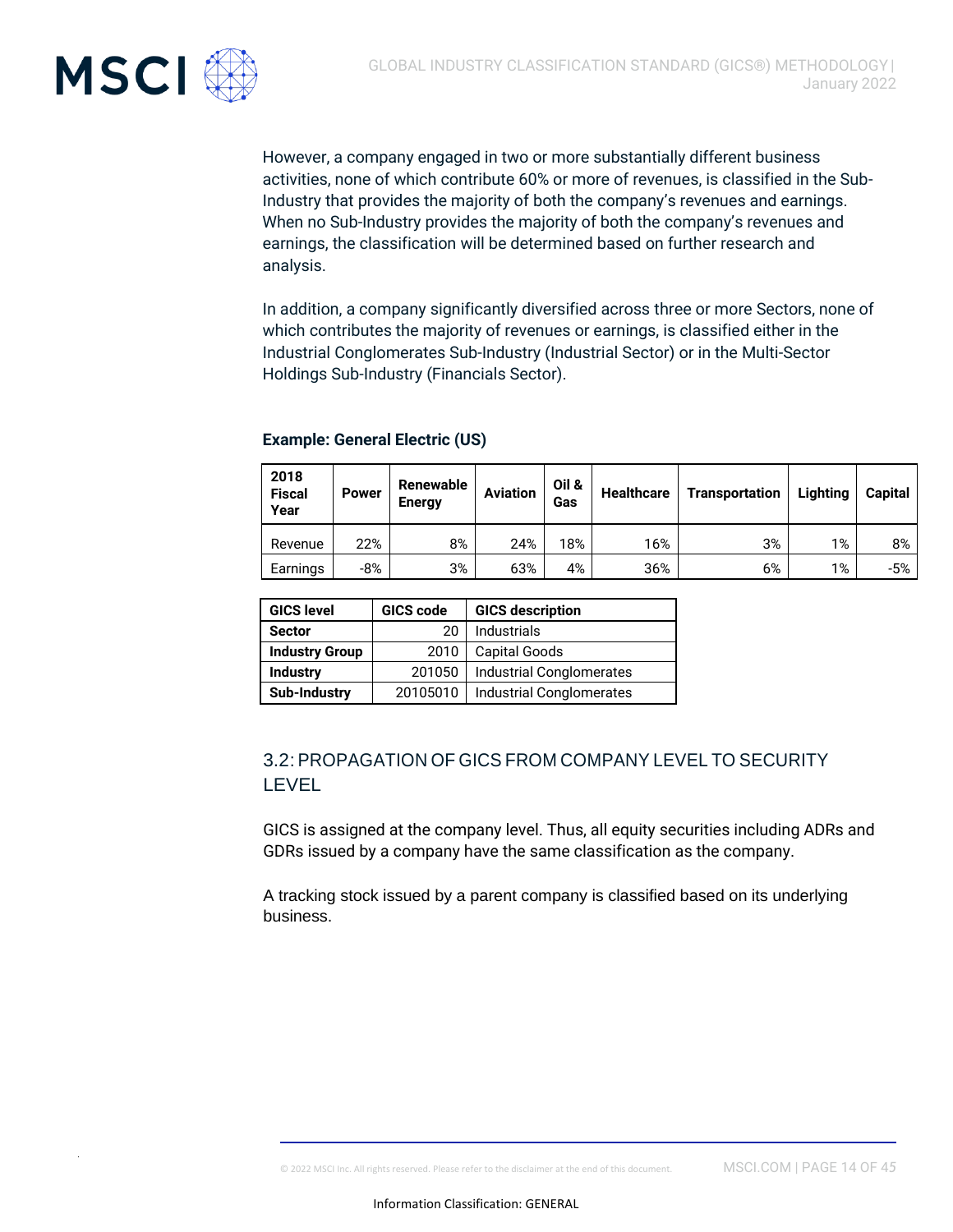<span id="page-14-0"></span>

### 3.3:SOURCE OFINFORMATION USED FORGICS CLASSIFICATION

The primary source of information used for classification is a company's annual reports and accounts. Other sources include broker reports and other published research literature. In the case of a new issue, the classification will be based primarily on the description of the company's activities and pro forma results as given in the prospectus.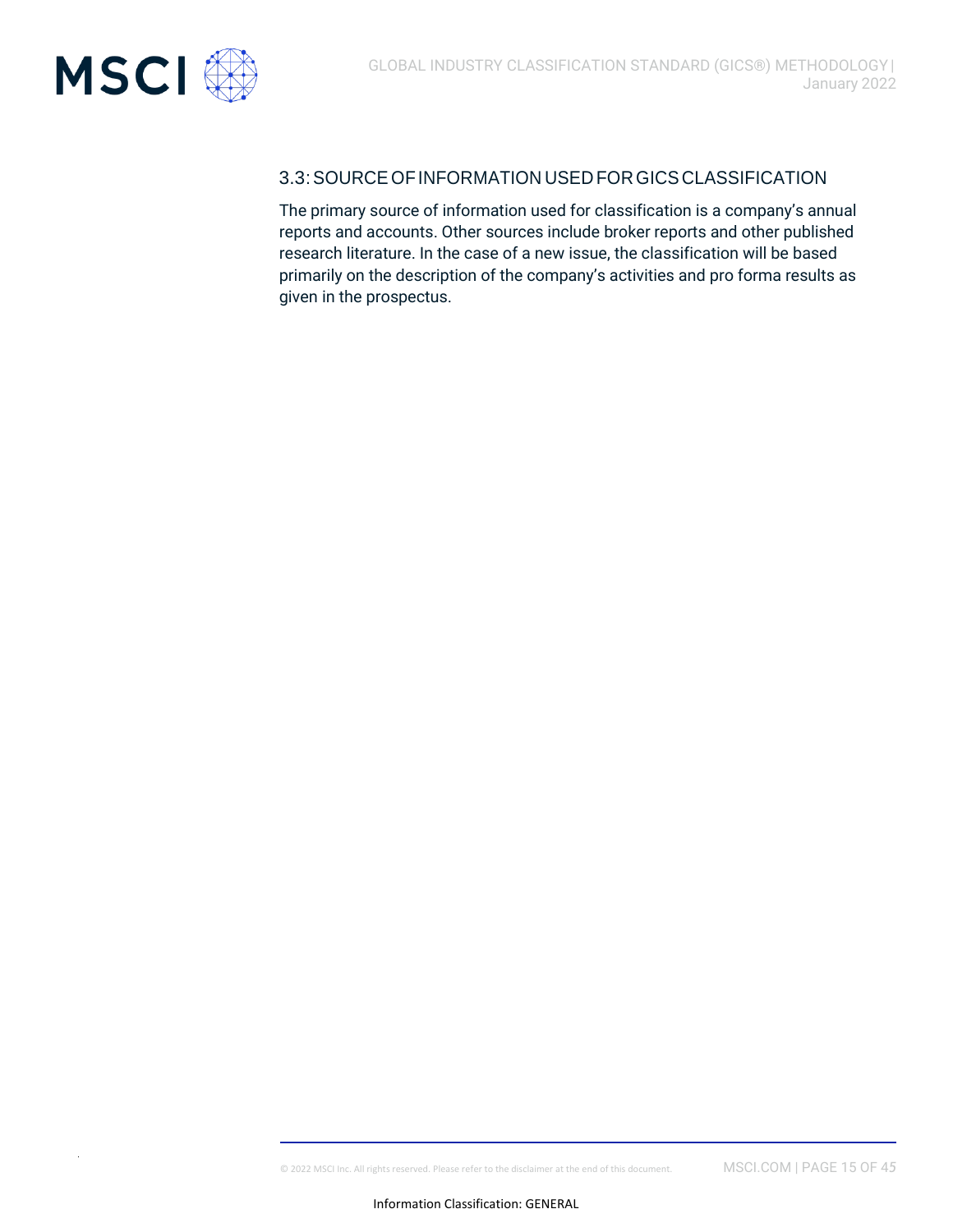

## <span id="page-15-0"></span>**SECTION 4: REVIEW OF GICS CLASSIFICATION**

A company's Sub-Industry classification will be reviewed either when a significant corporate restructuring occurs or when a new annual report is available. GICS reviews also occur upon client request.

In order to provide a stable Sub-Industry classification, when reviewing a company's classification, changes will be minimized in the Sub-Industry classification to the extent possible by disregarding temporary fluctuations in the results of a company's different activities.

© 2022 MSCI Inc. All rights reserved. Please refer to the disclaimer at the end of this document. MSCI.COM | PAGE 16 OF 4*5*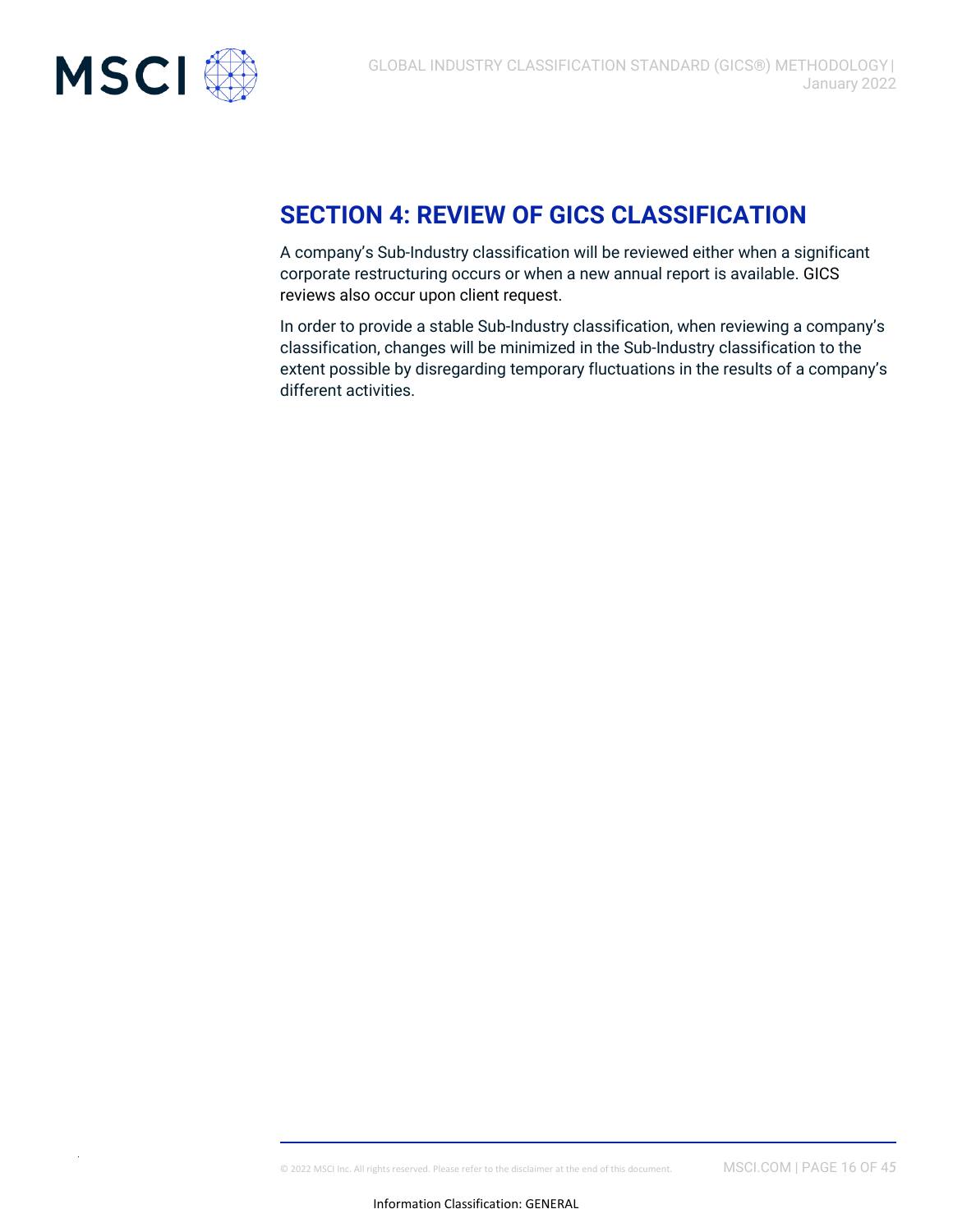<span id="page-16-0"></span>

## **SECTION 5: GICS STRUCTURE REVIEW**

MSCI and S&P Dow Jones Indices are committed to ensuring that the GICS Structure remains relevant and up-to-date. This is accomplished through an Annual Review of the Structure. This Review includes a detailed internal analysis to develop a proposal for potential structural changes and public request for comments and in-depth client consultations with various market participants as a means of obtaining feedback on proposed structural changes.

Further information on changes to the GICS Structure can be found on MSCI's website at [www.msci.com/gics.](http://www.msci.com/gics)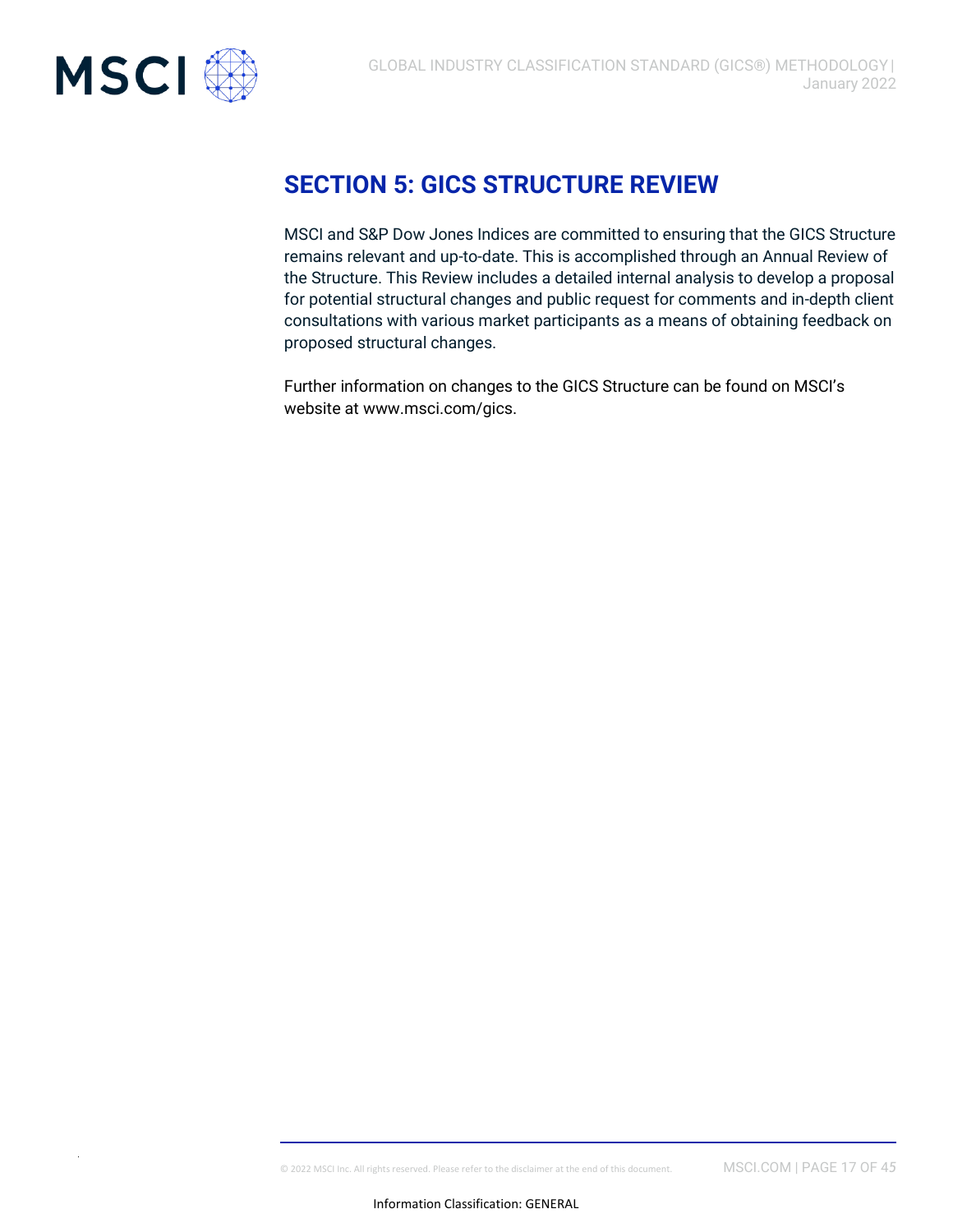<span id="page-17-0"></span>

## **SECTION 6: GICS GOVERNANCE BY MSCI AND S&P DOW JONES INDICES**

The GICS Methodology and Structure fall under the overall supervision of the GICS Operations Committee, with members from both MSCI and S&P Dow Jones Indices. The Committee will consult with the financial markets community as needed in order to keep the Methodology current and relevant.

MSCI and S&P Dow Jones Indices consider information about changes to the GICS Structure and related matters to be potentially price sensitive. Therefore, all Committee discussions are confidential.

© 2022 MSCI Inc. All rights reserved. Please refer to the disclaimer at the end of this document. MSCI.COM | PAGE 18 OF 4*5*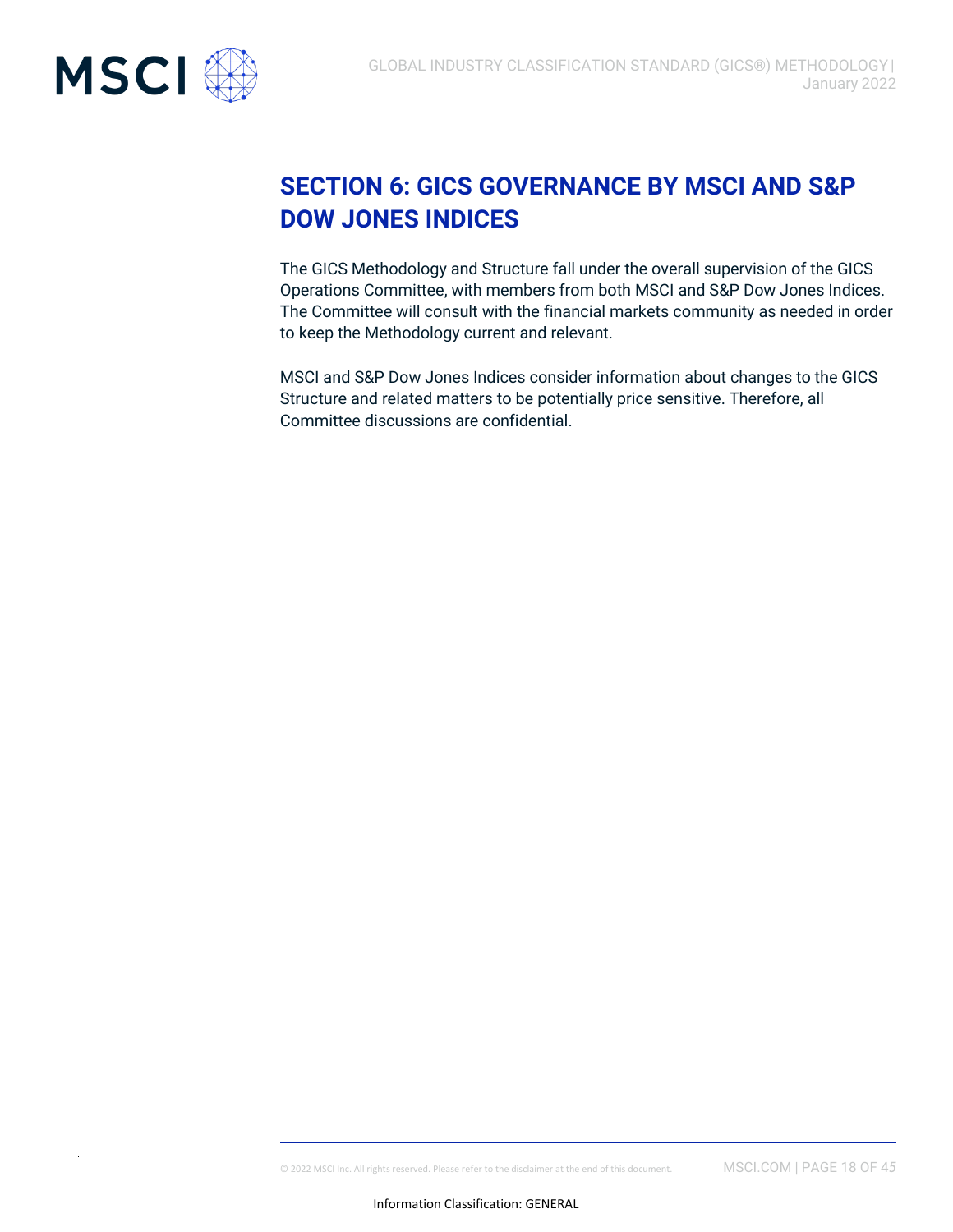

## <span id="page-18-0"></span>**SECTION 7: GICS SUB-INDUSTRY DEFINITIONS**



Energy **ENERGY**

| 10101010<br>Oil & Gas Drilling                       | Drilling contractors or owners of drilling rigs that contract their<br>services for drilling wells.                                                                                                                                                                                                                                                       |
|------------------------------------------------------|-----------------------------------------------------------------------------------------------------------------------------------------------------------------------------------------------------------------------------------------------------------------------------------------------------------------------------------------------------------|
| 10101020<br>Oil & Gas Equipment &<br><b>Services</b> | Manufacturers of equipment, including drilling rigs and<br>equipment, and providers of supplies and services to companies<br>involved in the drilling, evaluation and completion of oil and gas<br>wells.                                                                                                                                                 |
| 10102010<br>Integrated Oil & Gas                     | Integrated oil companies engaged in the exploration &<br>production of oil and gas, as well as at least one other significant<br>activity in either refining, marketing and transportation, or<br>chemicals.                                                                                                                                              |
| 10102020<br>Oil & Gas Exploration &<br>Production    | Companies engaged in the exploration and production of oil and<br>gas not classified elsewhere.                                                                                                                                                                                                                                                           |
| 10102030<br>Oil & Gas Refining &<br>Marketing        | Companies engaged in the refining and marketing of oil, gas<br>and/or refined products not classified in the Integrated Oil & Gas<br>or Independent Power Producers & Energy Traders Sub-<br>Industries.                                                                                                                                                  |
| 10102040<br>Oil & Gas Storage &<br>Transportation    | Companies engaged in the storage and/or transportation of oil,<br>gas and/or refined products. Includes diversified midstream<br>natural gas companies, oil and refined product pipelines, coal<br>slurry pipelines and oil & gas shipping companies.                                                                                                     |
| 10102050<br>Coal & Consumable Fuels                  | Companies primarily involved in the production and mining of<br>coal, related products and other consumable fuels related to the<br>generation of energy. Excludes companies primarily producing<br>gases classified in the Industrial Gases Sub-Industry and<br>companies primarily mining for metallurgical (coking) coal used<br>for steel production. |
|                                                      |                                                                                                                                                                                                                                                                                                                                                           |

© 2022 MSCI Inc. All rights reserved. Please refer to the disclaimer at the end of this document. MSCI.COM | Page 19 of 45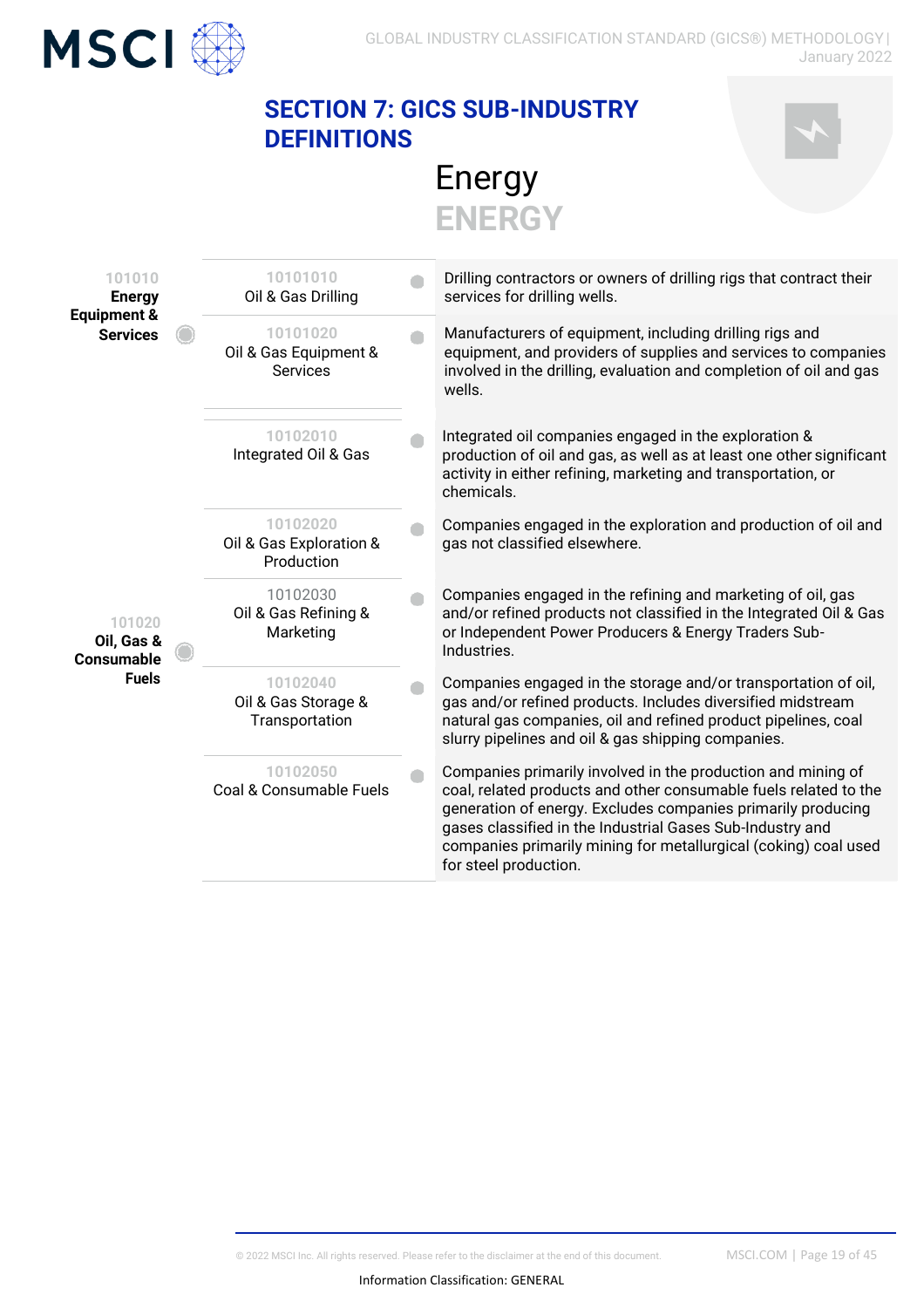



## **Materials MATERIALS**

|                                                   | 15101010<br><b>Commodity Chemicals</b>              | Companies that primarily produce industrial chemicals and basic<br>chemicals. Including but not limited to plastics, synthetic fibers,<br>films, commodity-based paints & pigments, explosives and<br>petrochemicals. Excludes chemical companies classified in the<br>Diversified Chemicals, Fertilizers & Agricultural Chemicals,<br>Industrial Gases, or Specialty Chemicals Sub-Industries.                                                                                                                     |
|---------------------------------------------------|-----------------------------------------------------|---------------------------------------------------------------------------------------------------------------------------------------------------------------------------------------------------------------------------------------------------------------------------------------------------------------------------------------------------------------------------------------------------------------------------------------------------------------------------------------------------------------------|
| 151010<br><b>Chemicals</b>                        | 15101020<br><b>Diversified Chemicals</b>            | Manufacturers of a diversified range of chemical products not<br>classified in the Industrial Gases, Commodity Chemicals,<br>Specialty Chemicals or Fertilizers & Agricultural Chemicals Sub-<br>Industries.                                                                                                                                                                                                                                                                                                        |
|                                                   | 15101030<br>Fertilizers & Agricultural<br>Chemicals | Producers of fertilizers, pesticides, potash or other agriculture-<br>related chemicals not classified elsewhere.                                                                                                                                                                                                                                                                                                                                                                                                   |
|                                                   | 15101040<br><b>Industrial Gases</b>                 | Manufacturers of industrial gases.                                                                                                                                                                                                                                                                                                                                                                                                                                                                                  |
|                                                   | 15101050<br><b>Specialty Chemicals</b>              | Companies that primarily produce high value-added chemicals<br>used in the manufacture of a wide variety of products, including<br>but not limited to fine chemicals, additives, advanced polymers,<br>adhesives, sealants and specialty paints, pigments and coatings.                                                                                                                                                                                                                                             |
| 151020<br><b>Construction</b><br><b>Materials</b> | 15102010<br><b>Construction Materials</b>           | Manufacturers of construction materials including sand, clay,<br>gypsum, lime, aggregates, cement, concrete and bricks. Other<br>finished or semi-finished building materials are classified in the<br>Building Products Sub-Industry.                                                                                                                                                                                                                                                                              |
| 151030<br><b>Containers &amp;</b>                 | 15103010<br><b>Metal &amp; Glass Containers</b>     | Manufacturers of metal, glass or plastic containers. Includes<br>corks and caps.                                                                                                                                                                                                                                                                                                                                                                                                                                    |
| Packaging                                         | 15103020<br>Paper Packaging                         | Manufacturers of paper and cardboard containers and<br>packaging.                                                                                                                                                                                                                                                                                                                                                                                                                                                   |
|                                                   | 15104010<br>Aluminum                                | Producers of aluminum and related products, including<br>companies that mine or process bauxite and companies that<br>recycle aluminum to produce finished or semi-finished products.<br>Excludes companies that primarily produce aluminum building<br>materials classified in the Building Products Sub-Industry.                                                                                                                                                                                                 |
| 151040<br><b>Metals &amp; Mining</b>              | 15104020<br><b>Diversified Metals &amp; Mining</b>  | Companies engaged in the diversified production or extraction of<br>metals and minerals not classified elsewhere. Including, but not<br>limited to, nonferrous metal mining (except bauxite), salt and<br>borate mining, phosphate rock mining, and diversified mining<br>operations. Excludes iron ore mining, classified in the Steel Sub-<br>Industry, bauxite mining, classified in the Aluminum Sub-Industry,<br>and coal mining, classified in either the Steel or Coal &<br>Consumable Fuels Sub-Industries. |
|                                                   | 15104025<br>Copper                                  | Companies involved primarily in copper ore mining.                                                                                                                                                                                                                                                                                                                                                                                                                                                                  |

© 2022 MSCI Inc. All rights reserved. Please refer to the disclaimer at the end of this document. MSCI.COM | Page 20 of 45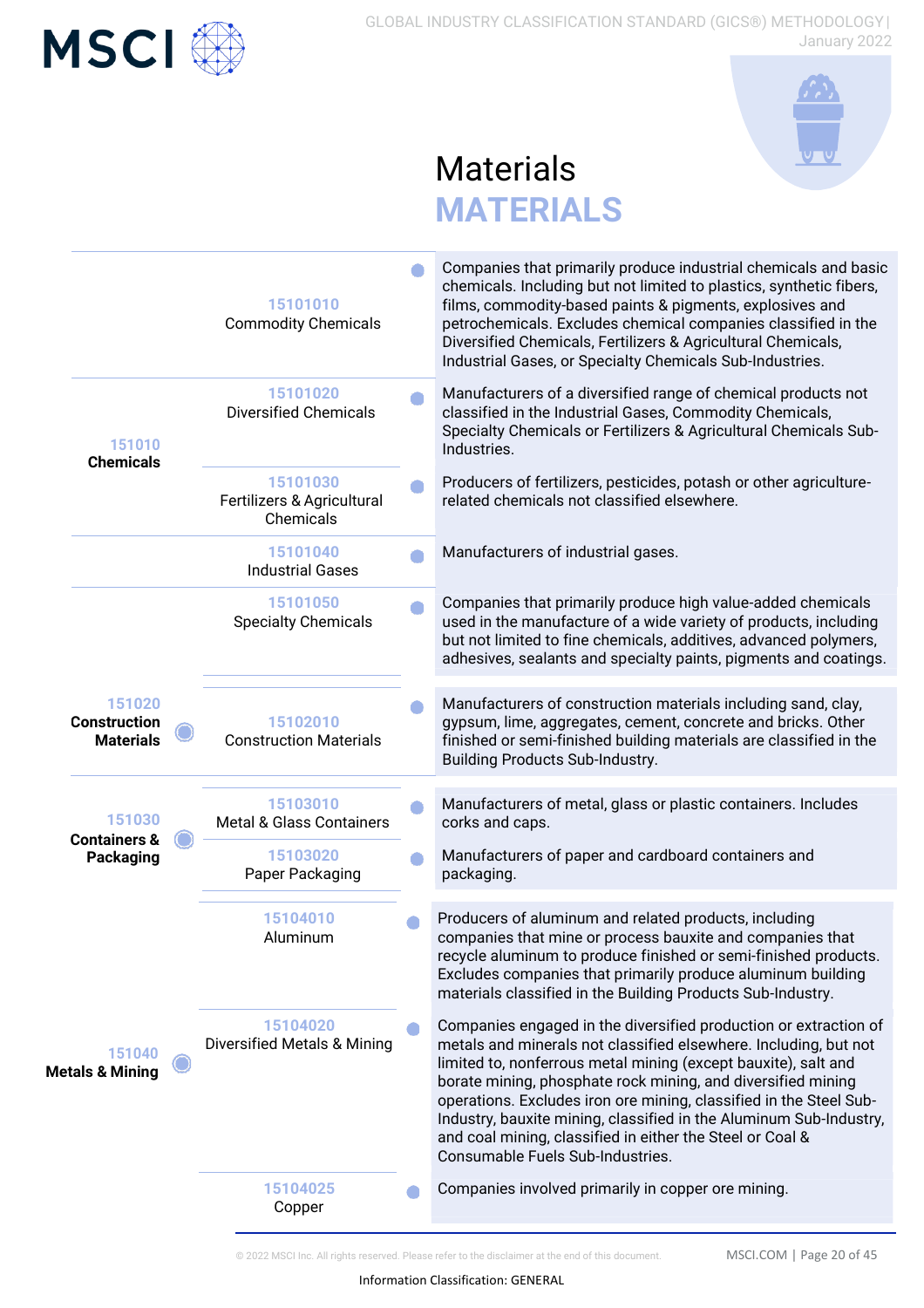



## Materials continued

| 151050<br>Paper & Forest O<br><b>Products</b> | 15104030<br>Gold                       | Producers of gold and related products, including companies<br>that mine or process gold and the South African finance houses<br>which primarily invest in, but do not operate, gold mines. |
|-----------------------------------------------|----------------------------------------|---------------------------------------------------------------------------------------------------------------------------------------------------------------------------------------------|
|                                               | 15104040<br>Precious Metals & Minerals | Companies mining precious metals and minerals not classified<br>in the Gold Sub-Industry. Includes companies primarily mining<br>platinum.                                                  |
|                                               | 15104045<br>Silver                     | Companies primarily mining silver. Excludes companies<br>classified in the Gold or Precious Metals & Minerals Sub-<br>Industries.                                                           |
|                                               | 15104050<br>Steel                      | Producers of iron and steel and related products, including<br>metallurgical (coking) coal mining used for steel production.                                                                |
|                                               | 15105010<br><b>Forest Products</b>     | Manufacturers of timber and related wood products. Includes<br>lumber for the building industry.                                                                                            |
|                                               | 15105020<br>Paper Products             | Manufacturers of all grades of paper. Excludes companies<br>specializing in paper packaging classified in the Paper Packaging<br>Sub-Industry.                                              |
|                                               |                                        |                                                                                                                                                                                             |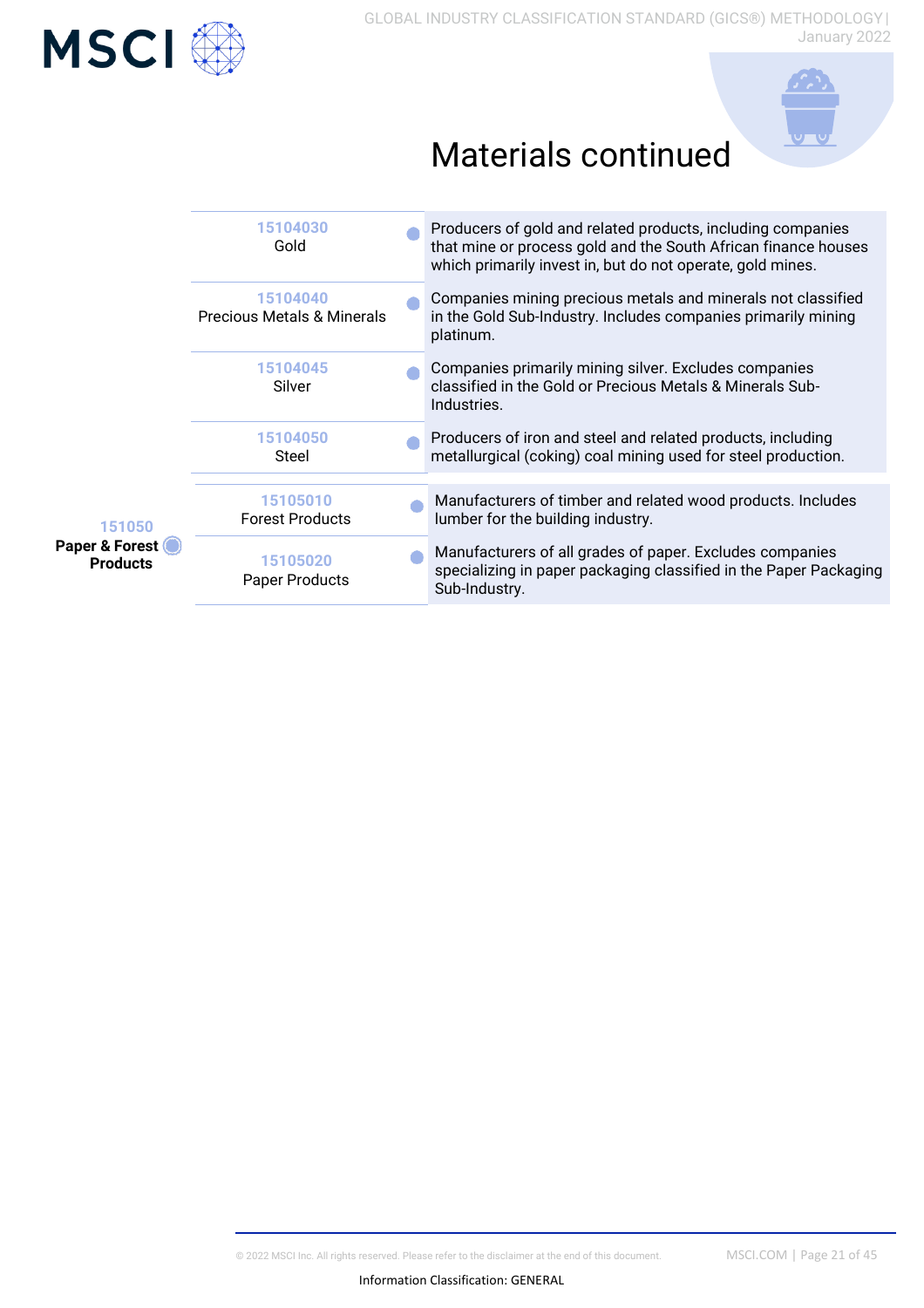



## **Industrials CAPITAL GOODS**



© 2022 MSCI Inc. All rights reserved. Please refer to the disclaimer at the end of this document. MSCI.COM | Page 22 of 45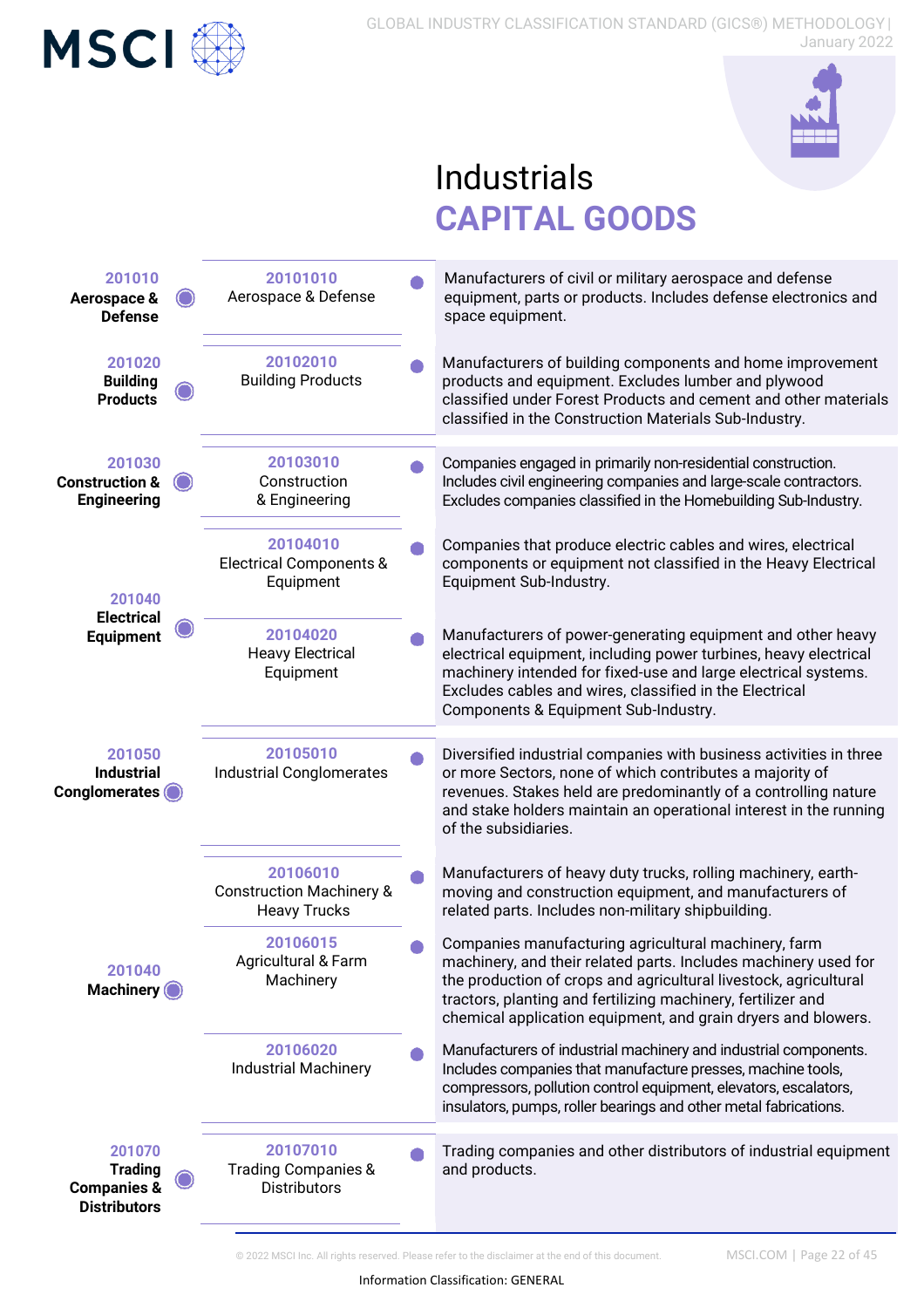



## Industrials continued **COMMERCIAL & PROFESSIONAL SERVICES**

|                                                                         | 20201010<br><b>Commercial Printing</b>                        | Companies providing commercial printing services. Includes<br>printers primarily serving the media industry.                                                                                                                                                                                                                                                                                                                                                                                                                                                                           |
|-------------------------------------------------------------------------|---------------------------------------------------------------|----------------------------------------------------------------------------------------------------------------------------------------------------------------------------------------------------------------------------------------------------------------------------------------------------------------------------------------------------------------------------------------------------------------------------------------------------------------------------------------------------------------------------------------------------------------------------------------|
|                                                                         | 20201050<br><b>Environmental &amp; Facilities</b><br>Services | Companies providing environmental and facilities maintenance<br>services. Includes waste management, facilities management<br>and pollution control services. Excludes large-scale water<br>treatment systems classified in the Water Utilities Sub-Industry.                                                                                                                                                                                                                                                                                                                          |
|                                                                         | 20201060<br><b>Office Services &amp; Supplies</b>             | Providers of office services and manufacturers of office<br>supplies and equipment not classified elsewhere.                                                                                                                                                                                                                                                                                                                                                                                                                                                                           |
| 202010<br><b>Commercial</b><br><b>Services &amp;</b><br><b>Supplies</b> | 20201070<br><b>Diversified Support</b><br>Services            | Companies primarily providing labor oriented support services to<br>businesses and governments. Includes commercial cleaning<br>services, dining & catering services, equipment repair services,<br>industrial maintenance services, industrial auctioneers, storage<br>& warehousing, transaction services, uniform rental services,<br>and other business support services.                                                                                                                                                                                                          |
|                                                                         | 20201080<br><b>Security &amp; Alarm Services</b>              | Companies providing security and protection services to<br>business and governments. Includes companies providing<br>services such as correctional facilities, security & alarm services,<br>armored transportation & guarding. Excludes companies<br>providing security software classified under the Systems<br>Software Sub-Industry and home security services classified<br>under the Specialized Consumer Services Sub-Industry. Also<br>excludes companies manufacturing security system equipment<br>classified under the Electronic Equipment & Instruments Sub-<br>Industry. |
| 202020<br><b>Professional</b><br><b>Services</b>                        | 20202010<br>Human Resource &<br><b>Employment Services</b>    | Companies providing business support services relating to<br>human capital management. Includes employment agencies,<br>employee training, payroll & benefit support services, retirement<br>support services and temporary agencies.                                                                                                                                                                                                                                                                                                                                                  |
|                                                                         | 20202020<br>Research & Consulting<br><b>Services</b>          | Companies primarily providing research and consulting services<br>to businesses and governments not classified elsewhere.<br>Includes companies involved in management consulting<br>services, architectural design, business information or scientific<br>research, marketing, and testing & certification services.<br>Excludes companies providing information technology<br>consulting services classified in the IT Consulting & Other<br>Services Sub-Industry.                                                                                                                  |
|                                                                         |                                                               |                                                                                                                                                                                                                                                                                                                                                                                                                                                                                                                                                                                        |

© 2022 MSCI Inc. All rights reserved. Please refer to the disclaimer at the end of this document. MSCI.COM | Page 23 of 45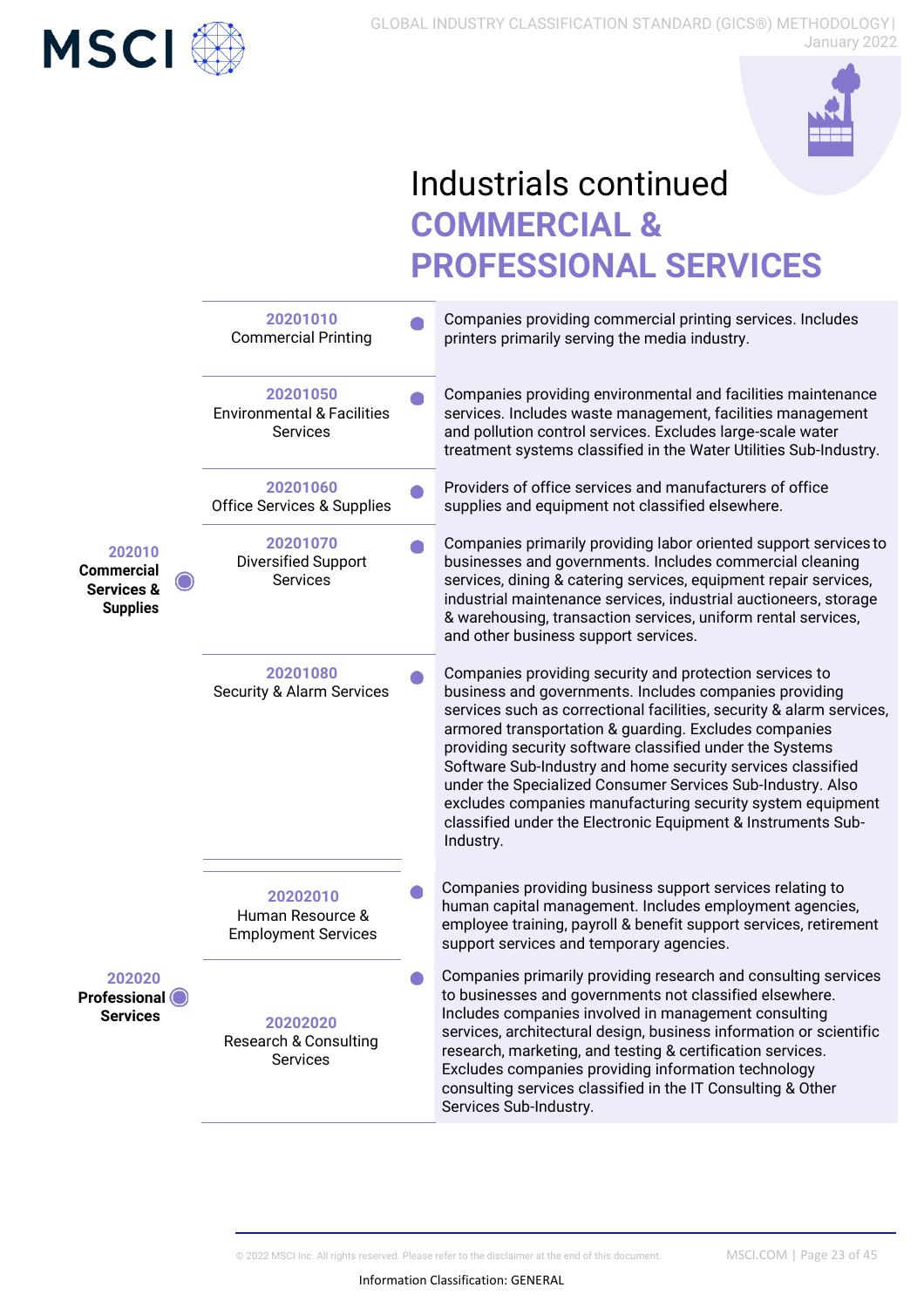



## Industrials continued **TRANSPORTATION**

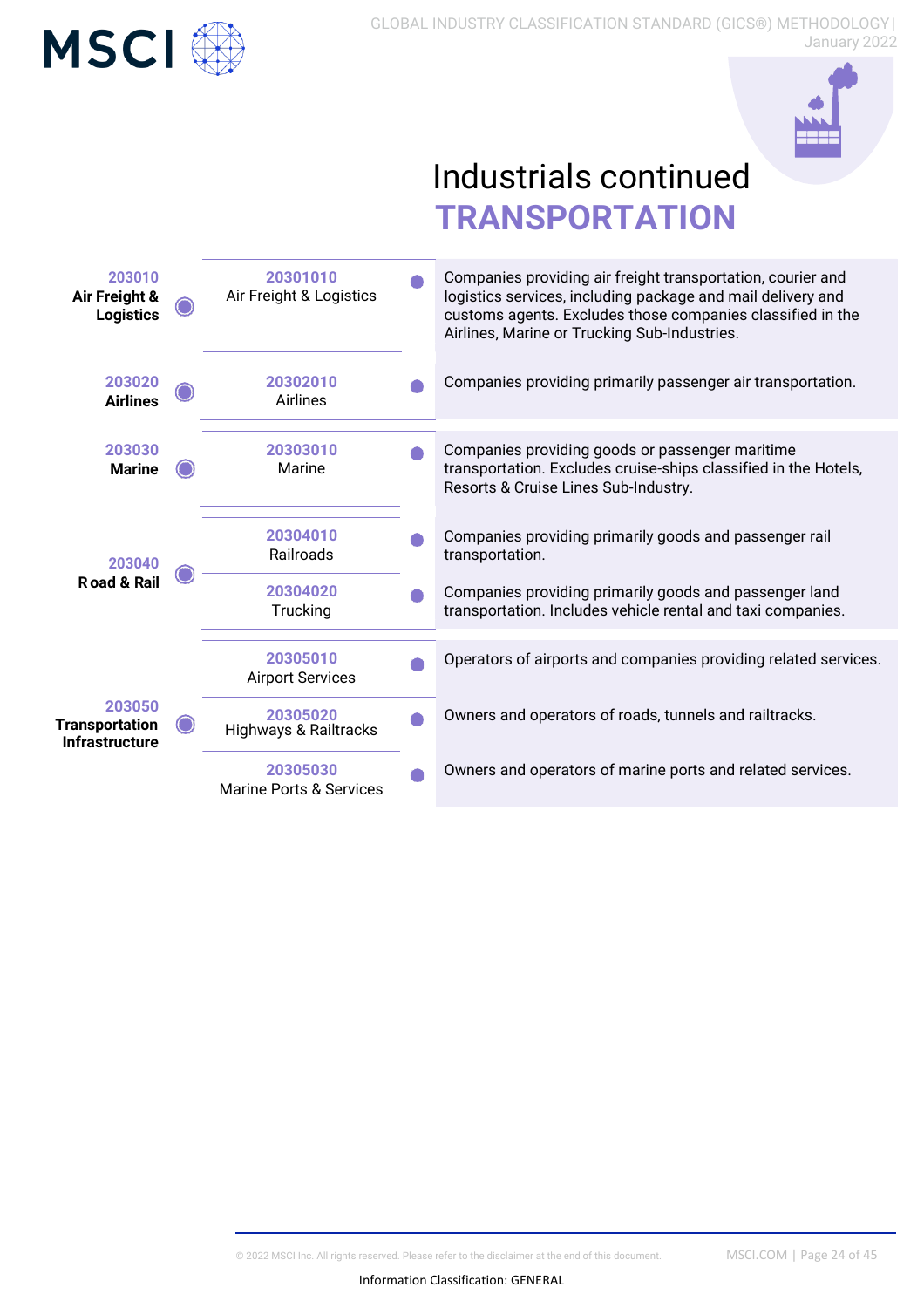

## **Consumer Discretionary AUTOMOBILES & COMPONENTS**



Manufacturers of parts and accessories for automobiles and motorcycles. Excludes companies classified in the Tires & Rubber Sub-Industry.

Manufacturers of tires and rubber.

Companies that produce mainly passenger automobiles and light trucks. Excludes companies producing mainly motorcycles and three-wheelers classified in the Motorcycle Manufacturers Sub-Industry and heavy duty trucks classified in theConstruction Machinery & Heavy Trucks Sub-Industry.

Companies that produce motorcycles, scooters or threewheelers. Excludes bicycles classified in the Leisure Products Sub-Industry.

## **CONSUMER DURABLES & APPAREL**

|                     | 25201010<br><b>Consumer Electronics</b> | Manufacturers of consumer electronics products including TVs,<br>home audio equipment, game consoles, digital cameras, and<br>related products. Excludes personal home computer<br>manufacturers classified in the Technology Hardware, Storage &<br>Peripherals Sub-Industry, and electric household appliances<br>classified in the Household Appliances Sub-Industry.      |
|---------------------|-----------------------------------------|-------------------------------------------------------------------------------------------------------------------------------------------------------------------------------------------------------------------------------------------------------------------------------------------------------------------------------------------------------------------------------|
|                     | 25201020<br>Home Furnishings            | Manufacturers of soft home furnishings or furniture, including<br>upholstery, carpets and wall-coverings.                                                                                                                                                                                                                                                                     |
| 252010<br>Household | 25201030<br>Homebuilding                | Residential construction companies. Includes manufacturers of<br>prefabricated houses and semi-fixed manufactured homes.                                                                                                                                                                                                                                                      |
| <b>Durables</b>     | 25201040<br><b>Household Appliances</b> | Manufacturers of electric household appliances and related<br>products. Includes manufacturers of power and hand tools,<br>including garden improvement tools. Excludes TVs and other<br>audio and video products classified in the Consumer Electronics<br>Sub-Industry and personal computers classified in the<br>Technology Hardware, Storage & Peripherals Sub-Industry. |
|                     | 25201050<br>Housewares & Specialties    | Manufacturers of durable household products, including cutlery,<br>cookware, glassware, crystal, silverware, utensils, kitchenware<br>and consumer specialties not classified elsewhere.                                                                                                                                                                                      |

© 2022 MSCI Inc. All rights reserved. Please refer to the disclaimer at the end of this document. MSCI.COM| Page 25 of 45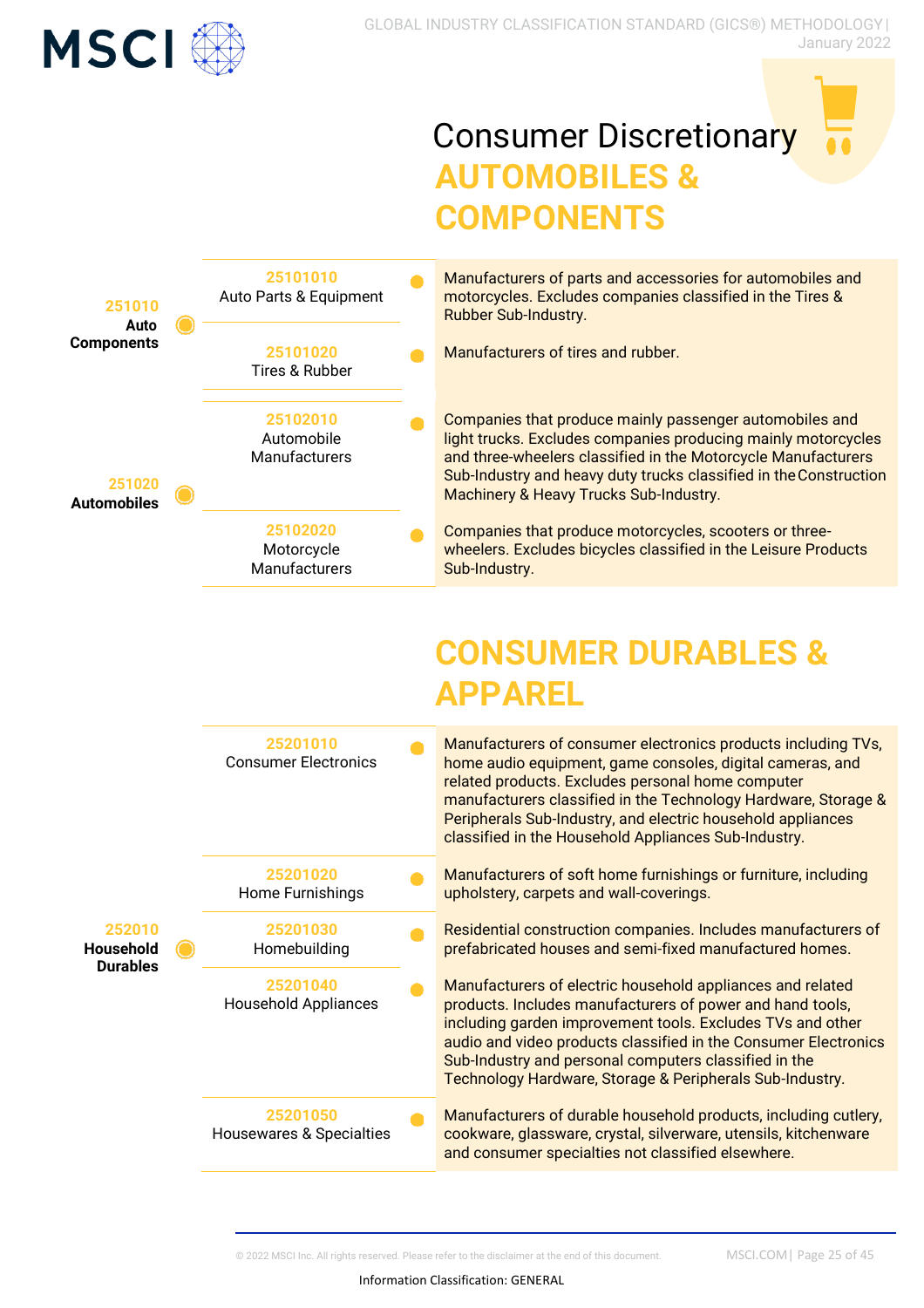

# Consumer Discretionary continued

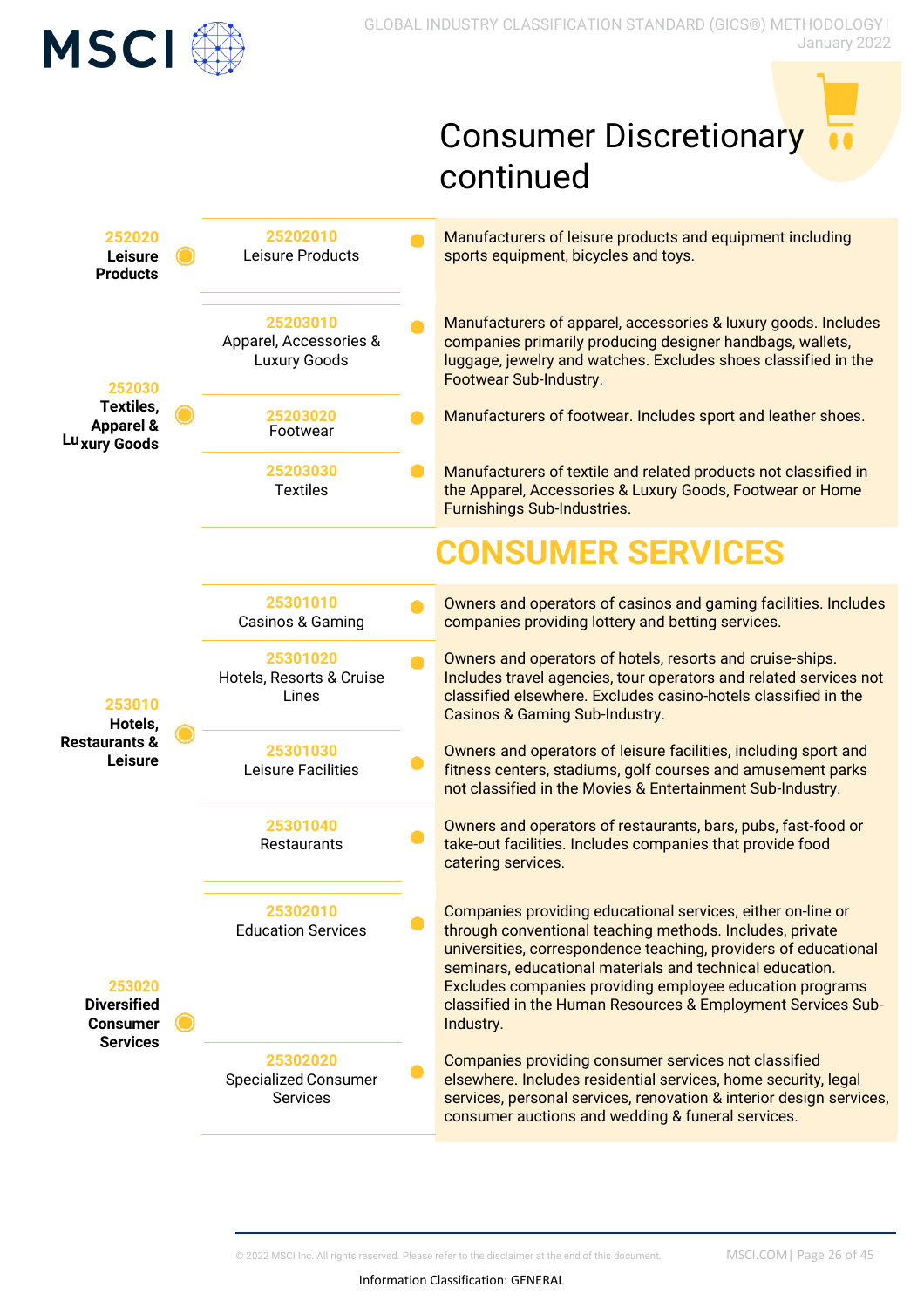

## Consumer Discretionary continued **RETAILING**

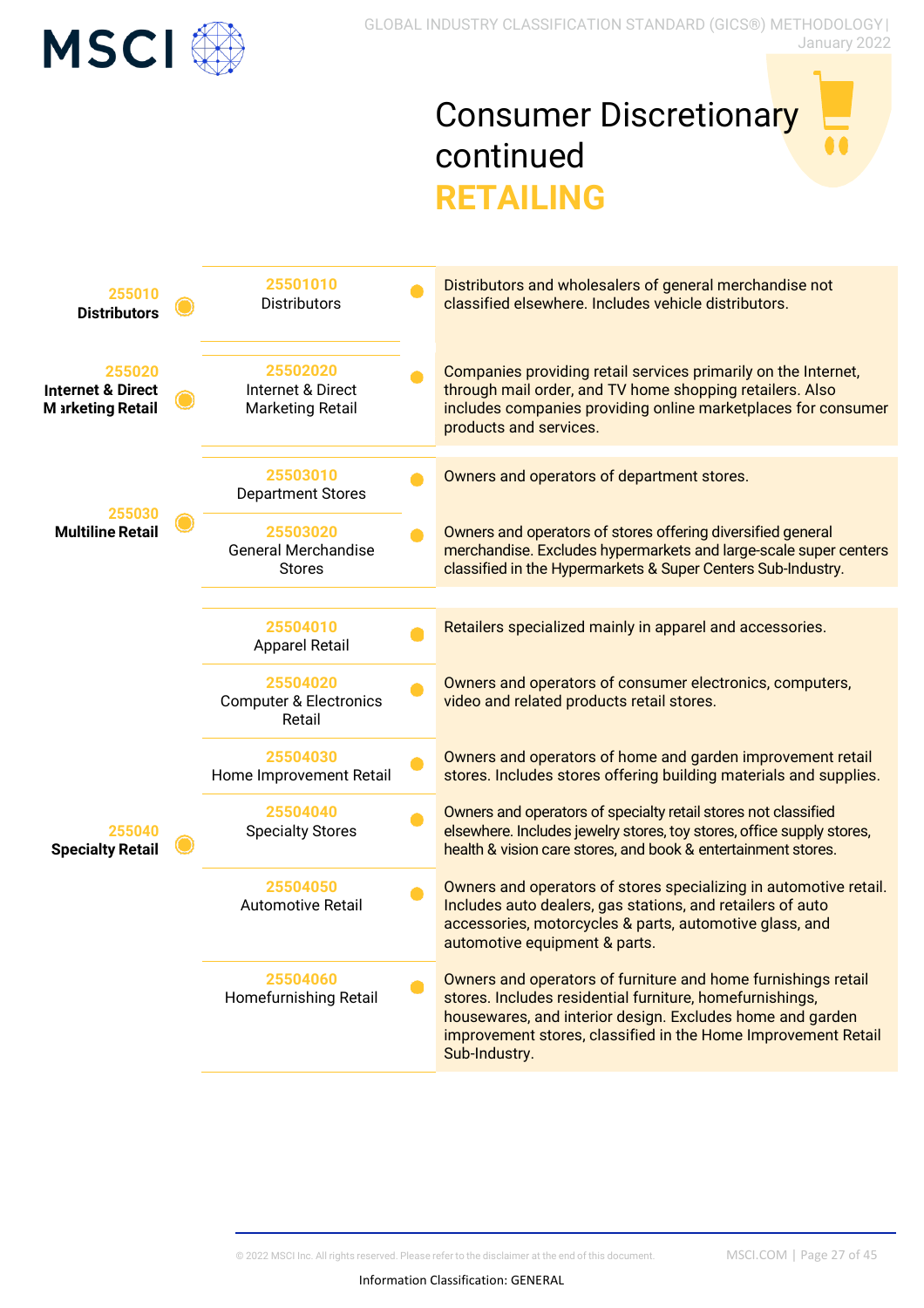



## Consumer Staples **FOOD & STAPLES RETAIL**

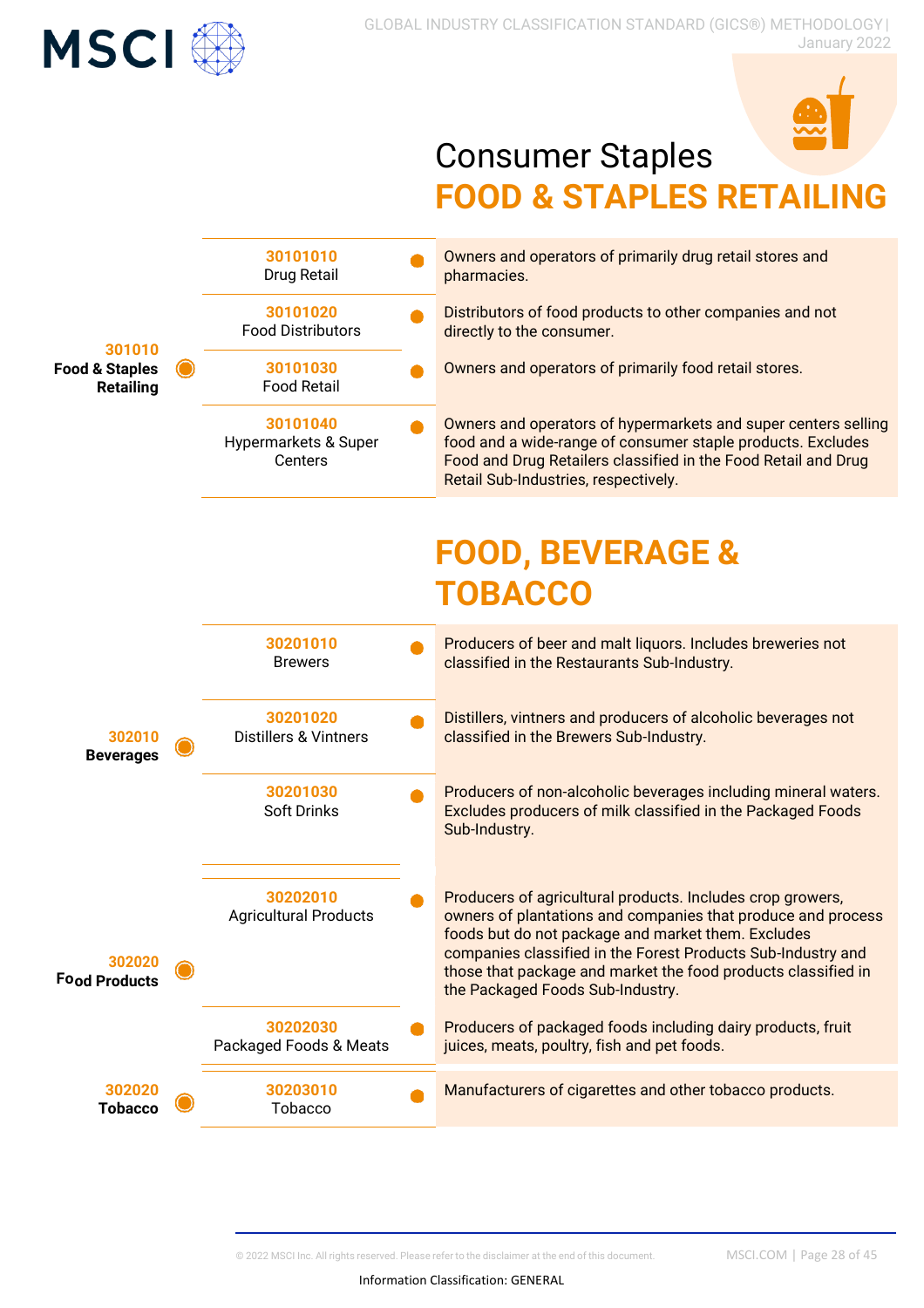

## Consumer Staples continued **HOUSEHOLD & PERSONAL PRODUCTS**



Producers of non-durable household products, including detergents, soaps, diapers and other tissue and household paper products not classified in the Paper Products Sub-Industry.

Manufacturers of personal and beauty care products, including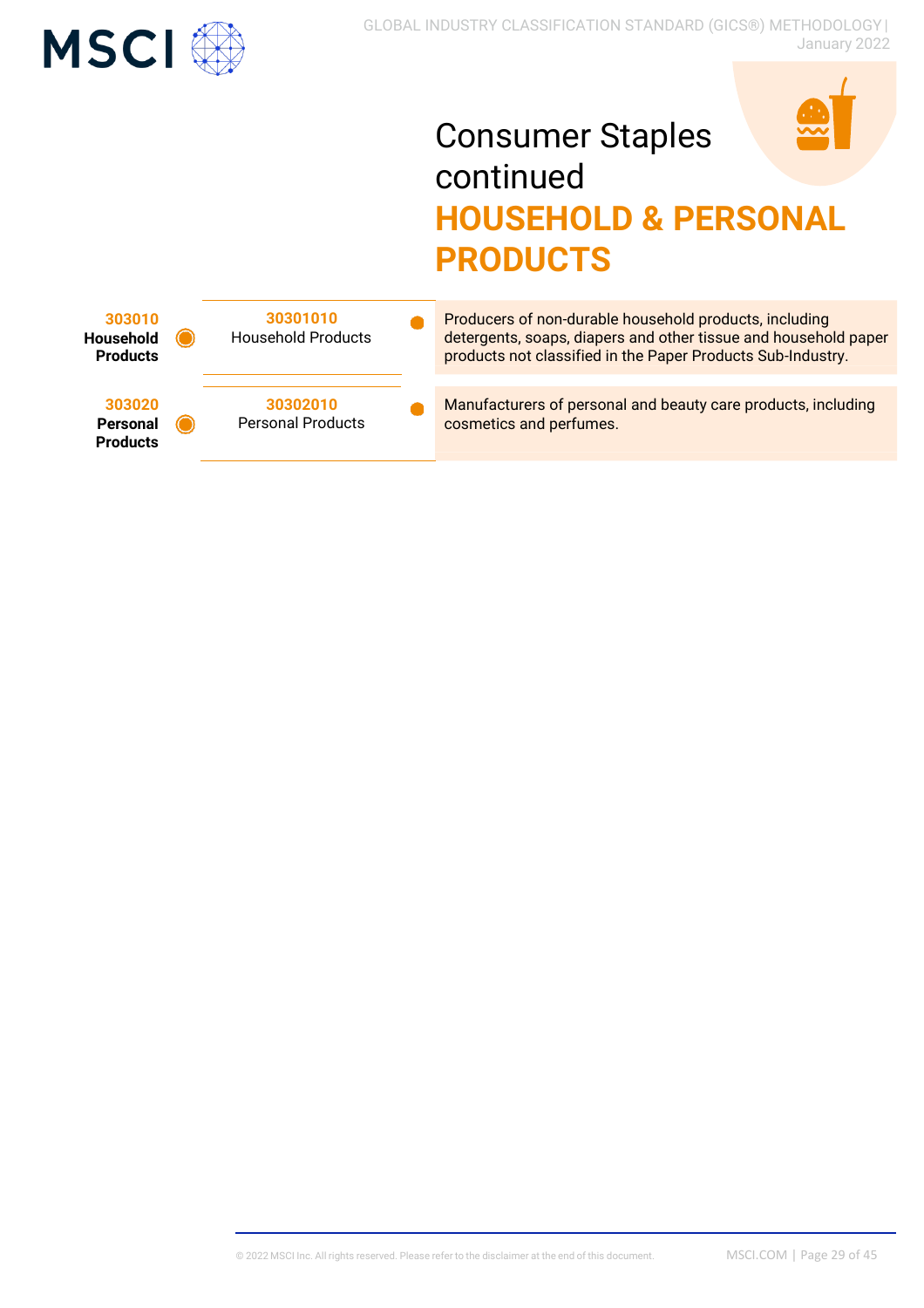



## Health Care **HEALTH CARE EQUIPMENT & SERVICES**

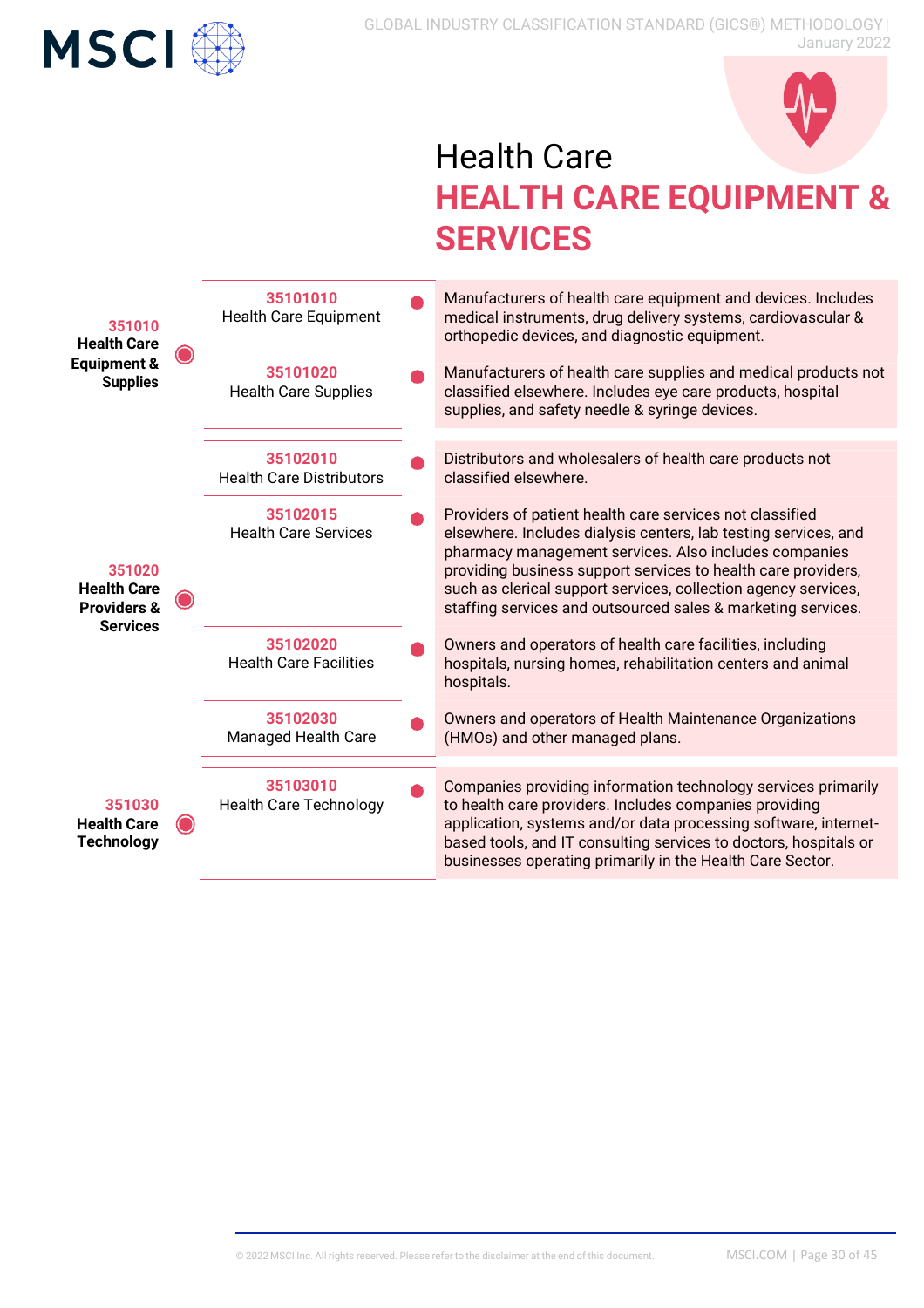



## Health Care continued **PHARMACEUTICALS, BIOTECHNOLOGY & LIFE SCIENCES**

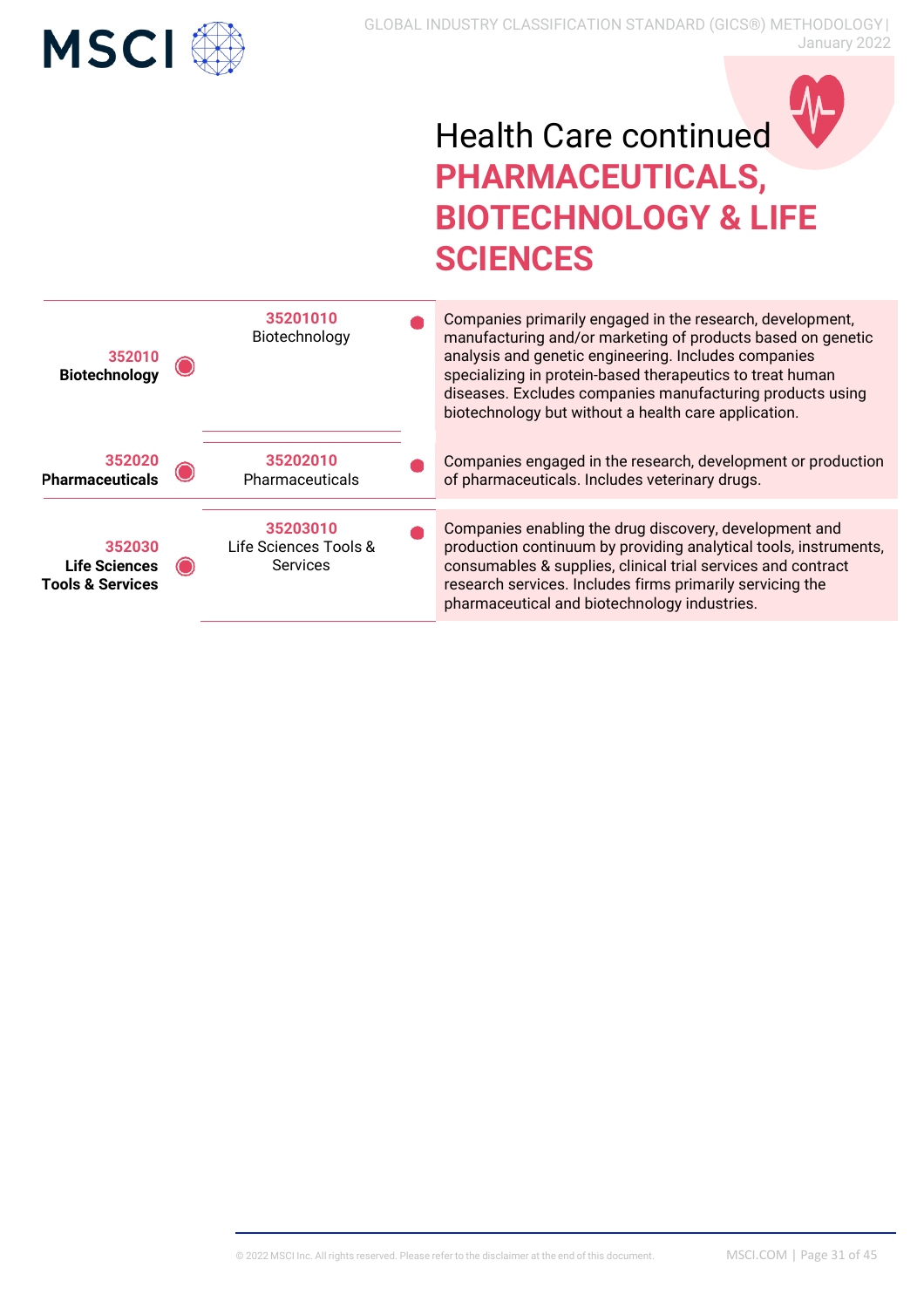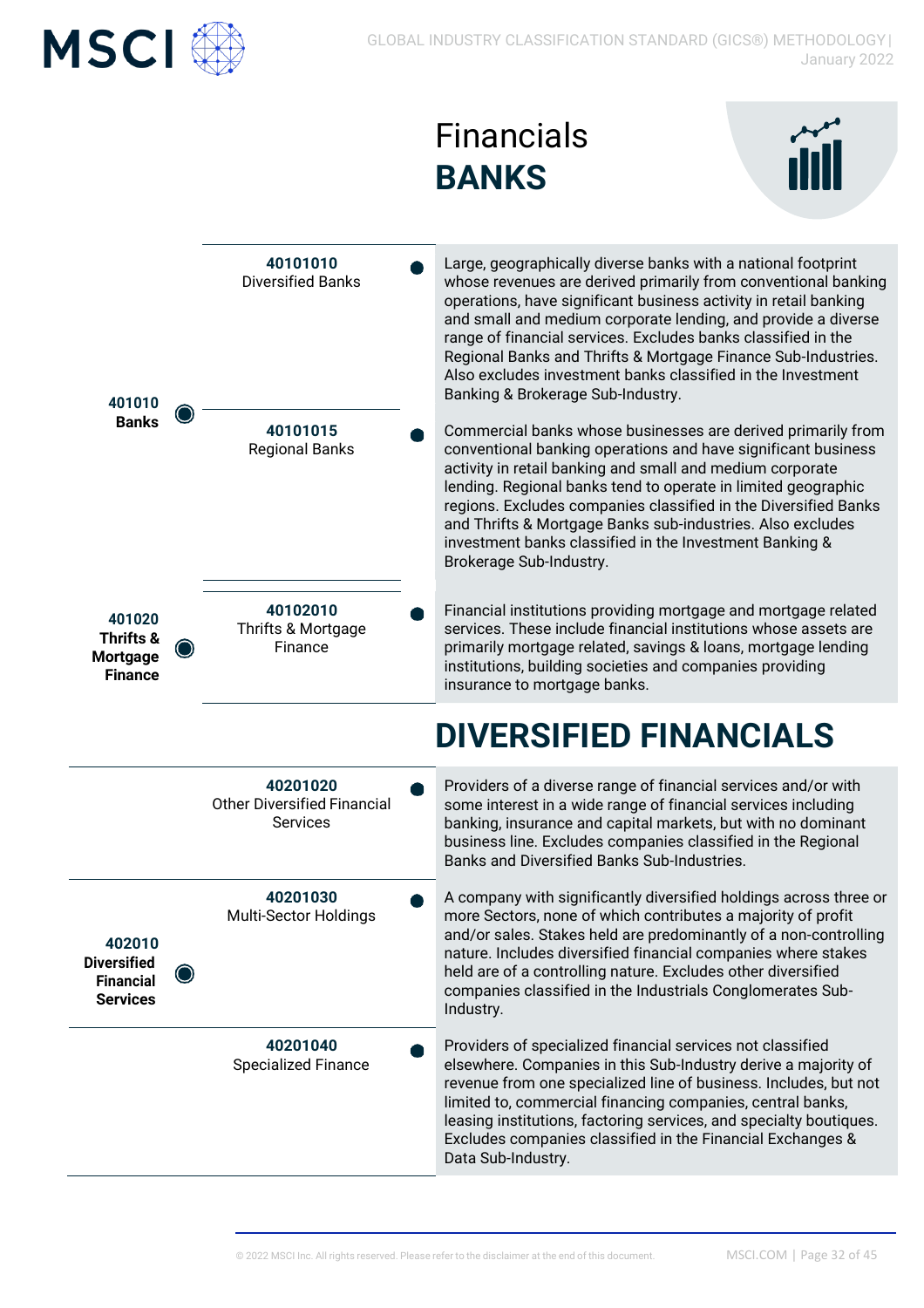

## Financials continued



| 402020<br><b>Consumer</b><br><b>Finance</b>                                                   | 40202010<br><b>Consumer Finance</b>                      | Providers of consumer finance services, including personal<br>credit, credit cards, lease financing, travel-related money<br>services and pawn shops. Excludes mortgage lenders classified<br>in the Thrifts & Mortgage Finance Sub-Industry.                                                                                                                                                                                                                                                                                      |
|-----------------------------------------------------------------------------------------------|----------------------------------------------------------|------------------------------------------------------------------------------------------------------------------------------------------------------------------------------------------------------------------------------------------------------------------------------------------------------------------------------------------------------------------------------------------------------------------------------------------------------------------------------------------------------------------------------------|
|                                                                                               |                                                          |                                                                                                                                                                                                                                                                                                                                                                                                                                                                                                                                    |
|                                                                                               | 40203010<br>Asset Management &<br><b>Custody Banks</b>   | Financial institutions primarily engaged in investment<br>management and/or related custody and securities fee-based<br>services. Includes companies operating mutual funds, closed-<br>end funds and unit investment trusts. Excludes banks and other<br>financial institutions primarily involved in commercial lending,<br>investment banking, brokerage and other specialized financial<br>activities.                                                                                                                         |
| 402030<br><b>Capital Markets</b>                                                              | 40203020<br>Investment Banking &<br><b>Brokerage</b>     | Financial institutions primarily engaged in investment banking &<br>brokerage services, including equity and debt underwriting,<br>mergers and acquisitions, securities lending and advisory<br>services. Excludes banks and other financial institutions<br>primarily involved in commercial lending, asset management<br>and specialized financial activities.                                                                                                                                                                   |
|                                                                                               | 40203030<br><b>Diversified Capital</b><br><b>Markets</b> | Financial institutions primarily engaged in diversified capital<br>markets activities, including a significant presence in at least<br>two of the following area: large/major corporate lending,<br>investment banking, brokerage and asset management.<br>Excludes less diversified companies classified in the Asset<br>Management & Custody Banks or Investment Banking &<br>Brokerage Sub-Industries. Also excludes companies classified in<br>the Banks or Insurance Industry Groups or the Consumer<br>Finance Sub-Industry. |
|                                                                                               | 40203040<br><b>Financial Exchanges &amp;</b><br>Data     | Financial exchanges for securities, commodities, derivatives and<br>other financial instruments, and providers of financial decision<br>support tools and products including ratings agencies.                                                                                                                                                                                                                                                                                                                                     |
| 402040<br><b>Mortgage Real</b><br><b>Estate</b><br><b>Investment</b><br><b>Trusts (REITs)</b> | 40204010<br>Mortgage REITs                               | Companies or Trusts that service, originate, purchase and/or<br>securitize residential and/or commercial mortgage loans.<br>Includes trusts that invest in mortgage-backed securities and<br>other mortgage related assets.                                                                                                                                                                                                                                                                                                        |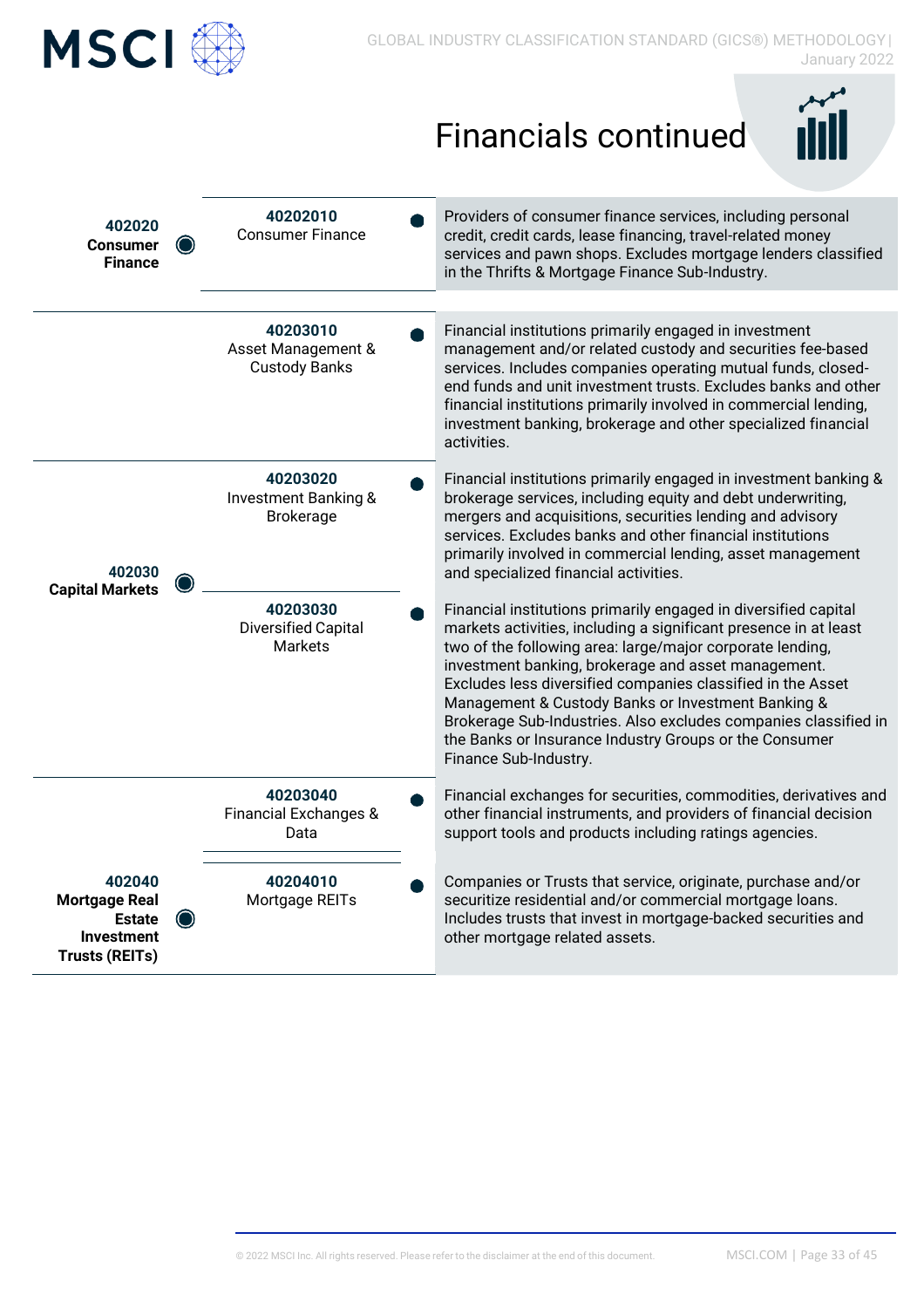

## Financials continued **INSURANCE**

| iill |  |
|------|--|
|      |  |

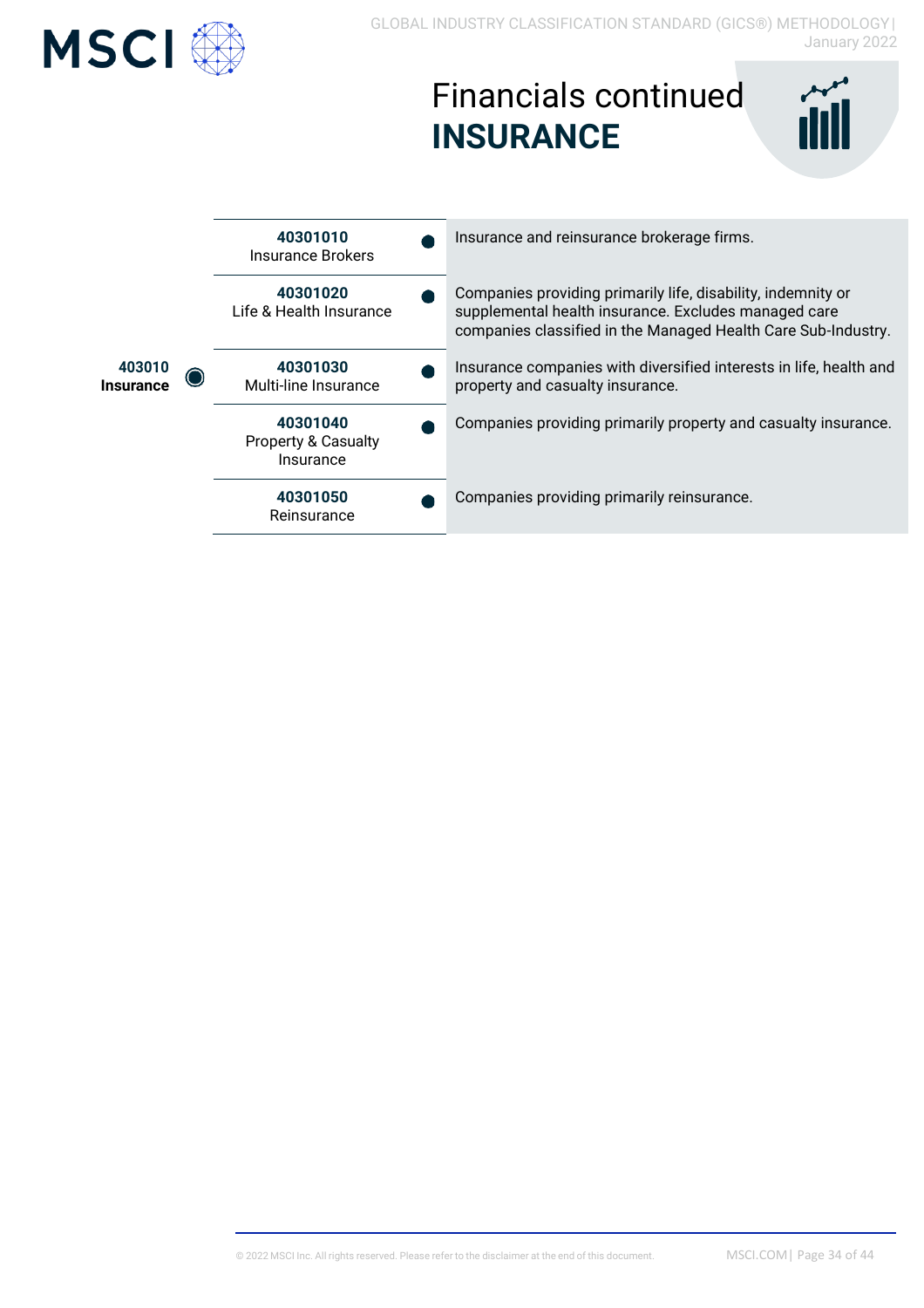



## Information Technology **SOFTWARE & SERVICES**

|                              | 45102010<br>IT Consulting & Other<br>Services               | Providers of information technology and systems integration<br>services not classified in the Data Processing & Outsourced<br>Services Sub-Industry. Includes information technology<br>consulting and information management services.                                                                                                                                                                                                                                                                                            |
|------------------------------|-------------------------------------------------------------|------------------------------------------------------------------------------------------------------------------------------------------------------------------------------------------------------------------------------------------------------------------------------------------------------------------------------------------------------------------------------------------------------------------------------------------------------------------------------------------------------------------------------------|
| 451020<br><b>IT Services</b> | 45102020<br>Data Processing &<br><b>Outsourced Services</b> | Providers of commercial electronic data processing and/or<br>business process outsourcing services. Includes companies that<br>provide services for back-office automation.                                                                                                                                                                                                                                                                                                                                                        |
|                              | 45102030<br>Internet Services &<br>Infrastructure           | Companies providing services and infrastructure for the internet<br>industry including data centers and cloud networking and<br>storage infrastructure. Also includes companies providing web<br>hosting services. Excludes companies classified in the Software<br>Industry.                                                                                                                                                                                                                                                      |
|                              |                                                             |                                                                                                                                                                                                                                                                                                                                                                                                                                                                                                                                    |
| 451030<br><b>Software</b>    | 45103010<br><b>Application Software</b>                     | Companies engaged in developing and producing software<br>designed for specialized applications for the business or<br>consumer market. Includes enterprise and technical software as<br>well as cloud-based software. Excludes companies classified in<br>the Interactive Home Entertainment Sub-Industry. Excludes<br>companies classified in the Home Entertainment Software Sub-<br>Industry. Also excludes companies producing systems or<br>database management software classified in the Systems<br>Software Sub-Industry. |
|                              | 45103020<br><b>Systems Software</b>                         | Companies engaged in developing and producing systems and<br>database management software.                                                                                                                                                                                                                                                                                                                                                                                                                                         |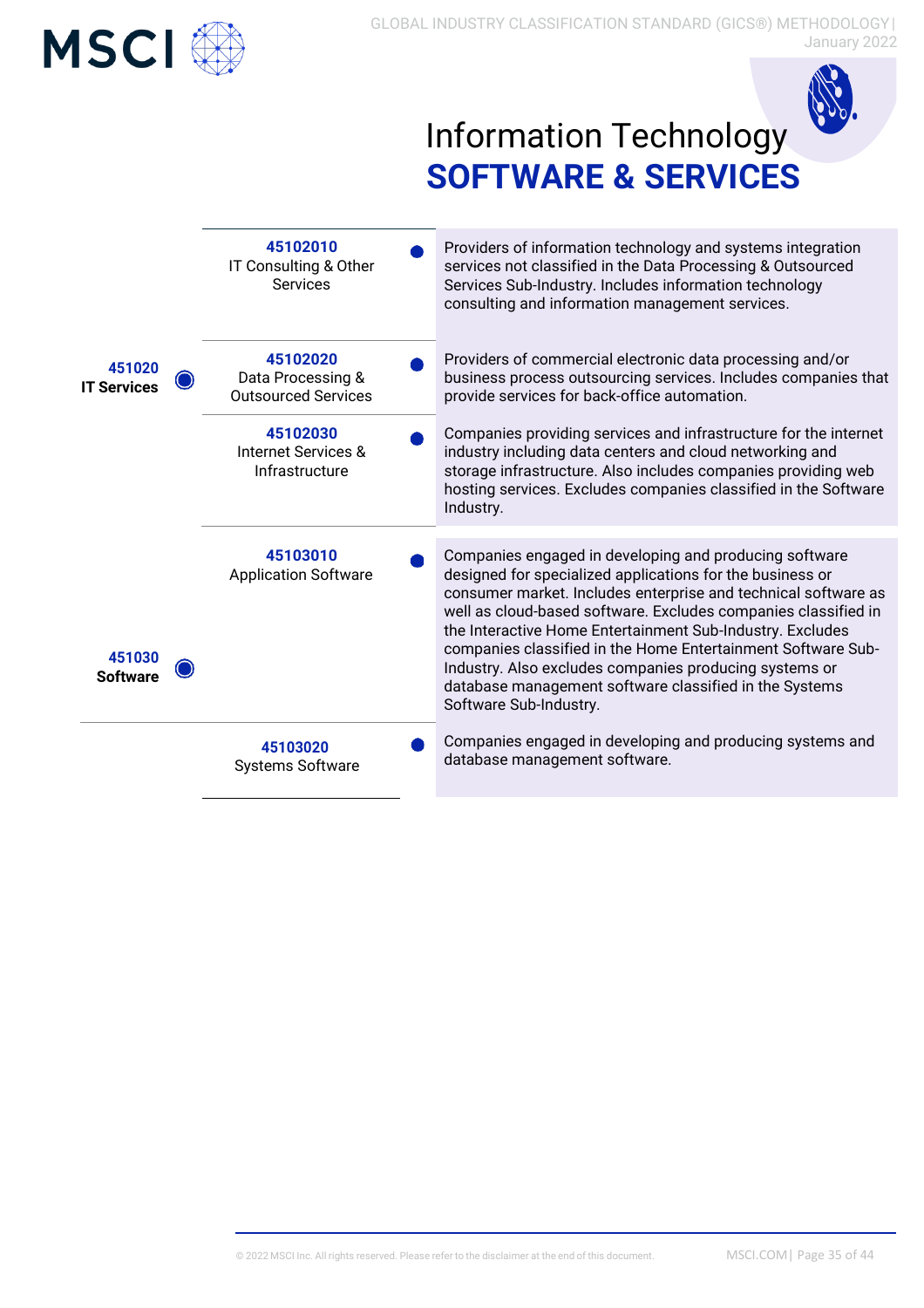

## Information Technology continued **TECHNOLOGY HARDWARE & EQUIPMENT**

| 452010<br><b>Communications</b><br><b>Equipment</b>                         |  | 45201020<br>Communications<br>Equipment                   | Manufacturers of communication equipment and products,<br>including LANs, WANs, routers, telephones, switchboards and<br>exchanges. Excludes cellular phone manufacturers classified in<br>the Technology Hardware, Storage & Peripherals Sub-Industry.                                                                        |
|-----------------------------------------------------------------------------|--|-----------------------------------------------------------|--------------------------------------------------------------------------------------------------------------------------------------------------------------------------------------------------------------------------------------------------------------------------------------------------------------------------------|
| 452020<br><b>Technology</b><br>Hardware,<br>Storage &<br><b>Peripherals</b> |  | 45202030<br>Technology Hardware,<br>Storage & Peripherals | Manufacturers of cellular phones, personal computers, servers,<br>electronic computer components and peripherals. Includes data<br>storage components, motherboards, audio and video cards,<br>monitors, keyboards, printers, and other peripherals. Excludes<br>semiconductors classified in the Semiconductors Sub-Industry. |
|                                                                             |  | 45203010<br>Electronic Equipment &<br>Instruments         | Manufacturers of electronic equipment and instruments<br>including analytical, electronic test and measurement<br>instruments, scanner/barcode products, lasers, display screens,<br>point-of-sales machines, and security system equipment.                                                                                   |
| 452030<br><b>Electronic</b><br>Equipment,                                   |  | 45203015<br><b>Electronic Components</b>                  | Manufacturers of electronic components. Includes electronic<br>components, connection devices, electron tubes, electronic<br>capacitors and resistors, electronic coil, printed circuit board,<br>transformer and other inductors, signal processing<br>technology/components.                                                 |
| <b>Instruments &amp;</b><br><b>Components</b>                               |  | 45203020<br><b>Electronic Manufacturing</b><br>Services   | Producers of electronic equipment mainly for the OEM (Original<br>Equipment Manufacturers) markets.                                                                                                                                                                                                                            |
|                                                                             |  | 45203030<br><b>Technology Distributors</b>                | Distributors of technology hardware and equipment. Includes<br>distributors of communications equipment, computers &<br>peripherals, semiconductors, and electronic equipment and<br>components.                                                                                                                               |
|                                                                             |  |                                                           | <b>SEMICONDUCTORS &amp;</b>                                                                                                                                                                                                                                                                                                    |
|                                                                             |  |                                                           | <b>SEMICONDUCTOR</b>                                                                                                                                                                                                                                                                                                           |
|                                                                             |  |                                                           | <b>EQUIPMENT</b>                                                                                                                                                                                                                                                                                                               |
| 453010<br><b>Semiconductors</b><br>&                                        |  | 45301010<br>Semiconductor<br>Equipment                    | Manufacturers of semiconductor equipment, including<br>manufacturers of the raw material and equipment used in the<br>solar power industry.                                                                                                                                                                                    |
| <b>Semiconductor</b><br><b>Equipment</b>                                    |  | 45301020<br>Semiconductors                                | Manufacturers of semiconductors and related products,<br>including manufacturers of solar modules and cells.                                                                                                                                                                                                                   |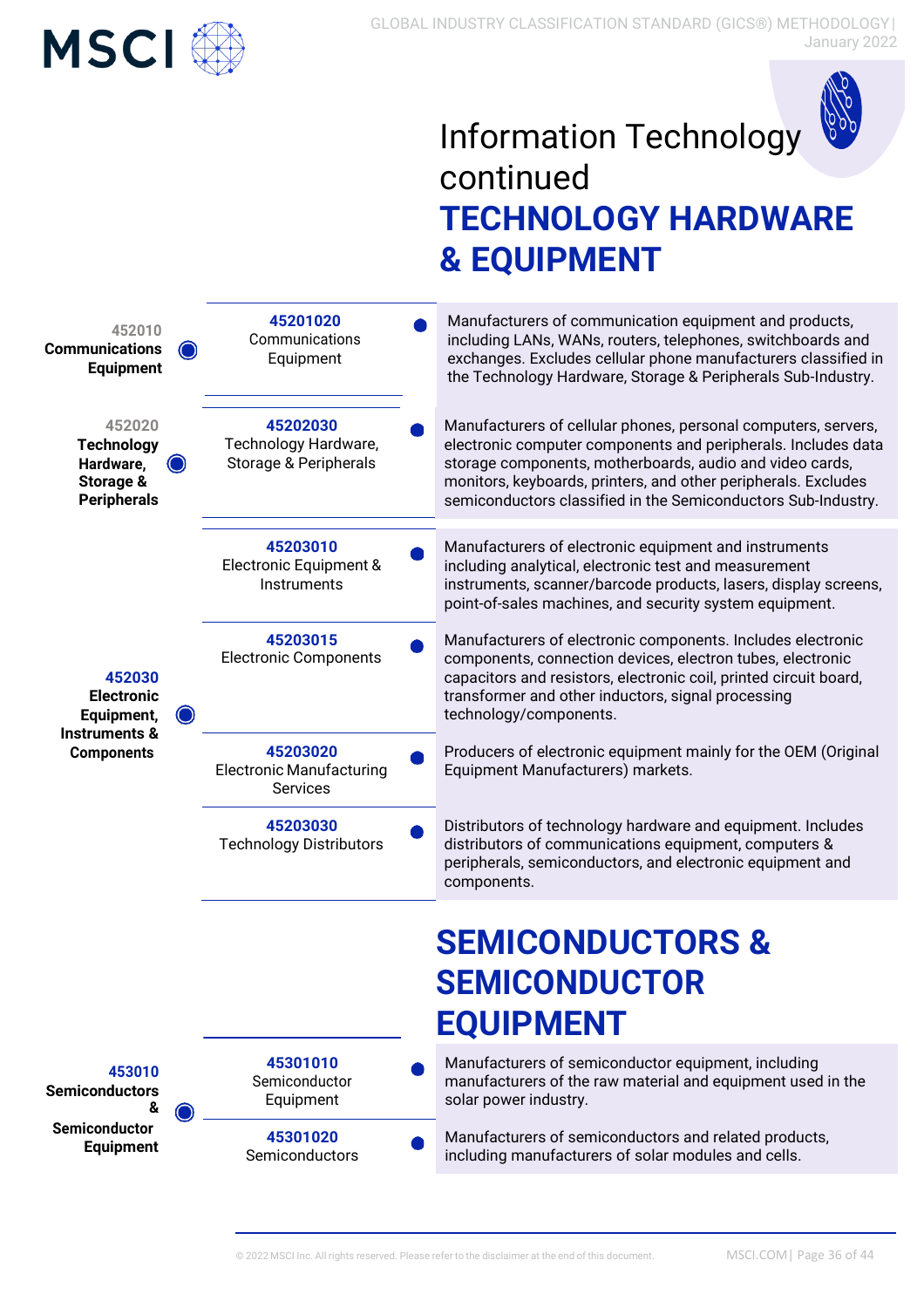

## Communication Services **TELECOMMUNICATION SERVICES**

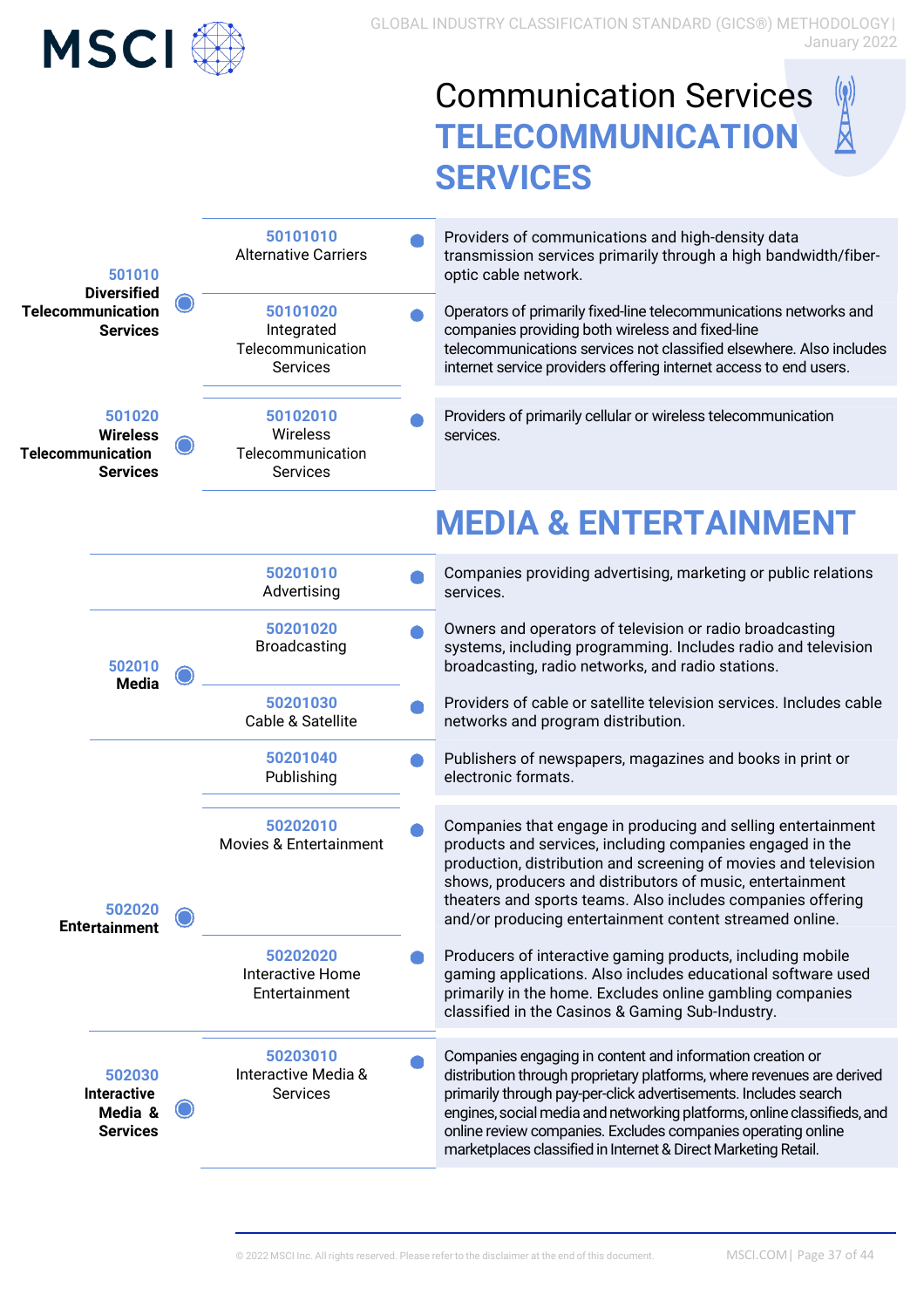| <b>MSCI</b>                                                      |                                                                       | GLOBAL INDUSTRY CLASSIFICATION STANDARD (GICS®) METHODOLOGY <br>January 2022                                                                                                                                                                                                                                                                                                                                                                                                                                                                                           |
|------------------------------------------------------------------|-----------------------------------------------------------------------|------------------------------------------------------------------------------------------------------------------------------------------------------------------------------------------------------------------------------------------------------------------------------------------------------------------------------------------------------------------------------------------------------------------------------------------------------------------------------------------------------------------------------------------------------------------------|
|                                                                  |                                                                       | <b>Utilities</b><br><b>UTILITIES</b>                                                                                                                                                                                                                                                                                                                                                                                                                                                                                                                                   |
| 551010<br><b>Electric Utilities</b>                              | 55101010<br><b>Electric Utilities</b>                                 | Companies that produce or distribute electricity. Includes both<br>nuclear and non-nuclear facilities.                                                                                                                                                                                                                                                                                                                                                                                                                                                                 |
| 551020<br><b>Gas Utilities</b>                                   | 55102010<br><b>Gas Utilities</b>                                      | Companies whose main charter is to distribute and transmit<br>natural and manufactured gas. Excludes companies primarily<br>involved in gas exploration or production classified in the Oil &<br>Gas Exploration & Production Sub-Industry. Also excludes<br>companies engaged in the storage and/or transportation of oil,<br>gas, and/or refined products classified in the Oil & Gas Storage &<br>Transportation Sub-Industry.                                                                                                                                      |
| 551030<br><b>Multi-Utilities</b>                                 | 55103010<br>Multi-Utilities                                           | Utility companies with significantly diversified activities in<br>addition to core Electric Utility, Gas Utility and/or Water Utility<br>operations.                                                                                                                                                                                                                                                                                                                                                                                                                   |
| 551040<br><b>Water Utilities</b>                                 | 55104010<br><b>Water Utilities</b>                                    | Companies that purchase and redistribute water to the end-<br>consumer. Includes large-scale water treatment systems.                                                                                                                                                                                                                                                                                                                                                                                                                                                  |
| 551050<br>Independent                                            | 55105010<br>Independent Power<br>Producers & Energy<br><b>Traders</b> | Companies that operate as Independent Power Producers<br>(IPPs), Gas & Power Marketing & Trading Specialists and/or<br>Integrated Energy Merchants. Excludes producers of electricity<br>using renewable sources, such as solar power, hydropower, and<br>wind power. Also excludes electric transmission companies and<br>utility distribution companies classified in the Electric Utilities<br>Sub-Industry.                                                                                                                                                        |
| Power and<br>Renewable<br><b>Electricity</b><br><b>Producers</b> | 55105020<br><b>Renewable Electricity</b>                              | Companies that engage in the generation and distribution of<br>electricity using renewable sources, including, but not limited to,<br>companies that produce electricity using biomass, geothermal<br>energy, solar energy, hydropower, and wind power. Excludes<br>companies manufacturing capital equipment used to generate<br>electricity using renewable sources, such as manufacturers of<br>solar power systems, installers of photovoltaic cells, and<br>companies involved in the provision of technology, components,<br>and services mainly to this market. |
|                                                                  |                                                                       |                                                                                                                                                                                                                                                                                                                                                                                                                                                                                                                                                                        |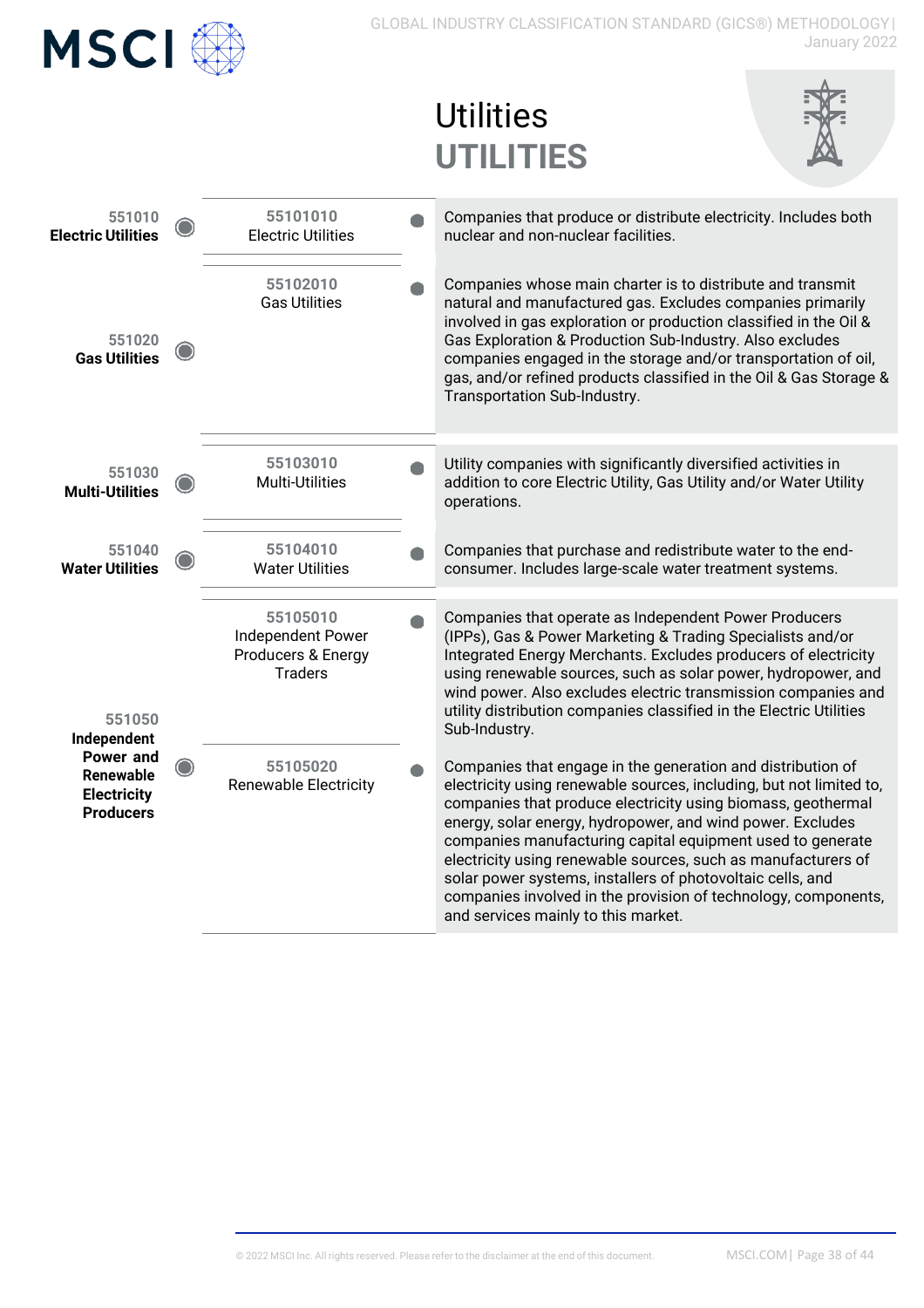

## Real Estate **REAL ESTATE**



|                                                                            |                                                          | RLAL LOTATL                                                                                                                                                                                                                                                                                                                                                         |
|----------------------------------------------------------------------------|----------------------------------------------------------|---------------------------------------------------------------------------------------------------------------------------------------------------------------------------------------------------------------------------------------------------------------------------------------------------------------------------------------------------------------------|
|                                                                            | 60101010<br>Diversified REITs                            | A company or Trust with significantly diversified operations<br>across two or more property types.                                                                                                                                                                                                                                                                  |
|                                                                            | 60101020<br><b>Industrial REITs</b>                      | Companies or Trusts engaged in the acquisition, development,<br>ownership, leasing, management and operation of industrial<br>properties. Includes companies operating industrial warehouses<br>and distribution properties.                                                                                                                                        |
|                                                                            | 60101030<br><b>Hotel &amp; Resort REITs</b>              | Companies or Trusts engaged in the acquisition, development,<br>ownership, leasing, management and operation of hotel and<br>resort properties.                                                                                                                                                                                                                     |
|                                                                            | 60101040<br>Office REITs                                 | Companies or Trusts engaged in the acquisition, development,<br>ownership, leasing, management and operation of office<br>properties.                                                                                                                                                                                                                               |
| 601010<br><b>Equity Real Estate</b><br><b>Investment Trusts</b><br>(REITs) | 60101050<br><b>Health Care REITs</b>                     | Companies or Trusts engaged in the acquisition, development,<br>ownership, leasing, management and operation of properties<br>serving the health care industry, including hospitals, nursing<br>homes, and assisted living properties.                                                                                                                              |
|                                                                            | 60101060<br><b>Residential REITs</b>                     | Companies or Trusts engaged in the acquisition, development,<br>ownership, leasing, management and operation of residential<br>properties including multifamily homes, apartments,<br>manufactured homes and student housing properties.                                                                                                                            |
|                                                                            | 60101070<br><b>Retail REITs</b>                          | Companies or Trusts engaged in the acquisition, development,<br>ownership, leasing, management and operation of shopping<br>malls, outlet malls, neighborhood and community shopping<br>centers.                                                                                                                                                                    |
|                                                                            | 60101080<br><b>Specialized REITs</b>                     | Companies or Trusts engaged in the acquisition, development,<br>ownership, leasing, management and operation of properties not<br>classified elsewhere. Includes trusts that operate and invest in<br>storage properties. It also includes REITs that do not generate a<br>majority of their revenues and income from real estate rental<br>and leasing operations. |
|                                                                            | 60102010<br><b>Diversified Real Estate</b><br>Activities | Companies engaged in a diverse spectrum of real estate<br>activities including real estate development & sales, real estate<br>management, or real estate services, but with no dominant<br>business line.                                                                                                                                                          |
| 601020<br><b>Real Estate</b><br><b>Management &amp;</b>                    | 60102020<br><b>Real Estate Operating</b><br>Companies    | Companies engaged in operating real estate properties for the<br>purpose of leasing & management.                                                                                                                                                                                                                                                                   |
| <b>Development</b>                                                         | 60102030<br>Real Estate Development                      | Companies that develop real estate and sell the properties after<br>development. Excludes companies classified in the<br>Homebuilding Sub-Industry.                                                                                                                                                                                                                 |
|                                                                            | 60102040<br><b>Real Estate Services</b>                  | Real estate service providers such as real estate agents, brokers<br>& real estate appraisers.                                                                                                                                                                                                                                                                      |
|                                                                            |                                                          |                                                                                                                                                                                                                                                                                                                                                                     |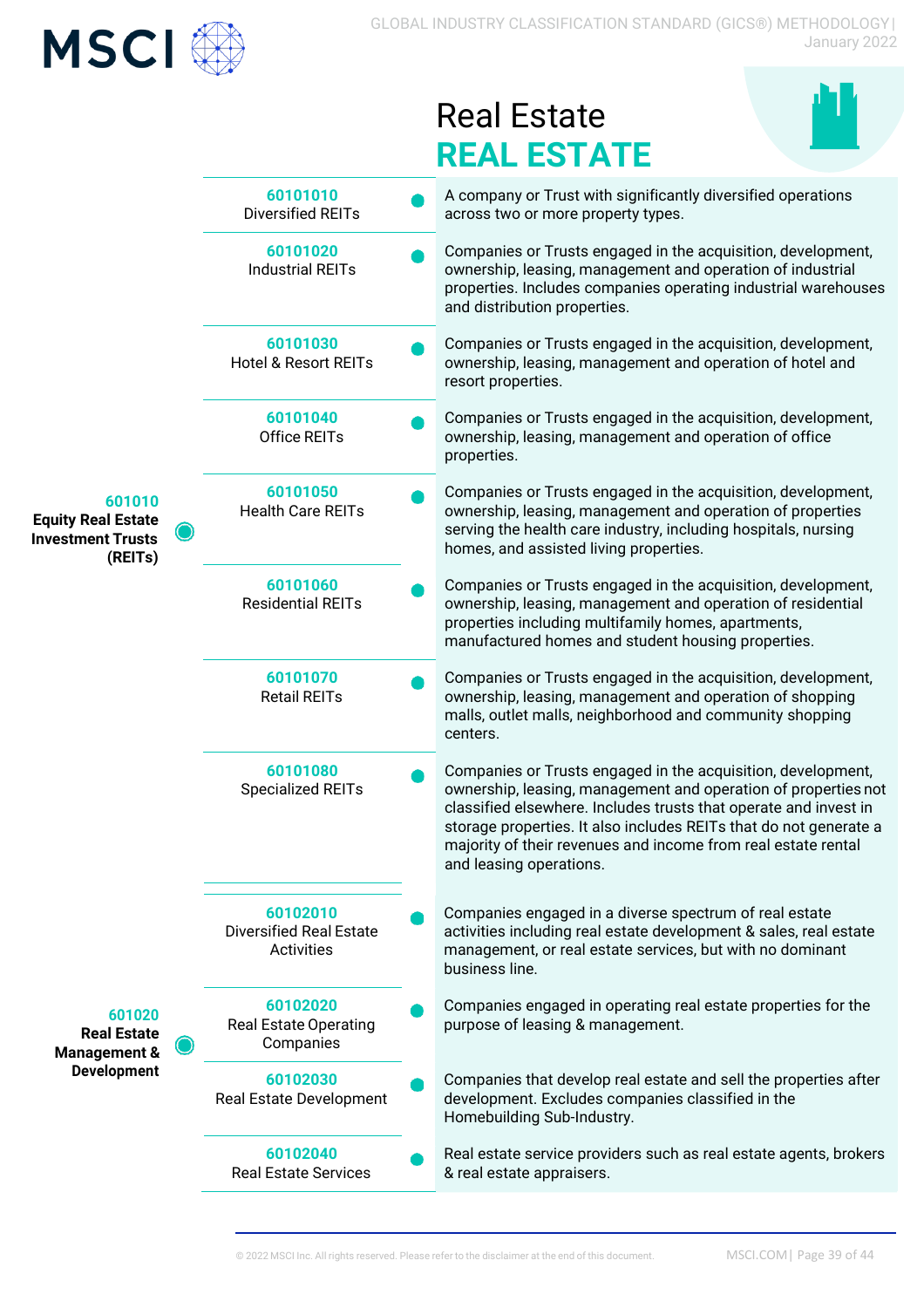<span id="page-39-0"></span>

## **SECTION 8: MSCI FIXED INCOME SECTOR CLASSIFICATION GUIDELINES**

MSCI also leverages the Global Industry Classification Standard (GICS) to classify companies that have issued Fixed Income securities such as corporate bonds.

### <span id="page-39-1"></span>8.1 : FIXED INCOME UNIVERSE ELIGIBLE FOR CLASSIFICATION

Corporates that have issued bonds are eligible for a classification.

Supranationals, Municipals and Sovereigns that have issued fixed income securities are currently not covered under this Methodology.

### <span id="page-39-2"></span>8.1.1. CLASSIFICATION OF A COMPANY THAT HAS ISSUED BOTH EQUITY AND CORPORATE BONDS

Propagation of GICS from company level to security level

GICS is assigned at the company level and thus all securities, equities or corporate bonds, issued by the company will have the same GICS classification as the company.

MSCI leverages GICS assigned to a company that has issued equity securities and assigns the same GICS classification to the corporate bonds issued by the company.

### **Example: GICS of a corporate bond issued by General Electric**

The corporate bond issued by General Electric will have the same GICS as assigned to General Electric.

| <b>GICS level</b>     | <b>GICS code</b> | <b>GICS description</b>         |
|-----------------------|------------------|---------------------------------|
| <b>Sector</b>         | 20               | Industrials                     |
| <b>Industry Group</b> | 2010             | <b>Capital Goods</b>            |
| <b>Industry</b>       | 201050           | <b>Industrial Conglomerates</b> |
| <b>Sub-Industry</b>   | 20105010         | <b>Industrial Conglomerates</b> |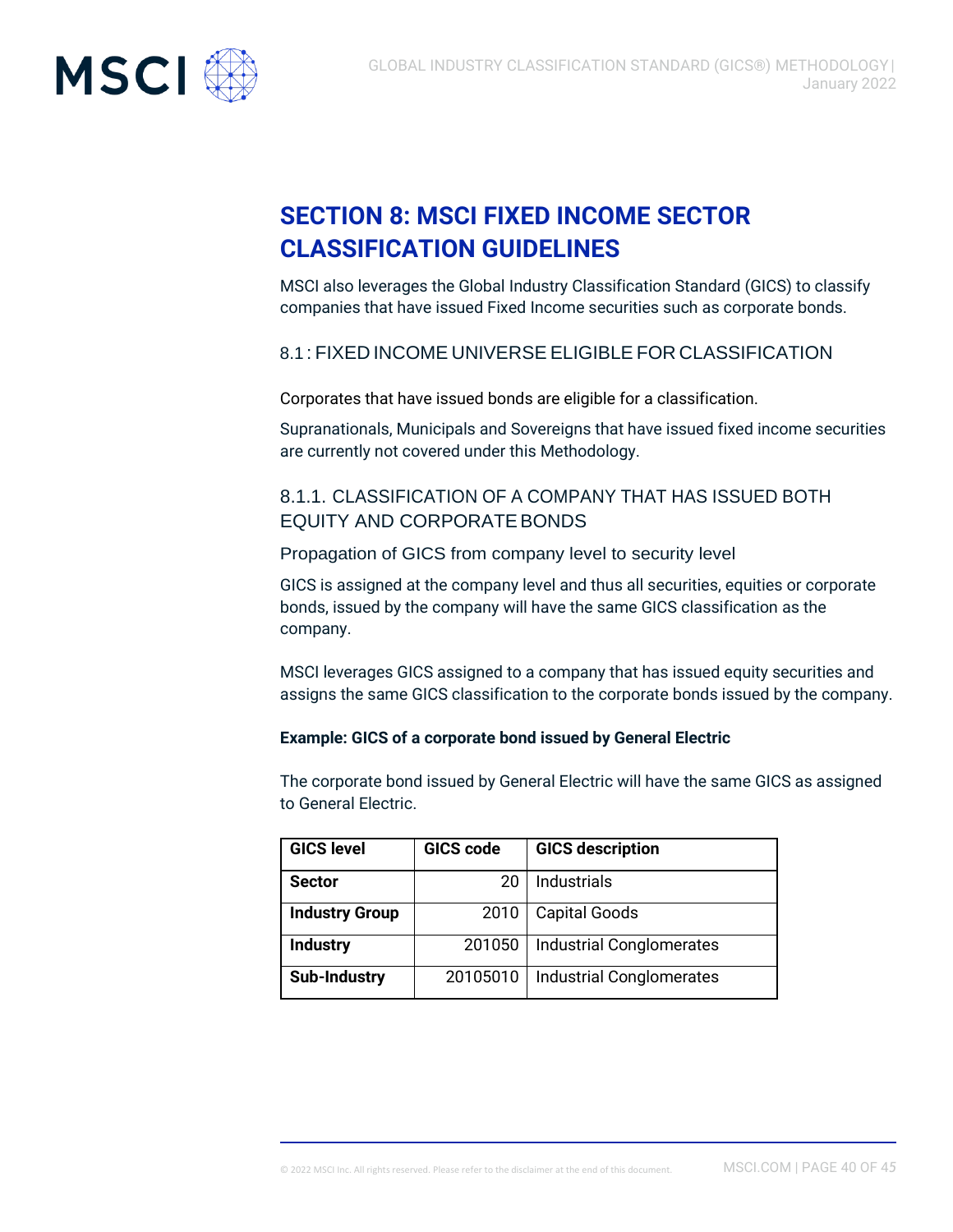<span id="page-40-0"></span>

### 8.1.2 CLASSIFICATION OF A COMPANY THAT HAS ISSUEDONLY CORPORATE BONDS

Each corporate bond issuer is assigned to a GICS Sub-Industry based on the GICS of its related listed entity, i.e., its parent company or ultimate parent company, as available in GICS Direct.

### **Example: GICS of corporate bond issued by Coca-Cola Refreshments USA Inc.**

Coca-Cola Refreshments USA Inc.'s parent is Coca-Cola Co which is classified as "30201030 - Soft Drinks".

| <b>GICS level</b>     | GICS code | <b>GICS description</b>    |
|-----------------------|-----------|----------------------------|
| <b>Sector</b>         | 30        | <b>Consumer Staples</b>    |
| <b>Industry Group</b> | 3020      | Food, Beverage and Tobacco |
| <b>Industry</b>       | 302010    | <b>Beverages</b>           |
| <b>Sub-Industry</b>   | 30201030  | <b>Soft Drinks</b>         |

GICS of the corporate bond issued by Coca-Cola Refreshments USA Inc. will be:

In cases where the related entities, i.e., its parent and ultimate parent company don't have GICS in GICS Direct, the corporate bond issuer will be classified based on its own or its related entities' underlying business using the GICS framework.

In addition, if the corporate bond issuer is a special purpose vehicle or a captive finance vehicle, it will be classified based on the business of its related entities as described in Section 3.

### 8.2 SOURCE OFINFORMATION USED FOR THE GICS CLASSIFICATION OF FIXED INCOME

The primary source of information used to classify fixed income securities is the company's annual reports and accounts. Other sources include broker reports and other published research literature. In the case of a new issue, the classification will be determined based primarily on the description of the company's activities and pro forma results as given in the prospectus.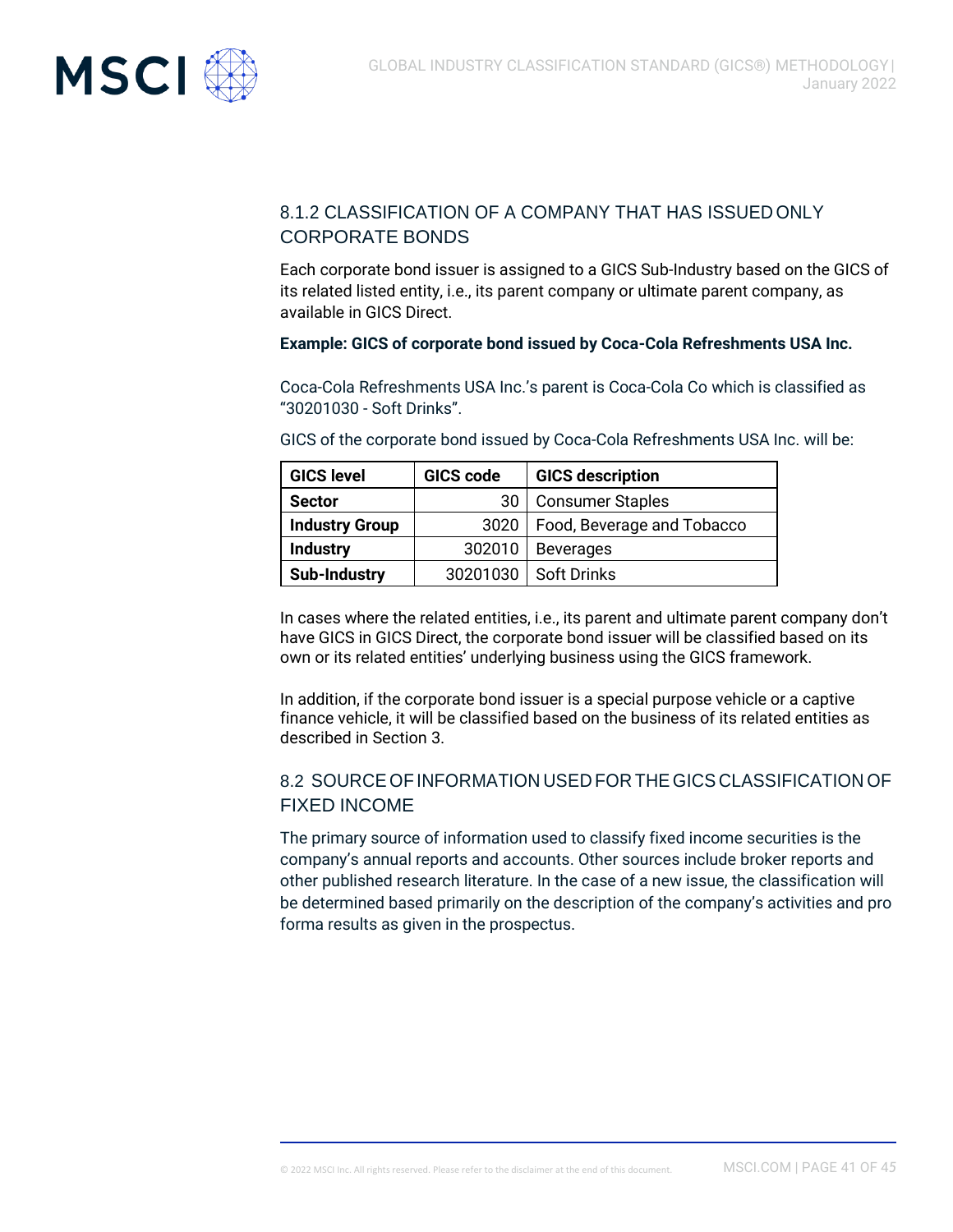<span id="page-41-1"></span><span id="page-41-0"></span>

### 8.3 MAINTENANCE OF GICS FOR COMPANIES THAT HAVE ISSUED CORPORATE BONDS

### 8.3.1 ONGOING REVIEW

A company's Sub-Industry classification will be reviewed at least annually. It will also be reviewed when a significant corporate restructuring occurs. GICS reviews could also occur upon client request.

In order to provide a stable Sub-Industry classification, when reviewing a company's classification, changes will be minimized in the Sub-Industry classification to the extent possible by disregarding temporary fluctuations in the results of a company's different activities.

### 8.3.2 IMAPCT OF GICS STRUCTURE REVIEW

All changes in the GICS Structure and definitions resulting from a Structure Review will be applicable to the classification of companies that have issued fixed income securities as well.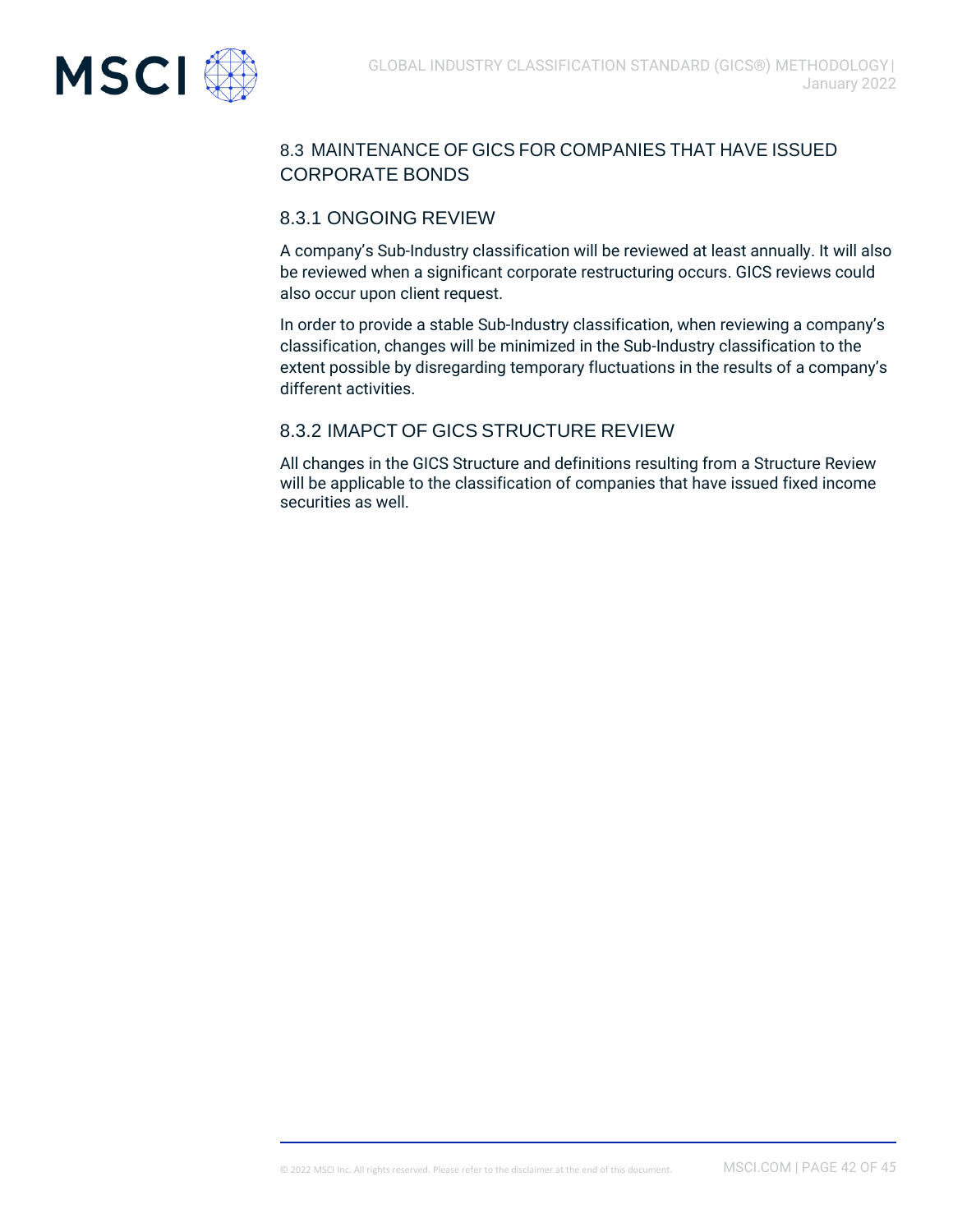

## **Contact us**

| clientservice@msci.com |  |
|------------------------|--|
|------------------------|--|

| Annencas        | T 1 000 000 4007 ° |
|-----------------|--------------------|
| Atlanta         | + 1 404 551 3212   |
| <b>Boston</b>   | +1 617 532 0920    |
| Chicago         | +13126750545       |
| Monterrey       | +52 81 1253 4020   |
| <b>New York</b> | +12128043901       |
| San Francisco   | +14158368800       |
| São Paulo       | +55 11 3706 1360   |
| Toronto         | +1 416 628 1007    |

#### **EUROPE, MIDDLE EAST & AFRICA**

| Cape Town | +27 21 673 0100  |
|-----------|------------------|
| Frankfurt | +496913385900    |
| Geneva    | +41 22 817 9777  |
| London    | +44 20 7618 2222 |
| Milan     | +39 02 5849 0415 |
| Paris     | 0800 91 59 17 *  |

### **ASIA PACIFIC**

| <b>China North</b> | 10800 852 1032 *      |
|--------------------|-----------------------|
| China South        | 10800 152 1032 *      |
| Hong Kong          | +852 2844 9333        |
| Mumbai             | + 91 22 6784 9160     |
| Seoul              | 00798 8521 3392 *     |
| Singapore          | 800 852 3749 *        |
| Sydney             | +61290339333          |
| Taipei             | 008 0112 7513 *       |
| Thailand           | 0018 0015 6207 7181 * |
| Tokyo              | + 81 3 5290 1555      |

 $* =$  toll free

#### **AMERICAS ABOUT MSCI**

into and improve transparency across the investment process. Americas 1888 588 4567 \* MSCI is a leading provider of critical decision support tools and services for the global investment community. With Over 50 years of expertise in research, data and technology, we power better investment decisions by enabling clients to understand and analyze key drivers of risk and return and confidently build more effective portfolios. We create industry-leading research-enhanced solutions that clients use to gain insight

> To learn more, please visit [www.msci.com.](https://www.msci.com/)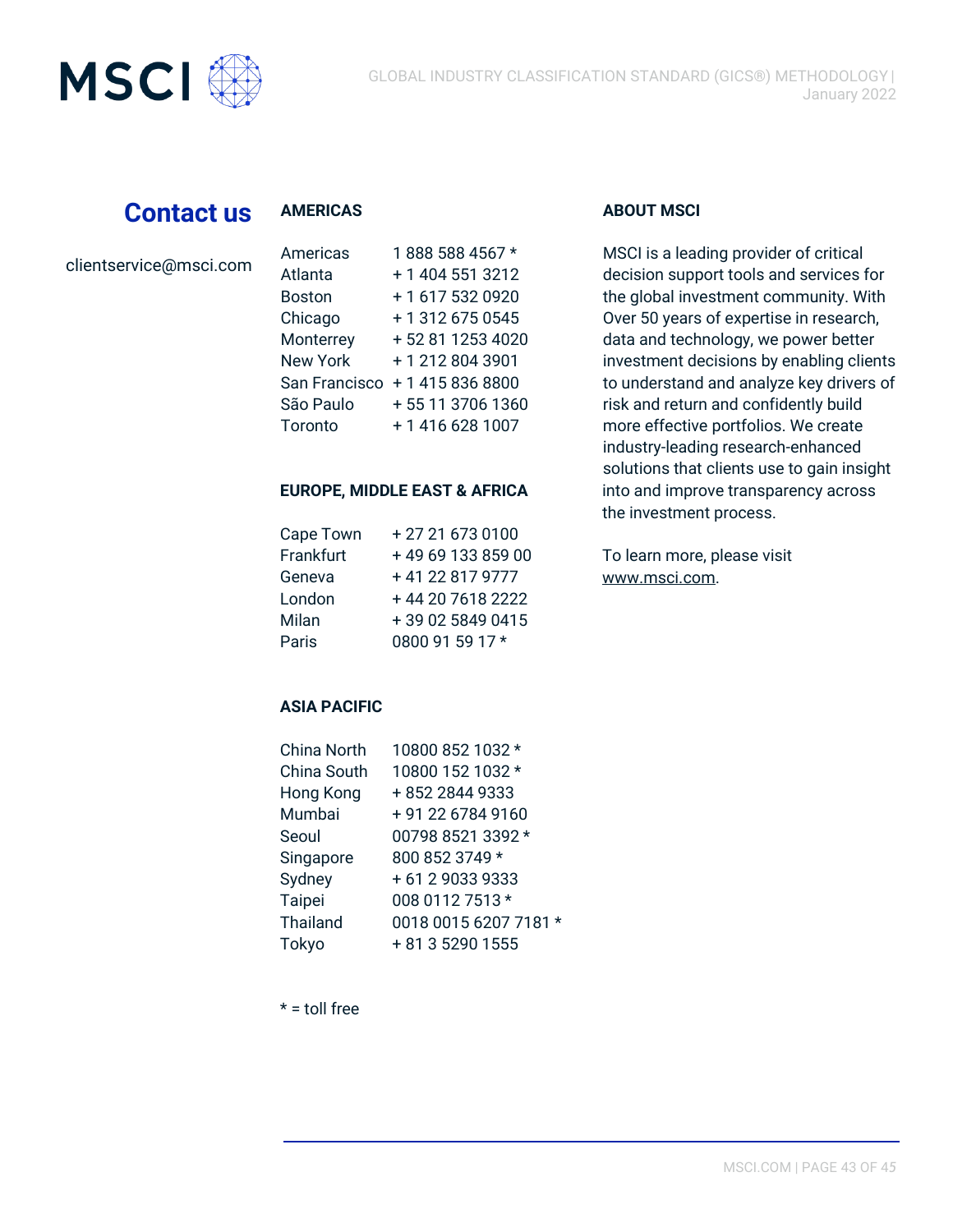

## **Notice and disclaimer**

This document and all of the information contained in it, including without limitation all text, data, graphs, charts (collectively, the "Information") is the property of MSCI Inc. or its subsidiaries (collectively, "MSCI"), or MSCI's licensors, direct or indirect suppliers or any third party involved in making or compiling any Information (collectively, with MSCI, the "Information Providers") and is provided for informational purposes only. The Information may not be modified, reverse-engineered, reproduced or redisseminated in whole or in part without prior written permission from MSCI. All rights in the Information are reserved by MSCI and/or its Information Providers.

· The Information may not be used to create derivative works or to verify or correct other data or information. For example (but without limitation), the Information may not be used to create indexes, databases, risk models, analytics, software, or in connection with the issuing, offering, sponsoring, managing or marketing of any securities, portfolios, financial products or other investment vehicles utilizing or based on, linked to, tracking or otherwise derived from the Information or any other MSCI data, information, products or services.

· The user of the Information assumes the entire risk of any use it may make or permit to be made of the Information. NONE OF THE INFORMATION PROVIDERS MAKES ANY EXPRESS OR IMPLIED WARRANTIES OR REPRESENTATIONS WITH RESPECT TO THE INFORMATION (OR THE RESULTS TO BE OBTAINED BY THE USE THEREOF), AND TO THE MAXIMUM EXTENT PERMITTED BY APPLICABLE LAW, EACH INFORMATION PROVIDER EXPRESSLY DISCLAIMS ALL IMPLIED WARRANTIES (INCLUDING, WITHOUT LIMITATION, ANY IMPLIED WARRANTIES OF ORIGINALITY, ACCURACY, TIMELINESS, NON-INFRINGEMENT, COMPLETENESS, MERCHANTABILITY AND FITNESS FOR A PARTICULAR PURPOSE) WITH RESPECT TO ANY OF THE INFORMATION.

· Without limiting any of the foregoing and to the maximum extent permitted by applicable law, in no event shall any Information Provider have any liability regarding any of the Information for any direct, indirect, special, punitive, consequential (including lost profits) or any other damages even if notified of the possibility of such damages. The foregoing shall not exclude or limit any liability that may not by applicable law be excluded or limited, including without limitation (as applicable), any liability for death or personal injury to the extent that such injury results from the negligence or willful default of itself, its servants, agents or sub-contractors.

· Information containing any historical information, data or analysis should not be taken as an indication or guarantee of any future performance, analysis, forecast or prediction. Past performance does not guarantee future results.

· The Information should not be relied on and is not a substitute for the skill, judgment and experience of the user, its management, employees, advisors and/or clients when making investment and other business decisions. All Information is impersonal and not tailored to the needs of any person, entity or group of persons.

· None of the Information constitutes an offer to sell (or a solicitation of an offer to buy), any security, financial product or other investment vehicle or any trading strategy.

· It is not possible to invest directly in an index. Exposure to an asset class or trading strategy or other category represented by an index is only available through third party investable instruments (if any) based on that index. MSCI does not issue, sponsor, endorse, market, offer, review or otherwise express any opinion regarding any fund, ETF, derivative or other security, investment, financial product or trading strategy that is based on, linked to or seeks to provide an investment return related to the performance of any MSCI index (collectively, "Index Linked Investments"). MSCI makes no assurance that any Index Linked Investments will accurately track index performance or provide positive investment returns. MSCI Inc. is not an investment adviser or fiduciary and MSCI makes no representation regarding the advisability of investing in any Index Linked Investments.

· Index returns do not represent the results of actual trading of investible assets/securities. MSCI maintains and calculates indexes, but does not manage actual assets. Index returns do not reflect payment of any sales charges or fees an investor may pay to purchase the securities underlying the index or Index Linked Investments. The imposition of these fees and charges would cause the performance of an Index Linked Investment to be different than the MSCI index performance.

· The Information may contain back tested data. Back-tested performance is not actual performance, but is hypothetical. There are frequently material differences between back tested performance results and actual results subsequently achieved by any investment strategy.